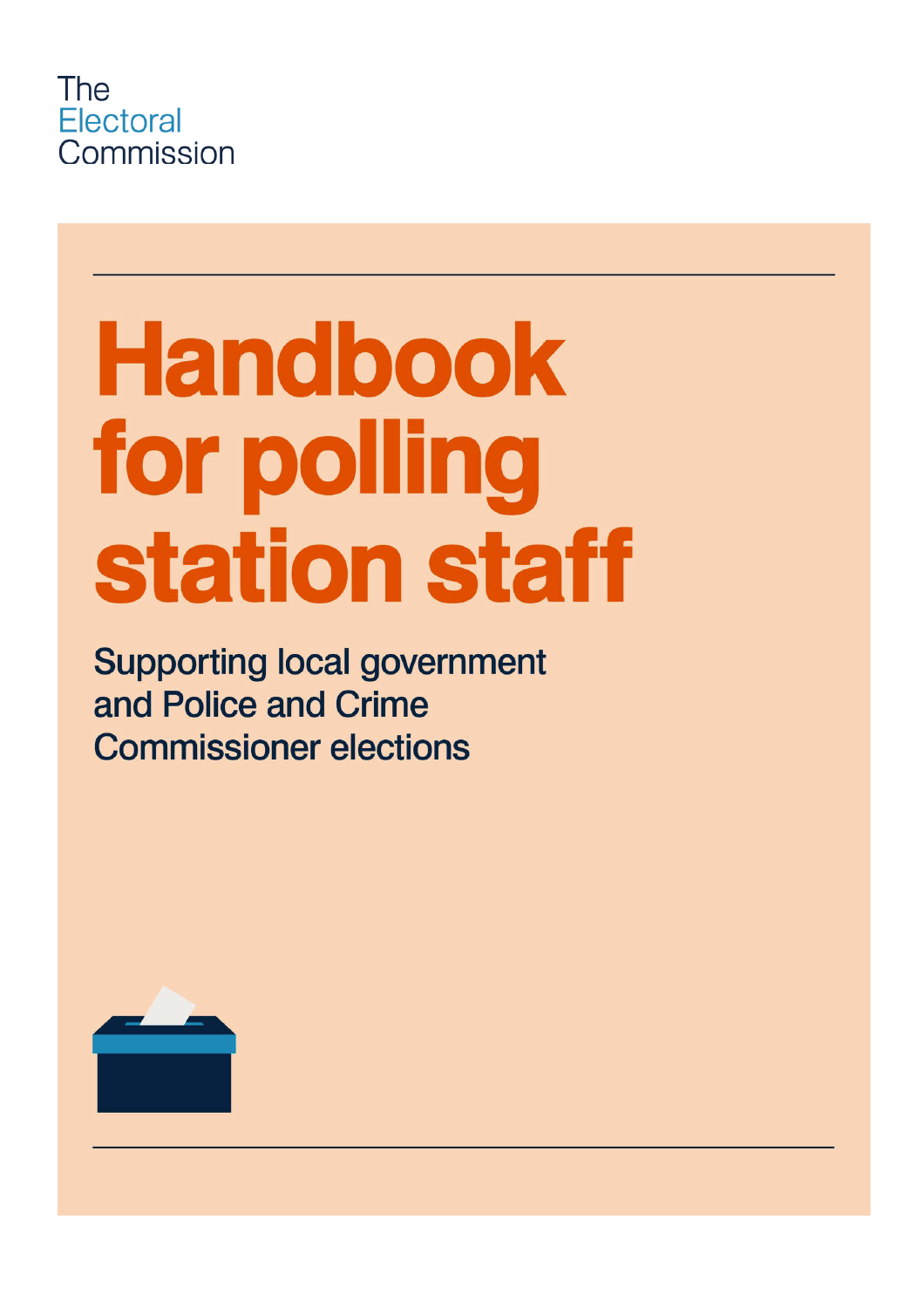#### Translations and other formats

For information on obtaining this publication in a large-print or Braille version, please contact the Electoral Commission:

Tel: 020 7271 0500 Email: publications@electoralcommission.org.uk

Handbook for polling station staff

Order code: LGEPCC21G001E © The Electoral Commission 2021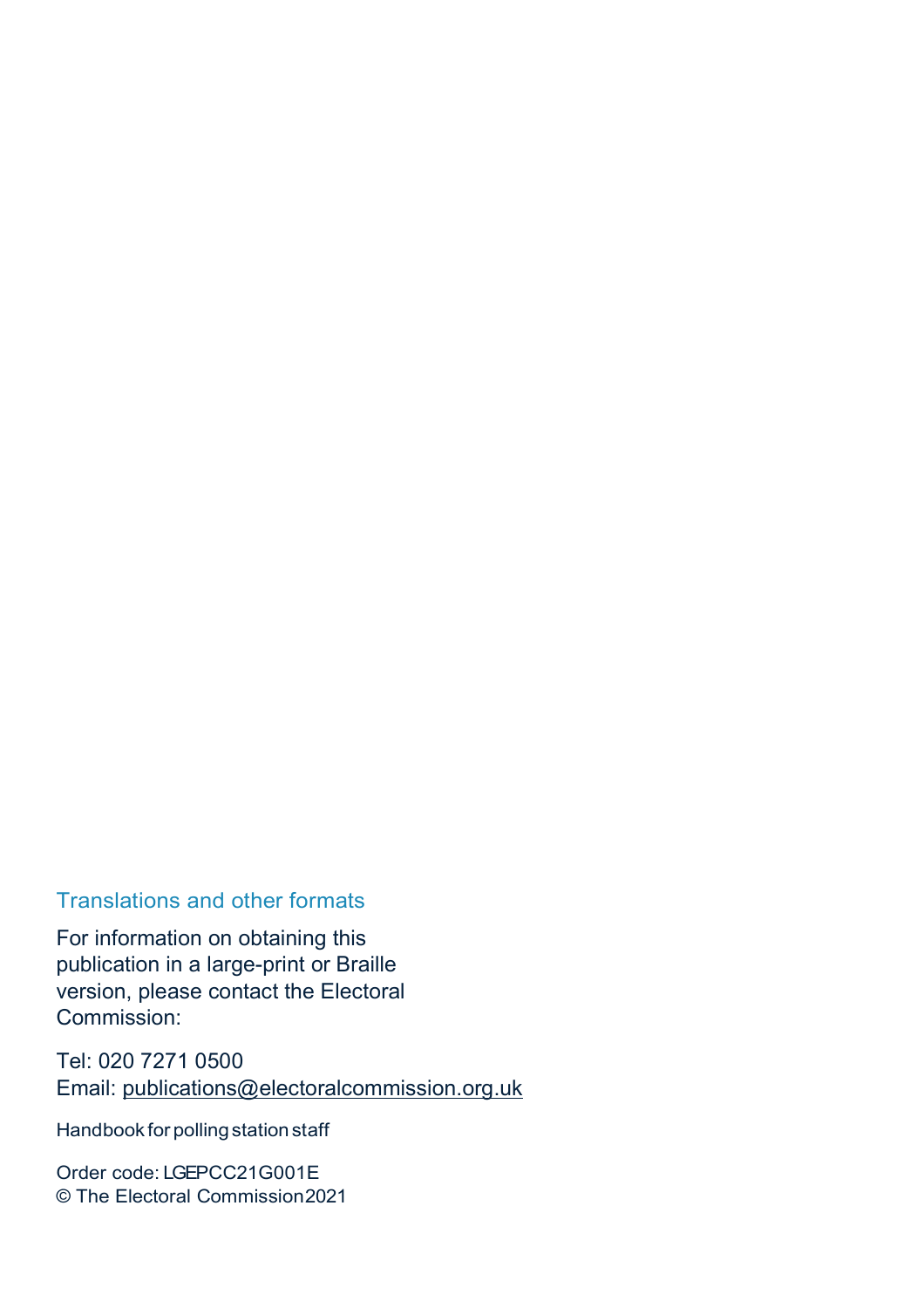Deaf people 27

## **Contents**

#### **1. Introduction 1**

## **2. The elections and the polling station team 2**

Local government elections Police and Crime Commissioner elections 2 Roles and responsibilities of the polling station team 2

#### **3. Before polling day 5**

| Training for polling station staff           | 5 |
|----------------------------------------------|---|
| Locating the polling station                 | 5 |
| Standards of appearance                      | 5 |
| Contacting other members of the team         | հ |
| Delivery or collection of the ballot box(es) | 6 |
|                                              |   |

#### **4. Polling day: before the poll opens 7**

| Arriving at the polling station            |    |
|--------------------------------------------|----|
| What happens if the key-holder does not    |    |
| attend?                                    |    |
| Checking supplies and materials            | 7  |
| Polling station layout                     | 8  |
| Signs and notices                          | 10 |
| Who may be present in the polling station? | 11 |
| Sealing the ballot box(es)                 | 13 |
| Some last-minute checks                    | 14 |
|                                            |    |

#### **5. Polling day: opening and conducting the poll 15**

| Opening the polling station              | 15 |
|------------------------------------------|----|
| Summary of the voting procedure          | 15 |
| Stage one – checking the voter           | 16 |
| Stage two – issuing the ballot papers    | 18 |
| Stage three $-$ voting                   | 19 |
| 6. The close of poll                     | 22 |
| <b>Procedures</b>                        | 22 |
| Completing the paperwork                 | 23 |
| Packing materials at the polling station | 24 |

| r acking matchais at the poling station | ▱  |
|-----------------------------------------|----|
| Transporting election materials to the  |    |
| verification count centre               | 24 |
|                                         |    |

#### **Appendix 1 – Equality issues 25**

| Disabled electors and elections       | 25 |
|---------------------------------------|----|
| Assistance to electors unable to gain |    |
| access to the polling station         | 25 |
| Disabled voters                       | 26 |
| Blind or partially sighted people     | 26 |
| Deaf-blind people                     | 27 |

| Mental capacity, disability and voting<br>Face coverings – exemptions                                                                                                                                                                     | 28<br>28       |
|-------------------------------------------------------------------------------------------------------------------------------------------------------------------------------------------------------------------------------------------|----------------|
| <b>Appendix 2 – Dealing with problems on</b><br>the register of electors<br>Age – entitlement to vote                                                                                                                                     | 30<br>30       |
| Mis-spelt names and voters who have<br>changed their name<br>Other electors<br>A person who is not on the register of                                                                                                                     | 30<br>30       |
| electors<br>Clerical errors on the register                                                                                                                                                                                               | 30<br>30       |
| <b>Appendix 3 – Procedure for postal and</b><br>proxy voters<br>Postal voters<br>Proxy voters                                                                                                                                             | 32<br>32<br>33 |
| Appendix 4 - Electors with an<br>anonymous register entry<br>Procedure for issuing ballot papers to                                                                                                                                       | 36             |
| electors with an anonymous entry<br>What if an elector with an anonymous entry<br>appears at the polling station without a poll<br>card?                                                                                                  | 36<br>36       |
| Appendix 5a - The prescribed questions<br>The prescribed questions to be asked of a<br>person applying to vote as an elector<br>The prescribed questions to be asked of a<br>person applying to vote as a proxy (but not                  | 37<br>38       |
| on behalf of an elector with an anonymous<br>entry)<br>The prescribed questions to be asked of a                                                                                                                                          | 38             |
| person applying to vote as a proxy for an<br>elector with an anonymous entry<br>The prescribed questions to be asked of a                                                                                                                 | 39             |
| person applying to vote in person when they<br>are shown on the register as a postal voter 40<br>The prescribed questions to be asked of a<br>person applying to vote as a proxy when they<br>are shown as having been issued with postal |                |
| proxy ballot papers<br><b>Appendix 5b - Tendered ballot papers</b>                                                                                                                                                                        | 40<br>42       |
| Circumstances in which to issue tendered<br>ballot papers<br>Procedure for issue                                                                                                                                                          | 42<br>42       |
| Reasons for completing tendered ballot<br>papers                                                                                                                                                                                          | 43             |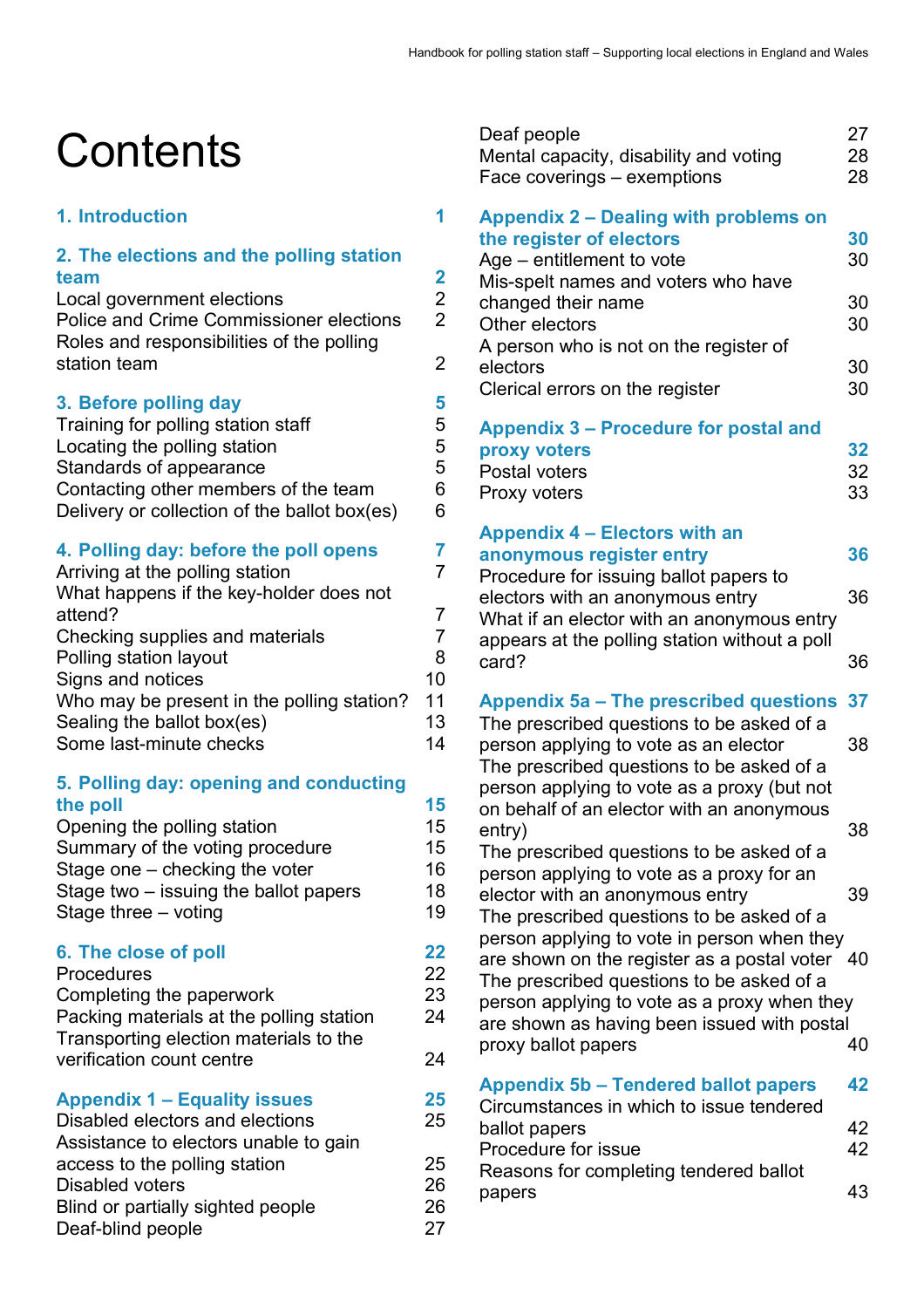| Appendix 6 – Security at the polling      |    |
|-------------------------------------------|----|
| station                                   | 44 |
| Keeping order                             | 44 |
| Serious disturbances or incidents and the |    |

| adjournment of the poll           | 44 |
|-----------------------------------|----|
| Dealing with difficult situations | 45 |

| <b>Appendix 7 – Procedure for dealing with</b> |    |
|------------------------------------------------|----|
| personation                                    | 46 |

What happens if polling station staff suspect a person of personating an elector or proxy? 46 What happens if an election agent, polling agent or candidate challenges a voter? 46 What happens if someone else (apart from a proxy) appears to have voted on behalf of the voter? 46

| Appendix 8 – Guidance on tellers, the      |    |
|--------------------------------------------|----|
| media and exit polls                       | 47 |
| <b>Tellers</b>                             | 47 |
| The media                                  | 47 |
| Exit polls                                 | 48 |
| Appendix 9 – Health and safety             | 49 |
| Health and safety of polling station staff |    |
| and electors                               | 49 |
| Lifting heavy objects                      | 49 |
| Appendix 10 – Frequently asked questions   |    |
| for polling station staff on polling day   | 50 |
| Appendix 11 - Polling station set-up       |    |
| فمناءا ممطم                                | гΩ |

| <b>checklist</b>            | 53 |
|-----------------------------|----|
| Outside the polling station | 53 |
| Inside the polling station  | 54 |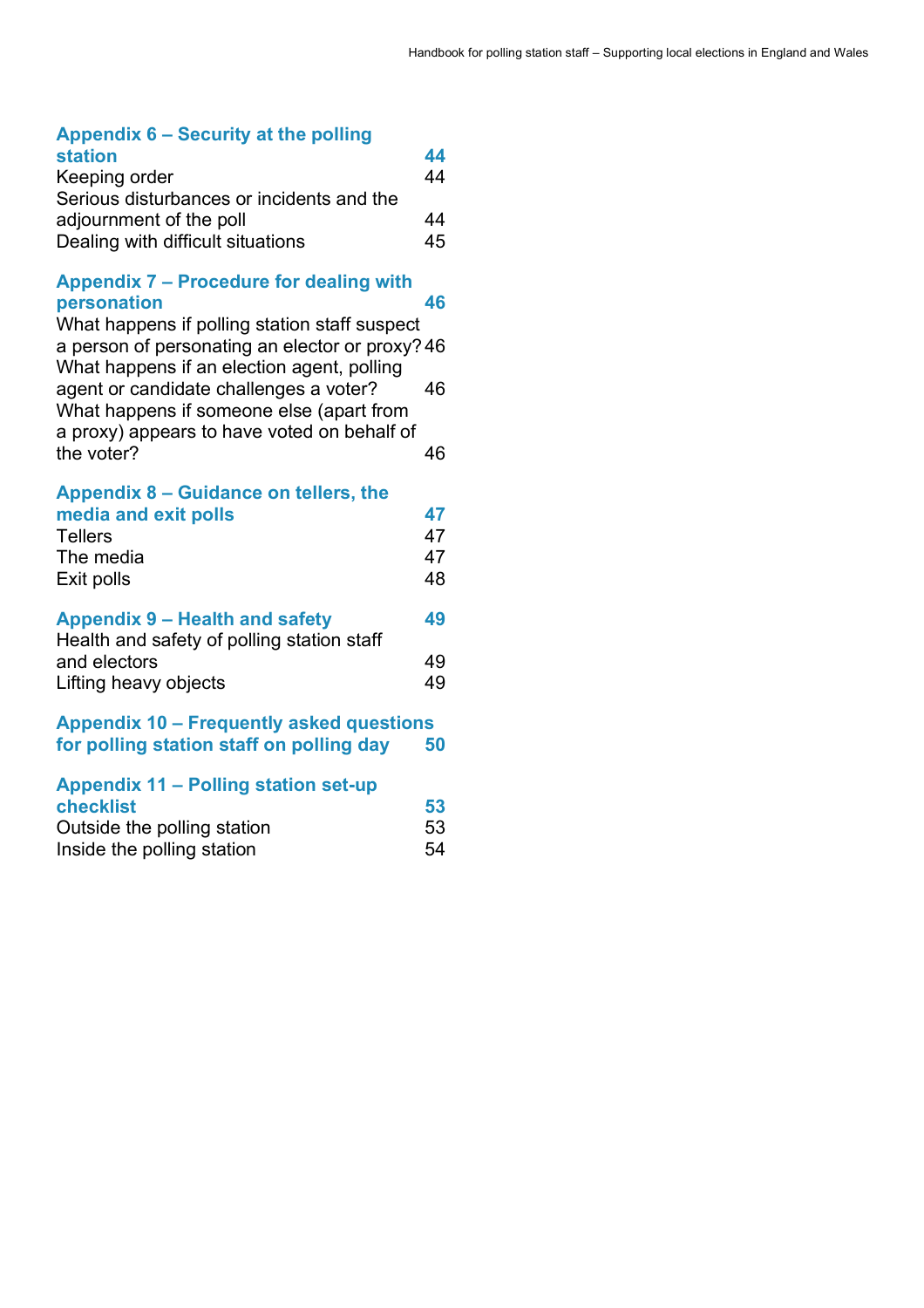## 1. Introduction

This handbook is designed to assist polling station staff working at local government and Police and Crime Commissioner elections. It describes the procedures to be followed and how to deal with any issues that may arise.

It also contains specific guidance, which has been developed in close consultation with our national public health bodies, to help ensure that polling stations are safe places to vote and work during the coronavirus pandemic.

As polling station staff, you play a central role in the elections. Your role is vital in ensuring that voters, political parties, candidates and agents have confidence in the election process.

You will receive training on your role, but you should still read this handbook carefully in advance of polling day to ensure that you are familiar with all the processes that are described in it.

There are general public health principles that everyone should follow in all aspects of daily life to help mitigate the risk of the spread of coronavirus, and these should be followed throughout the day at your polling station:

- Maintain social distancing
- Clean hands regularly
- Avoid touching your face
- Wear a face covering, where necessary

If you have coronavirus symptoms you should not attend the polling station and should contact the Returning Officer as soon as is possible.

References are made throughout this handbook to the Returning Officer. This is because most arrangements related to the conduct of the poll are the responsibility of the relevant Returning Officer. In practice, however, it is the electoral administrator who is responsible for the day-to-day running of elections. Polling station staff will be given local contact details prior to polling day and this will most likely be, in the first instance, the elections office.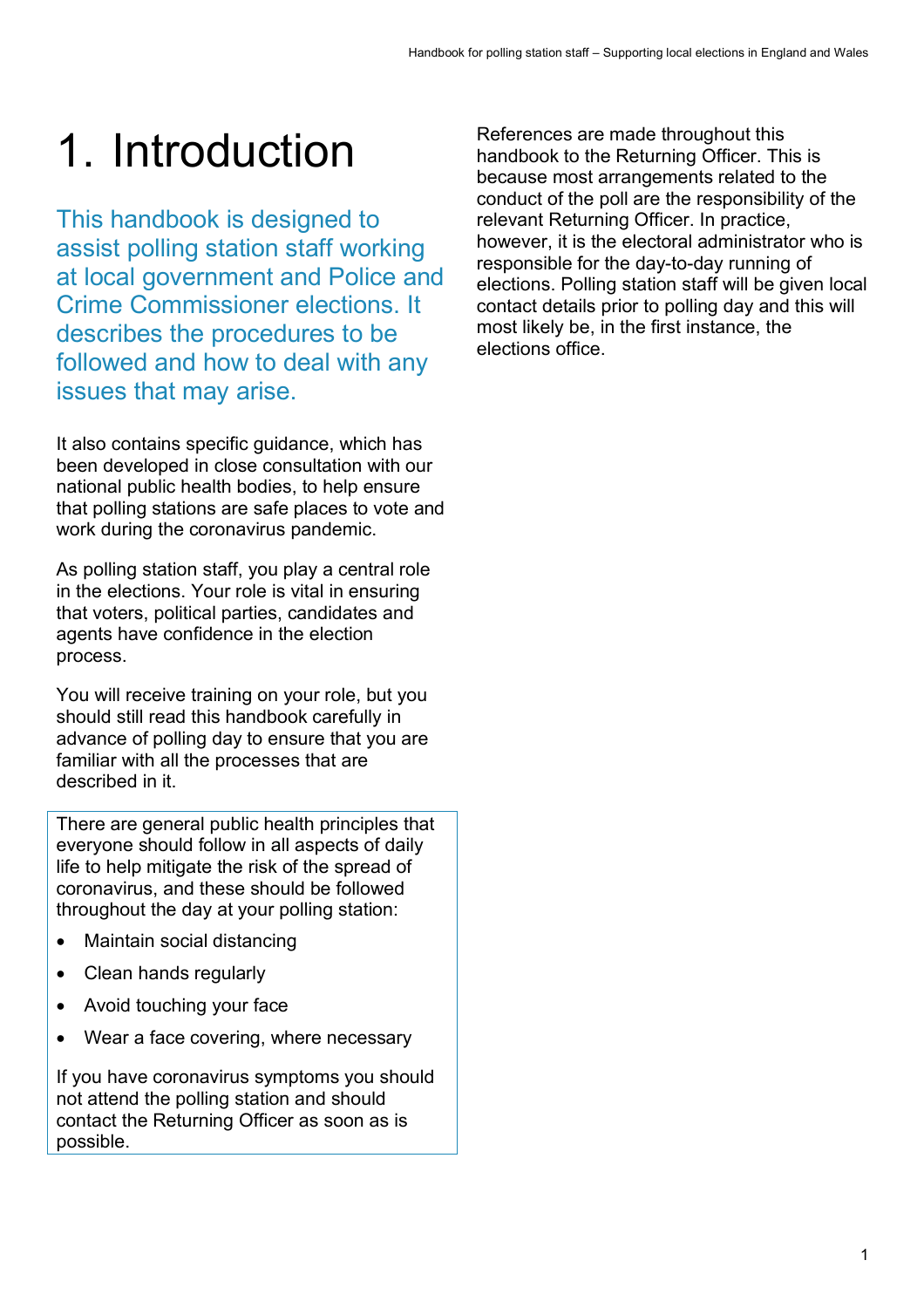## 2. The elections and the polling station team

## **Local government elections**

The first-past-the-post electoral system is used for local government elections in England.

Voters have one or more votes, depending on how many candidates are to be elected, and should place an 'X' in the box to the right of the name of the candidate(s) for whom they wish to vote. If they vote for more candidates than they are entitled to, their ballot paper will not be counted. The candidate(s) who receive the most votes will be elected.

### **Police and Crime Commissioner elections**

At a Police and Crime Commissioner election where there are more than two candidates, the supplementary vote electoral system is used. Under this system voters can vote for a first and second choice candidate they want to elect. The ballot paper will list all the candidates standing in the police area and voters will vote for their first choice candidate by marking an 'X' in the first choice column and for their second choice by marking an 'X' in the second choice column.

As long as they put an 'X' in the first choice column, their vote will be counted. Voters can choose not to mark a second choice. If they only mark a second choice, their vote won't be counted.

If, however, there are only two candidates standing, the Police and Crime Commissioner will be elected under the first-past-the-post electoral system. In this case, voters will be asked to place an 'X' in the box next to the candidate of their choice on the ballot paper.

## **Roles and responsibilities of the polling station team**

The role of polling station staff is to ensure that voters are able to cast their vote in secret, free from influence, safely and in a calm atmosphere.

Both the Presiding Officer and Poll Clerks should be able to carry out each other's duties if required. However, Presiding Officers have an overall responsibility for the polling station and carry out an additional supervisory role. Also, in law, there are a number of duties that only Presiding Officers can carry out. These are:

- requesting that a police officer remove someone from a polling station (see Appendix 6)
- asking the prescribed questions (see Appendix 5a)
- limiting the number of accredited observers present at any one time (see Chapter 4)

#### **Duties of the Presiding Officer**

Presiding Officers are responsible for the conduct of the ballot in the polling station and they should have a sound knowledge of the voting procedures.

The Presiding Officer's main duties are to:

- comply with any instructions issued by the Returning Officer
- ensure the secrecy and security of the ballot
- ensure voters are able to cast their vote safely by making sure that public health advice such as wearing face coverings, social distancing and good hygiene are observed throughout the day
- organise the layout of the polling station and liaise, if required, with the key-holder of the building
- instruct and supervise the work of Poll Clerks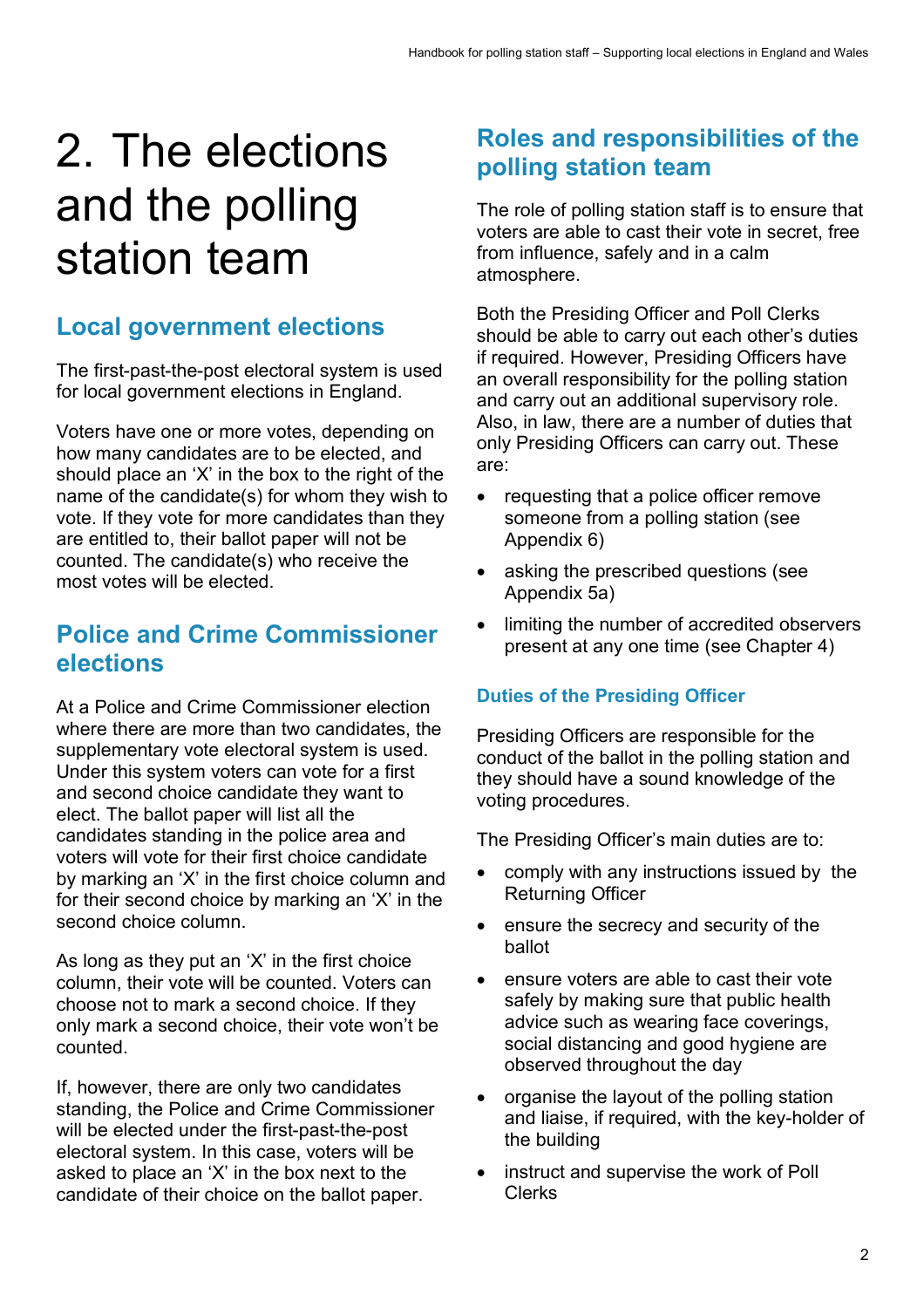- ensure that all signs and notices, including those with public health messaging, are clear, visible and remain in place throughout the day
- open and close the polling station on time
- maintain order in the polling station
- ensure that the polling station is regularly cleaned throughout the day (particularly touchpoints such as doors, polling booths and any writing implements)
- ensure that the polling station is well ventilated where possible, for example by opening windows
- be polite and professional in dealing with electors, candidates and agents, and others entitled to be present in the polling station
- act impartially at all times
- account and be responsible for all the ballot papers, paperwork and ballot box(es)
- ask the prescribed questions of voters when necessary, including when asked to do so by candidates or agents or before the issue of tendered ballot papers
- ensure that the proper procedure for voting is followed, ensuring that the corresponding number list(s) are marked correctly
- ensure that when either they or their Poll Clerk issues ballot papers, they bear the official mark and are issued correctly to eligible electors
- deal with special voting procedures as required
- receive any postal votes handed in by electors
- manage the attendance of those entitled to be present in the polling station, e.g. candidates and agents, representatives of the Electoral Commission and accredited observers, and ensure that they do not interfere with the voting process
- include in the polling station log a record of all those who are present in polling stations for the purpose of observing proceedings. You should also collect their contact details, for the purpose of contact tracing
- monitor the activities of tellers outside polling places and ensure that they do not interfere with the voting process
- keep the polling station neat and tidy

Where there is more than one polling station in a building, the Returning Officer or election staff may designate one of the Presiding Officers to take an overall responsibility for the polling place.

#### **Duties of the Poll Clerk**

Poll Clerks do not have the responsibilities of the Presiding Officer, but they should know all of the procedures for voting and how to deal with any problems.

The Poll Clerk's main duties are to:

- comply with the instructions of the Returning Officer and the Presiding Officer
- assist with the setting up of the polling station and preparations for the opening of the poll
- be polite and professional in dealing with voters, candidates and agents, representatives of the Electoral Commission and accredited observers
- act impartially at all times
- check that electors are eligible to vote in the elections and at this polling station
- check and mark voters' elector numbers in the register of electors
- on the corresponding number list(s), write the voter's elector number against the numbers of the ballot papers issued
- issue ballot papers to voters when directed to do so by the Presiding Officer, ensuring that they bear the official mark
- ensure that voters cast their votes in secret
- maintain the secrecy of the ballot at all times
- answer voters' questions, where appropriate, in a friendly and professional way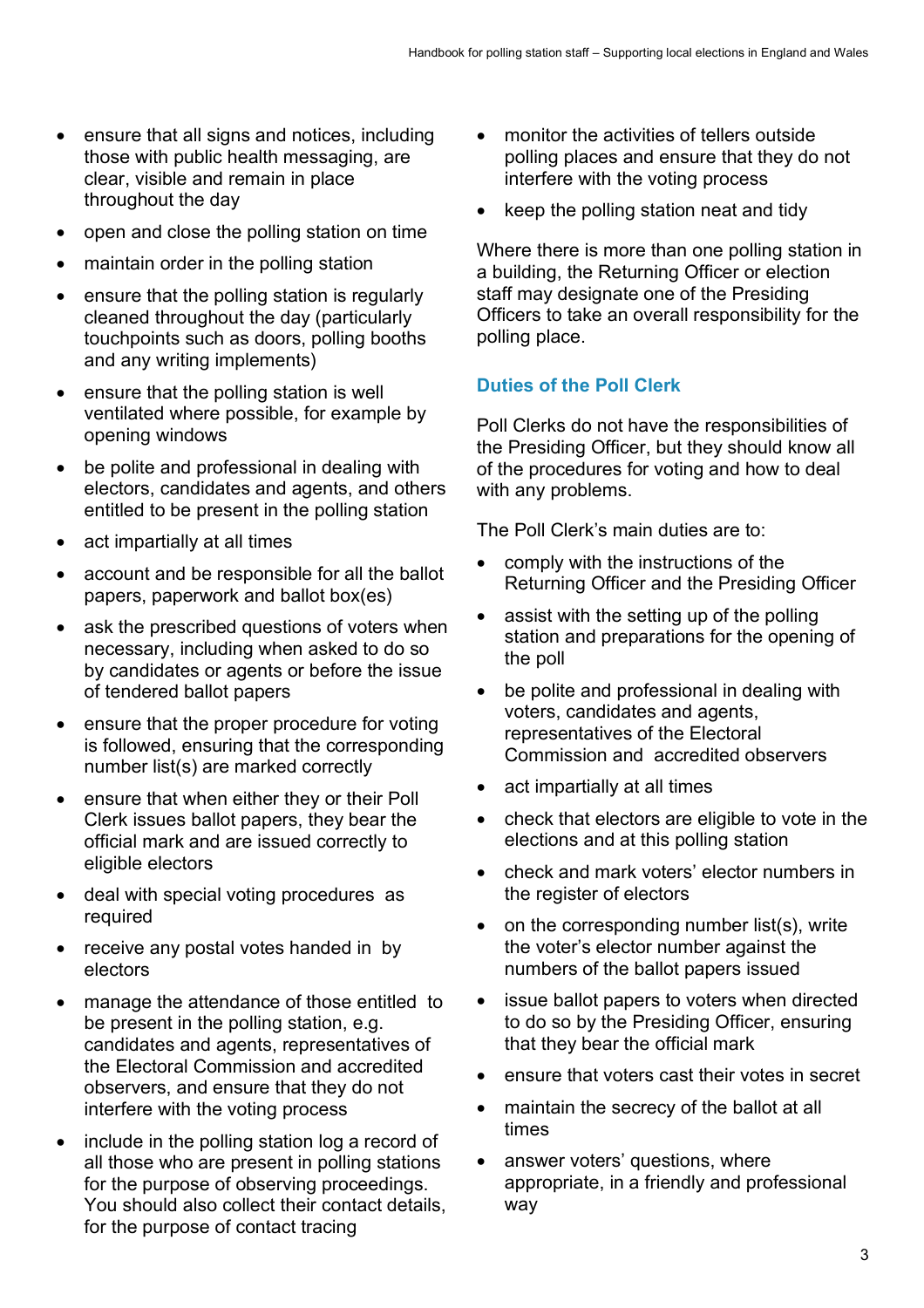- help with any other polling station duties on the instruction of the Presiding Officer
- assist the Presiding Officer to complete necessary procedures after the close of poll

There are a number of additional things that staff will need to help voters understand so that they can cast their vote safely. The Returning Officer will advise whether this additional help will be provided by a person employed specifically for this purpose or managed by poll clerks or other members of the polling station staff team.

The type of additional help that may need to be provided to voters so that they can cast their vote safely includes:

- Welcoming voters and ensuring they have read information notices relating to public health requirements, such as only entering if well and free of coronavirus symptoms, the need to wear face coverings and to maintain social distancing throughout the polling station.
- Providing information to voters about how they should navigate through the polling station to cast their vote and exit safely, including any measures in place to facilitate this.
- Encouraging voters to clean their hands on entry to and exit from the polling station, and offering face coverings to voters who do not have one.
- Managing the flow of voters into and out of the station, as well as any queues that may form outside, to ensure that social distancing is maintained.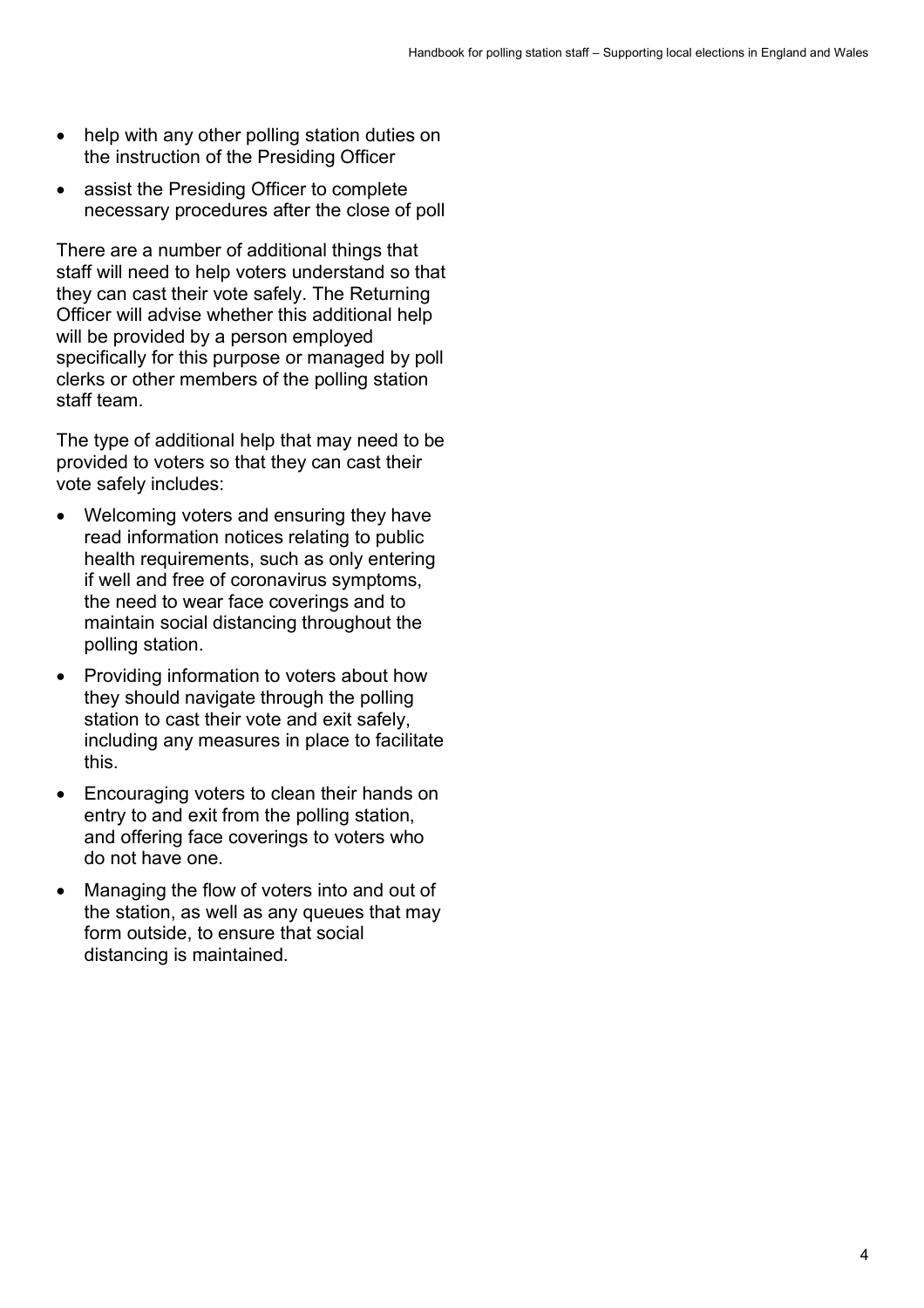## 3. Before polling day

## **Training for polling station staff**

Polling station staff will need to be fully briefed about the elections and key public health considerations and cannot rely solely on past experience. Neither should polling station staff rely only on this handbook. Returning Officers should have scheduled training or briefing sessions in advance of the elections and they will expect polling station staff to attend.

## **Locating the polling station**

Returning Officers are appointed to conduct the elections within each local authority area. They decide how many polling stations are needed, where they should be situated and how many Presiding Officers and Poll Clerks are required to staff them.

Do not assume that a polling station will be in the same place as it has been for previous elections or referendums. The Returning Officer will provide information on the location of the polling station when appointments are made. All members of the polling station team should know the location of the polling station before polling day.

The Returning Officer may ask Presiding Officers to visit the polling station in advance of polling day. Where this is the case, they should arrange a mutually convenient time with the key-holder. At all times, access to a polling station prior to polling day should only be with the permission of the key-holder. Be aware of the sensitivities around visiting local authority premises during working hours (particularly educational and social care establishments) and follow any measures in place at specific venues as a result of coronavirus restrictions and public health advice. If possible, it may also be useful to meet up at the polling station, or online, with other members of the team before polling day to find out what facilities are

available and to discuss what supplies and refreshments may be needed.

Some premises may contain two or more polling stations. If so, Presiding Officers, where instructed to do so by the elections team, should coordinate any visit to the premises prior to polling day with the other Presiding Officers. The key-holder will appreciate this and it will enable colleagues to discuss entrance, exit and layout for each of the polling stations.

The key-holder should open the building no later than 6.30am on polling day. As a result of public health requirements for the safe set-up of polling stations in light of coronavirus, it may be appropriate to ask that the building is opened earlier, especially if the polling station has not been set-up the night before polling day. If the appropriate person will not be available to open the building, the elections office may ask the Presiding Officer to make arrangements to collect the keys in advance of polling day. If this is the case, Presiding Officers should ensure that they have all the relevant keys, including any gate keys, and any alarm details, and make sure that the keyholder's telephone number and address are readily available in case anything should go wrong.

Polling station staff should consider how long it will take to get to the polling station on the morning of the elections and factor this into their plans for the day. Arriving in good time will enable staff to ensure that the polling station is set up in an appropriate manner before the polls open at 7am.

Polling station staff should ensure that they take sufficient food and drink to last for the whole of polling day, as they will not be able to leave the polling place while the polls are open.

## **Standards of appearance**

The atmosphere in the polling station should be business-like and friendly, and polling station staff should dress accordingly. However, staff will be present at the polling station all day and should also consider their personal comfort.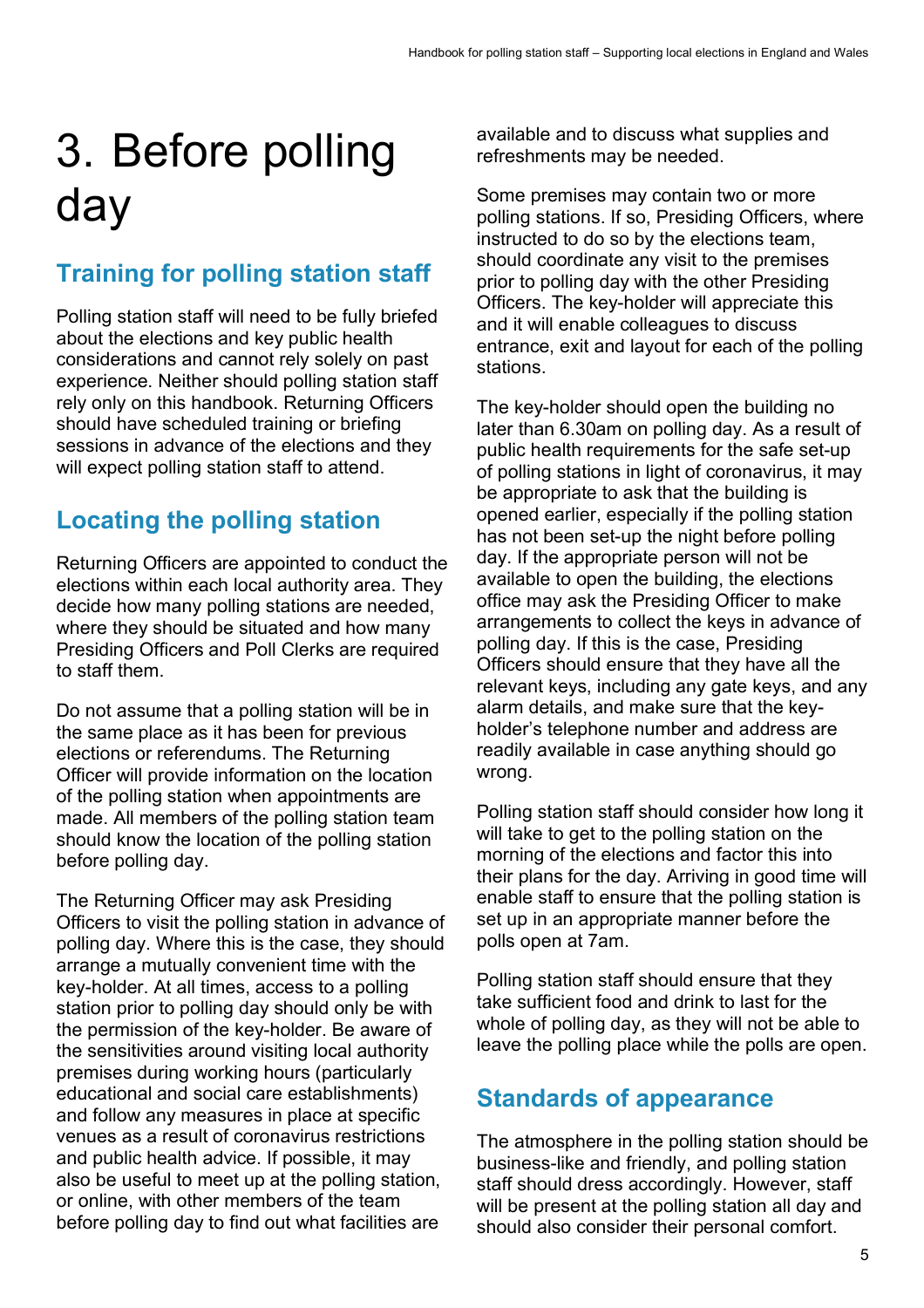Unless other mitigations are in use, such as individual Perspex screens, polling station staff should wear a face covering in line with public health advice. All staff should have a face covering available, as while they may not wish to wear it if behind an individual screen, they will need to wear one when moving around the polling station. Staff should clean their hands before and after putting on or removing face coverings.

Remember that polling station staff are representatives of the Returning Officer and should act impartially at all times. Any badges, slogans, or colours that might bring the impartiality of the polling station staff into question must not be worn.

### **Contacting other members of the team**

Returning Officers may provide the Presiding Officer with the contact details for any Poll Clerk(s) on duty at the same polling station. If this is done, the Presiding Officer should contact the Poll Clerk(s) before polling day to ensure that they know the location of the polling station and what time to arrive.

## **Delivery or collection of the ballot box(es)**

Unless the ballot box(es) are being delivered directly to the polling station, the Returning Officer will notify Presiding Officers of the arrangements for the collection of the ballot box(es) together with all relevant election materials. Where the ballot box(es) and other election materials are to be collected by the Presiding Officer and then kept at the Presiding Officer's home, **great care must be taken to ensure their security at all times**. In particular, no election materials should be left unattended in a car.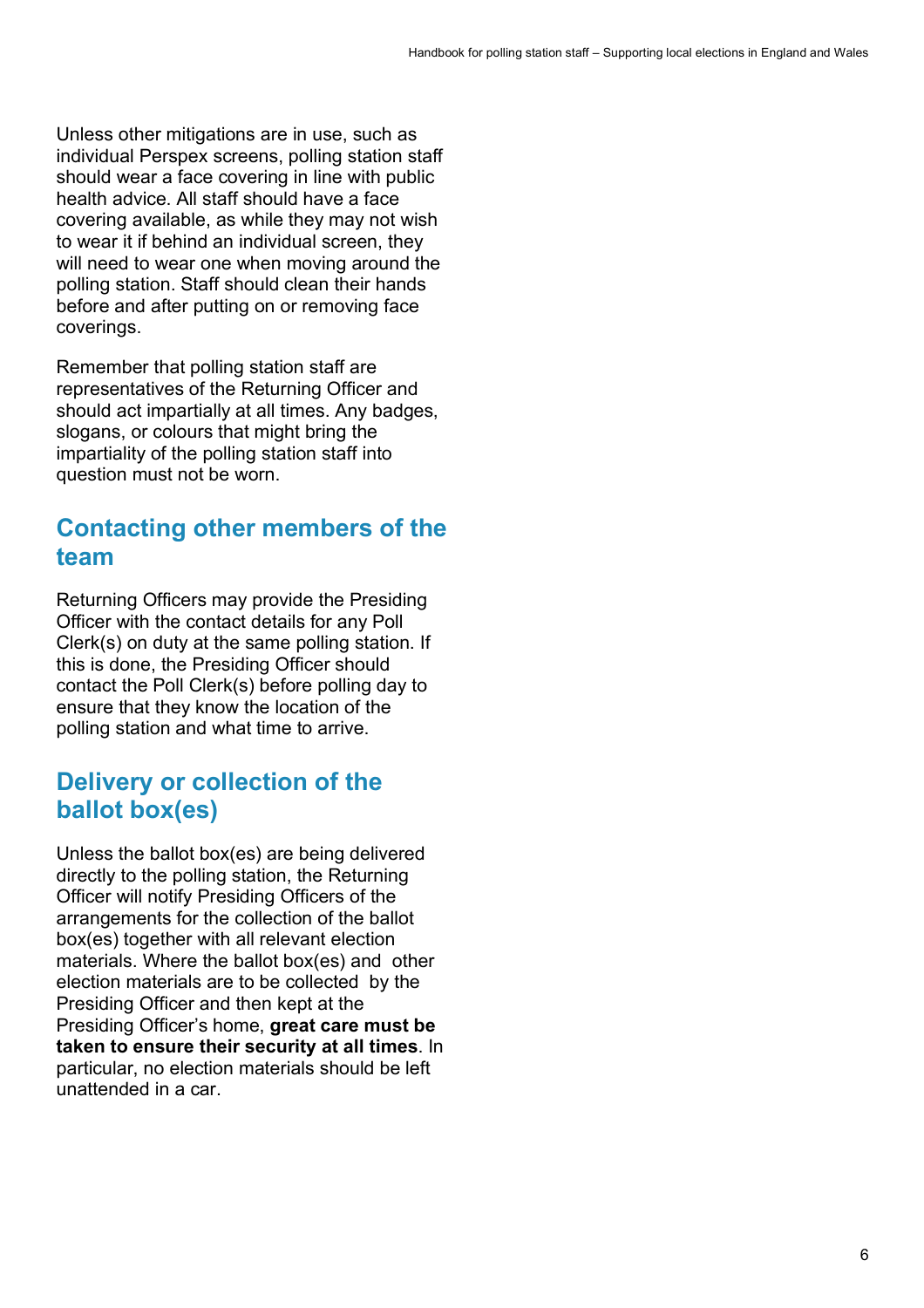## 4. Polling day: before the poll opens

The polling station must open at 7am. Do not be late. You must inform the elections office as soon as possible if you encounter any problems that may prevent you from opening at 7am.

## **Arriving at the polling station**

Presiding Officers and Poll Clerks must arrive at the polling station by not later than 6.30am. You will need to make sure you have enough time to set up the polling station if it hasn't been done the night before. This will include putting in place the signage and other measures to make it safe for voters – so you may need to arrive earlier than 6.30am to ensure everything is ready when the polling station opens at 7am.

Make sure sufficient time is allowed to get to the polling station – do not be late. Polling station staff unavoidably detained or unable to attend the polling station must contact the elections office immediately.

Presiding Officers must check that watches or clocks are accurate to ensure that the polling station is open on time.

Presiding Officers should, where the Returning Officer has asked them to do so, collect the Poll Clerk's appointment notification.

Presiding Officers should also check that Poll Clerks are aware of the requirements of secrecy.

### **What happens if the key-holder does not attend?**

First, try to make contact, either by telephone or by sending a member of the polling station team to their home. If access cannot be

gained, contact the elections office to advise them of the situation and to ask for further instructions. If necessary, set up a temporary polling station. There may be sufficient space at the entrance to the building, or even outside it. In some cases, Presiding Officers have used the back of a car. Whatever the situation, voters must be able to vote safely and in secret from 7am onwards. In such circumstances, the Presiding Officer should ensure that when considering alternative arrangements, public health measures are maintained as far as possible.

Keep the elections office and any candidates, agents and observers in attendance informed of whatever arrangements you make.

## **Checking supplies and materials**

Unless supplied by the Returning Officer directly to the polling station, the Presiding Officer will be responsible for the transportation of the ballot box(es) and election materials. The larger items, such as the polling booths, will normally have been delivered to the premises beforehand. The Returning Officer will advise Presiding Officers of the arrangements.

A checklist of polling station supplies will be provided with the ballot box(es) and other polling station materials. If, on checking the contents, any items of equipment or materials listed on the inventory are missing, contact the Returning Officer immediately. Materials should be checked on receipt. Take care when lifting the materials or equipment; they may be heavy (see Appendix 9 for information on health and safety).

The Presiding Officer should check that they have been provided with the correct register for their polling station and that it includes the expected number of electors allocated to it.

The Presiding Officer should also check that the ballot papers are in numerical order, and are the correct ones for the polling station and that there are no obvious errors in the numbering of the papers.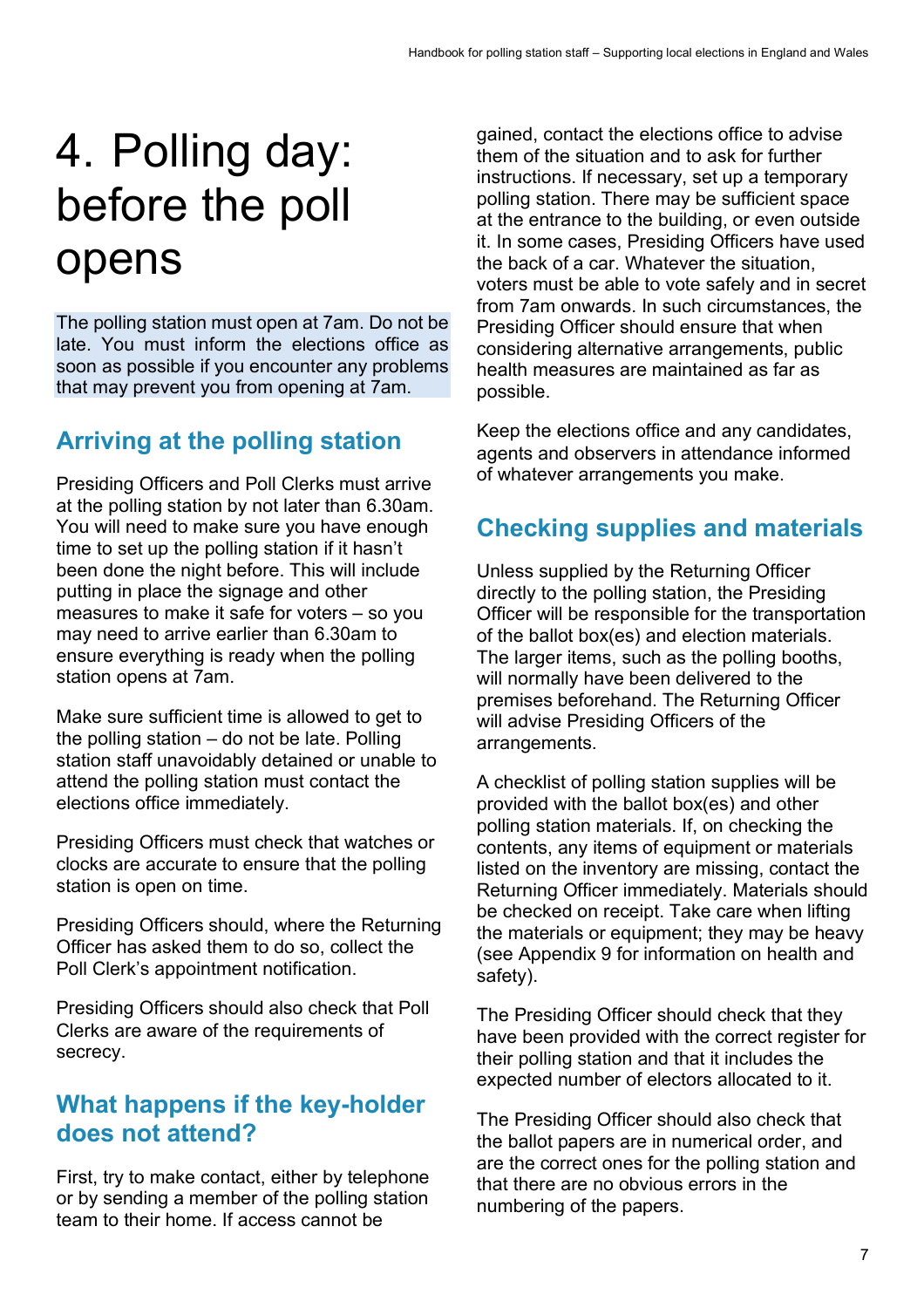The numbers on the back of the ballot papers should be checked against the ballot paper numbers printed on the corresponding number list(s). This should be checked before polling begins. The ballot papers should be issued in the same order as printed on the corresponding number list(s). If the numbers do not match, contact the Returning Officer immediately.

The Presiding Officer should also check that the ballot papers bear the unique identifying mark on the back and that the pre-printed official mark is also present.

The Returning Officer will provide additional equipment and signage relating to the safe management of the polling station in light of coronavirus. You will be told in advance of polling day what action you need to take to check the equipment and notices you will have been provided with for this purpose.

If the statements of persons nominated have been provided by the Returning Officer, the Presiding Officer should also check that the candidates' details on the ballot papers match those on the statements.

Do not issue ballot papers on which there are errors or where the printing is indistinct or unclear.

## **Polling station layout**

The first job on arrival will be to set up the polling station, unless this has already been done for you the night before. The layout of the room is important. A poor layout could cause unnecessary confusion, difficulties with access and failure by attendees to follow public health advice that would help prevent the spread of coronavirus. Appendix 11 provides a checklist covering polling station set-up and the display of notices. Even if the polling station has already been set up for you, you should still check that it has been set up properly using the checklist in Appendix 11.

Caretakers may already have arranged the room, particularly if the Returning Officer or Presiding Officer has given them instructions

on the layout of the polling station in advance. However, it is possible that the polling station staff will have to set up the room or rearrange the furniture. Some polling booths are heavy; be careful when erecting or moving them (see Appendix 9 for advice on health and safety issues).

Examples of layouts for both a room where there is one polling station and a room where there is more than one polling station are set out on page 10. These are shown as a guide and may have to be adapted to meet local circumstances.

The layout must work for the voter and contribute to the smooth and safe running of the polling station.

Public health advice should be followed when setting up the polling station. As far as is possible, the layout of the polling station should:

- Utilise a one-way system with a separate entry and exit, allowing a one-way flow of voters, staff and other attendees around the polling station
- Have hand sanitiser in a prominent position on the way into and out of the station, and on tables
- Have social distancing markers in place throughout the polling station to establish and help maintain a safe distance of 2 metres between anyone inside the station. Markers should also be used outside to safely manage queues of anyone waiting to enter the polling station
- Allow for adequate ventilation with windows open where possible
- Have polling booths placed a safe distance apart
- Have tables placed in a position that allows a safe distance between the voter and the polling station staff, and between the polling station staff themselves
- Have Perspex screens (if provided) placed between the voter and the polling station staff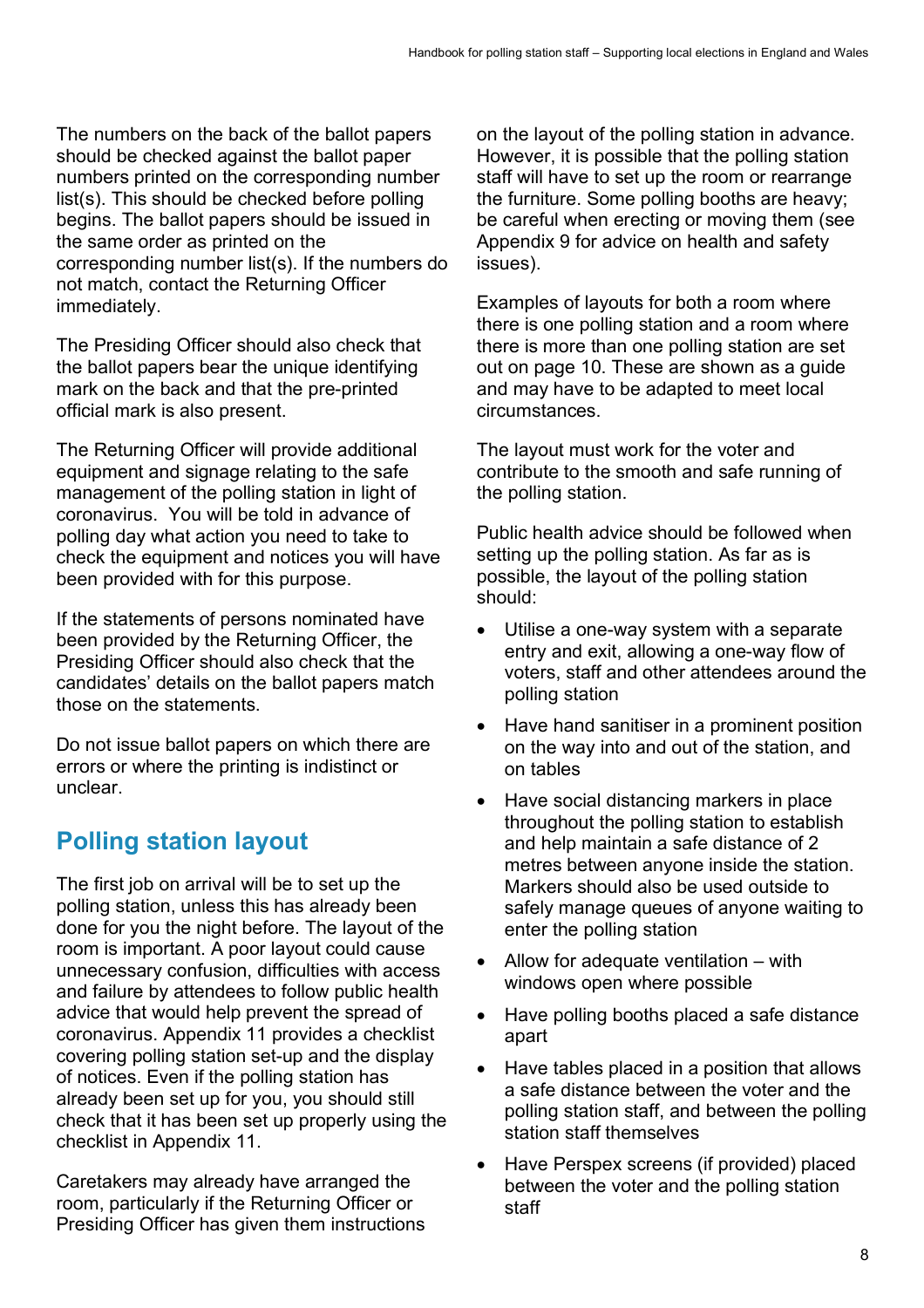The needs of voters with a range of disabilities must also be considered.

For example:

- Are the ballot box(es) accessible for all voters?
- Can a wheelchair user easily get around the polling station and its surrounding areas, and safely follow any one-way system in operation?
- Is hand sanitiser accessible for wheelchair users at entry and exit to the polling station?
- Are all of the polling booths set up in such a way that it maintains the privacy and safety of voting for all voters?
- Is the low-level polling booth in the most appropriate position for wheelchair access, with sufficient space for a wheelchair to be manoeuvred comfortably?
- Are the notices positioned so that they can be read by all voters, including visually impaired people and those in wheelchairs?
- Are the polling booths positioned to make best use of the available light?
- Are the polling agents and observers positioned so that they do not interfere with the proceedings, but can still observe proceedings?
- Are there chairs available in the polling station for electors who cannot stand for long periods to use safely?

In all cases:

- Use the checklist in Appendix 11 when setting up the polling station or checking that it has been set up correctly.
- Make sure that the polling booths are not placed so that people outside can see how voters are marking their ballot papers.
- Arrange the ballot box(es) and polling booths to ensure that they are accessible to all voters, yet fully visible to polling station staff.
- Position the issuing table and the ballot box(es) in such a way that prevents any

voter from leaving the polling station without passing you and the ballot box(es) and allows you to check that they are not leaving the polling station with their ballot paper, whilst still adhering to the one-way system in use throughout the polling station.

- Consider what arrangements you would need to make to be able to accommodate and deal with voters during busy periods, whilst maintaining public health measures in place due to coronavirus.
- Have at hand the elections office contact details and follow any escalation procedures as instructed by the Returning Officer should any issues arise during polling day.

Remember that in a room where there is more than one polling station, the ballot boxes must be kept separate. Otherwise, voters from one polling station may mistakenly put their ballot paper in the wrong ballot box and the ballot paper accounts for each of the two polling stations will not tally.

Even with the ballot boxes kept separate, staff should remain vigilant as voters may still get confused as to which ballot box they should be using.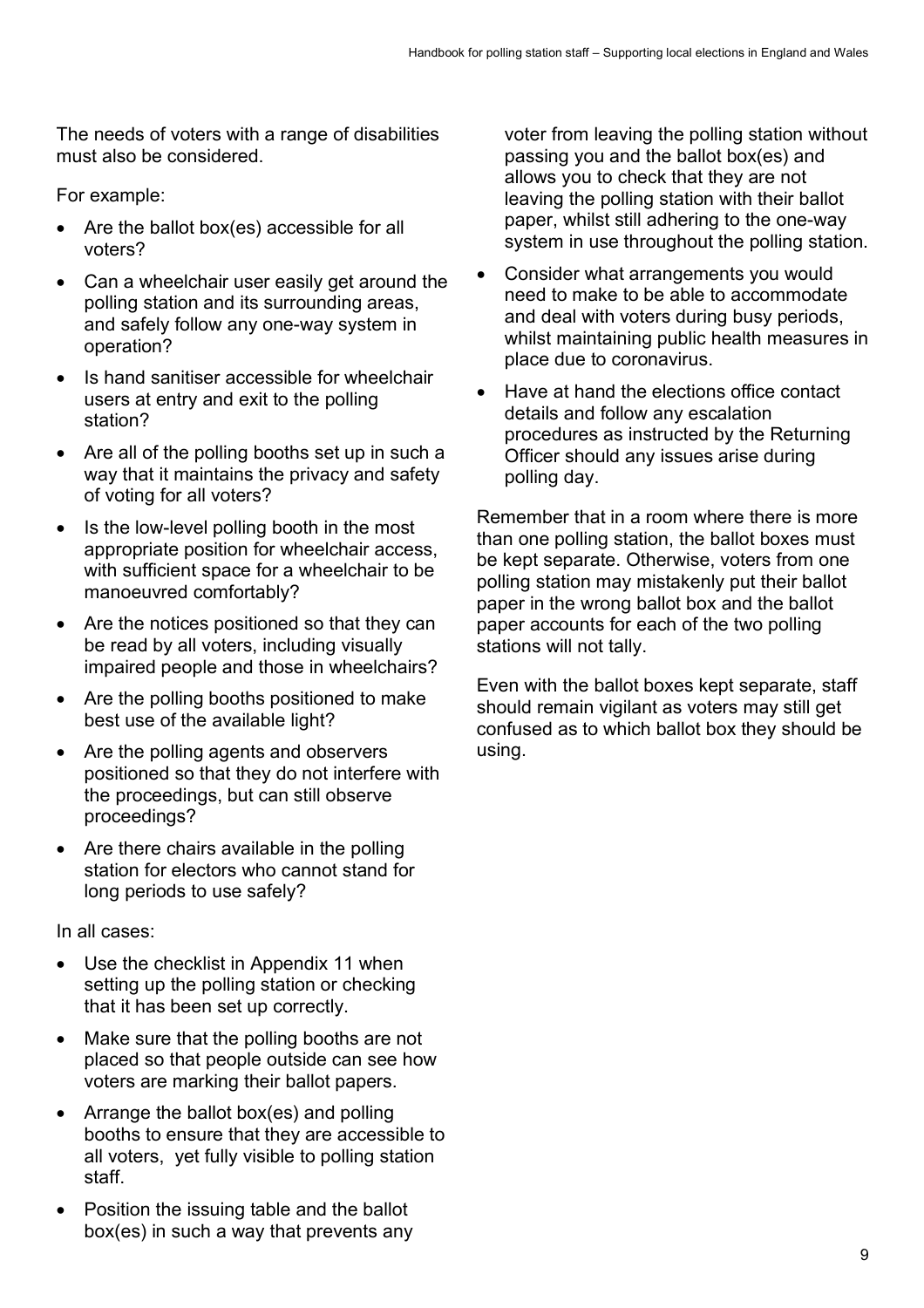

Example of a single polling station layout with separate entrance and exit:





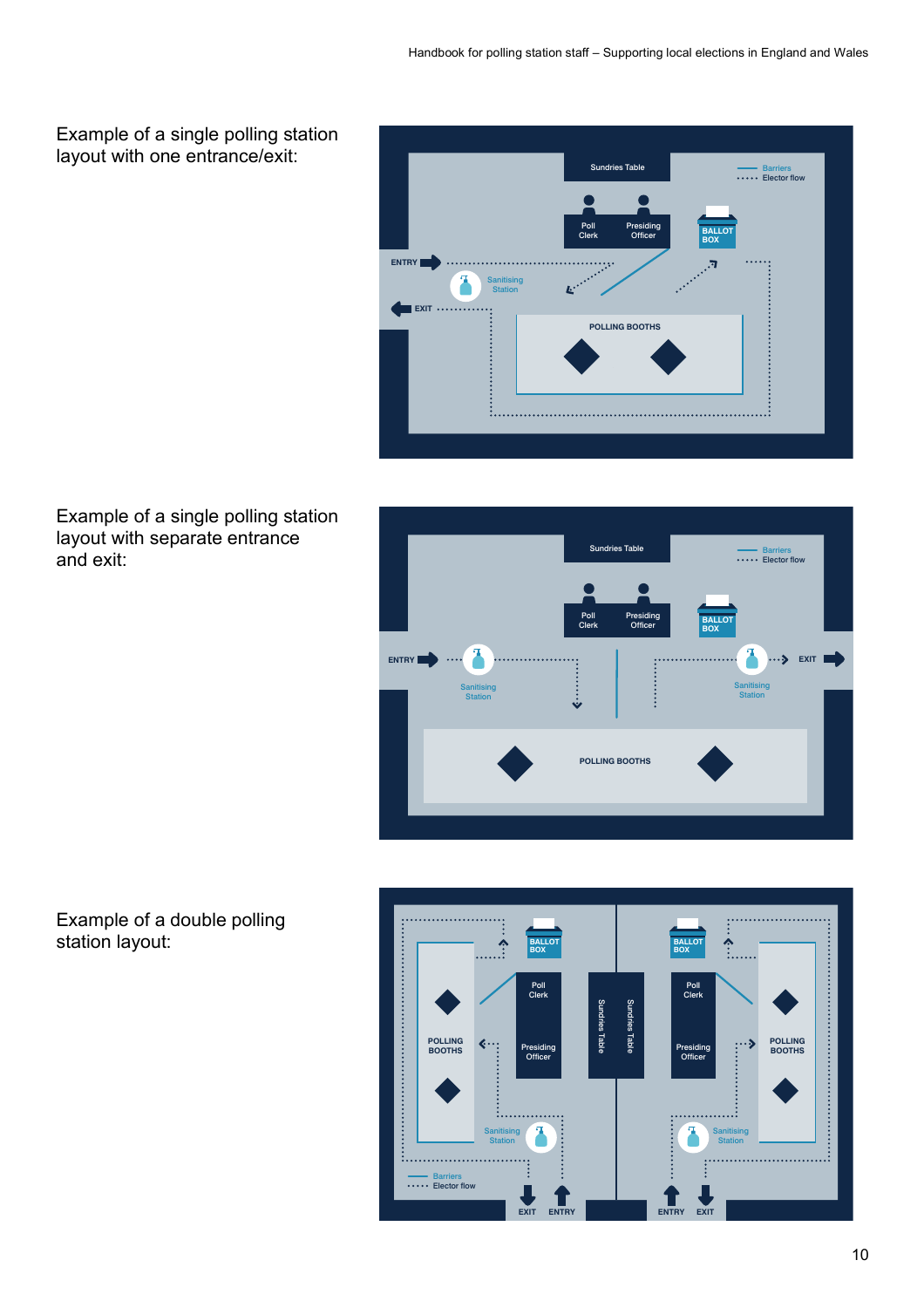## **Signs and notices**

Think about what each sign and notice is for when putting it up. Walk the route the voter is expected to follow, checking all signs and notices. Some signs and notices are directional whilst others provide information for voters. Ensure that they are positioned so that they can be read by all voters, including those in wheelchairs and people who may be visually impaired.

Signage providing public health advice, such as only entering the polling station if well and free of coronavirus symptoms, and the need to follow instructions regarding distancing, hygiene and face coverings, should be displayed prominently both inside and outside the polling station and particularly near the entrance to the polling station.

The notice entitled 'How to vote at these elections' is to be displayed both inside and outside the polling station. If the Returning Officer has provided such notices in Braille, in languages other than English, or in pictorial formats, these too should be displayed both inside and outside the polling station.

The **only** notice to be displayed within each polling booth is one that provides information on how to mark the ballot papers at these elections. If the Returning Officer has provided any such notices in alternative languages and formats, e.g. in Braille, in languages other than English, or in pictorial formats, these should also be displayed inside the polling booth. No other notices are to be displayed in the polling booth.

A large sample copy of each of the ballot papers must also be displayed inside the polling station, ideally in a well-lit location where voters can easily see them before being issued with their ballot papers.

An enlarged hand-held copy of each of the ballot papers, marked 'sample', will also be supplied by the Returning Officer. These can be given to voters who are partially sighted to take into the polling booth for reference when marking their ballot papers. Your Returning

Officer may provide a laminated copy which can be cleaned after each use, or a stock of single-use copies which can be disposed of after use.

Make sure that there is no material that might be construed as supporting the views of any party or candidate involved in the elections displayed in or on the premises. If any such materials are found, they must be removed or covered up.

### **Who may be present in the polling station?**

The law specifically provides for certain persons to be present in polling stations (in addition to elections staff and voters). These are:

- candidates
- election agents
- polling agents
- police officers and community support officers on duty at the polling station
- representatives of the Electoral Commission
- accredited observers
- persons under the age of 18 who accompany voters
- companions of disabled voters

At the Police and Crime Commissioner election, an election agent may appoint subagents to attend the polling station on their behalf. Throughout this handbook, any reference to the election agent includes any sub-agents acting on their behalf.

Any person entering the polling station should follow the relevant public health advice, use hand sanitiser, wear a face covering as required and maintain social distancing.

#### **The Returning Officer and their staff**

The Returning Officer and their staff may visit during the course of the day. This may be to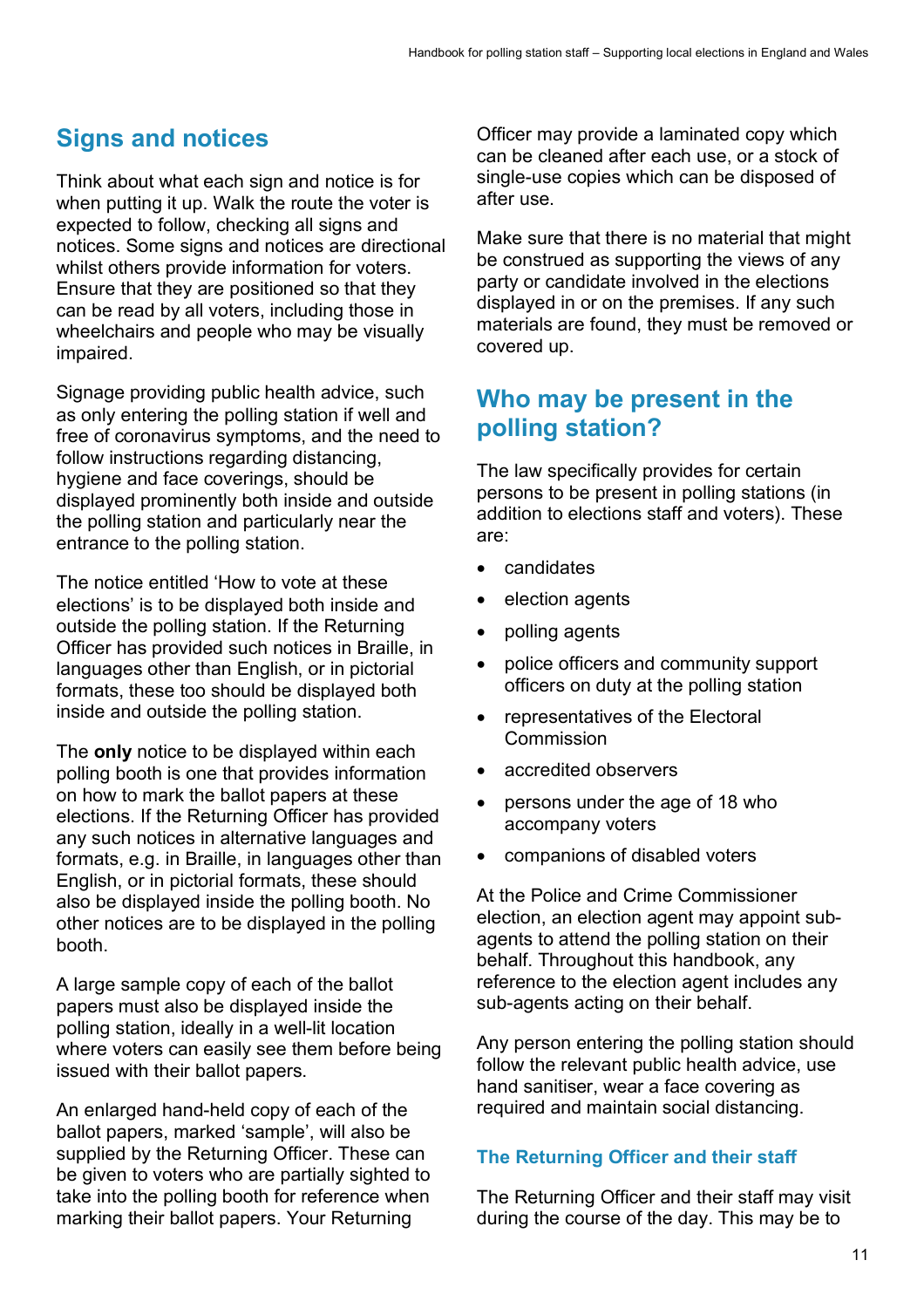carry out duties such as delivering additional equipment, carrying out an inspection of the polling station or to collect postal ballot papers that have been handed in at the polling station by voters.

#### **Candidates, election agents and polling agents**

All candidates contesting the elections and their election agents have the right to enter and to remain in a polling station but they must not disrupt voting or attempt to canvass voters.

Polling agents can be appointed to work on behalf of candidates on polling day. Polling agents have the right to enter and to remain in the polling station and to observe voting.

The main purpose of their appointment is to detect personation – that is, people voting illegally in the name of another voter. Not more than one polling agent may be admitted at the same time to a polling station on behalf of the same candidate. The Returning Officer will have notified Presiding Officers in advance if any polling agents have been appointed to attend at the polling station.

Polling agents may wish to note on their own copy of the register of electors who has voted, but they cannot take this marked copy of the register out of the polling station until after the close of poll. They must not interfere with the voting process and must not campaign or canvass voters in the polling station. If they do wear a rosette or badge, it should be plain but may display the name of a candidate, party and/ or emblem. They have the right to observe the preparation and opening of the polling station and its closure and may add their seal to the ballot box(es) at the close of poll (though not at poll opening). During polling hours, polling agents in attendance should be placed at a separate table that is close enough to observe and hear the proceedings, but not in a position that would compromise the secrecy of the ballot or breach social distancing or other public health requirements.

#### **Police Officers on duty at the polling station**

Police officers and police community support officers on duty may be present in the polling station at any time, although it is the Presiding Officer's duty to maintain order in the polling station (see Appendix 6 for information on security at the polling station).

#### **Representatives of the Electoral Commission and accredited observers**

Representatives of the Electoral Commission and other individuals accredited through the Commission's official observer scheme are entitled to attend all polling station proceedings. They do not need to give advance notification of where they intend to observe, but every observer must carry photographic identification and should not be allowed to observe proceedings without this (see examples below).

Example of ID issued to Commission representatives:

The Electoral Commission



**Rebecca Brown Electoral Commission representative** 

Example of ID issued to accredited observers:

**Accredited** Electoral **Observer** 



**Jane Doe** Valid from 00/00/0000 to 00/00/0000 Organisation name **Accreditation number**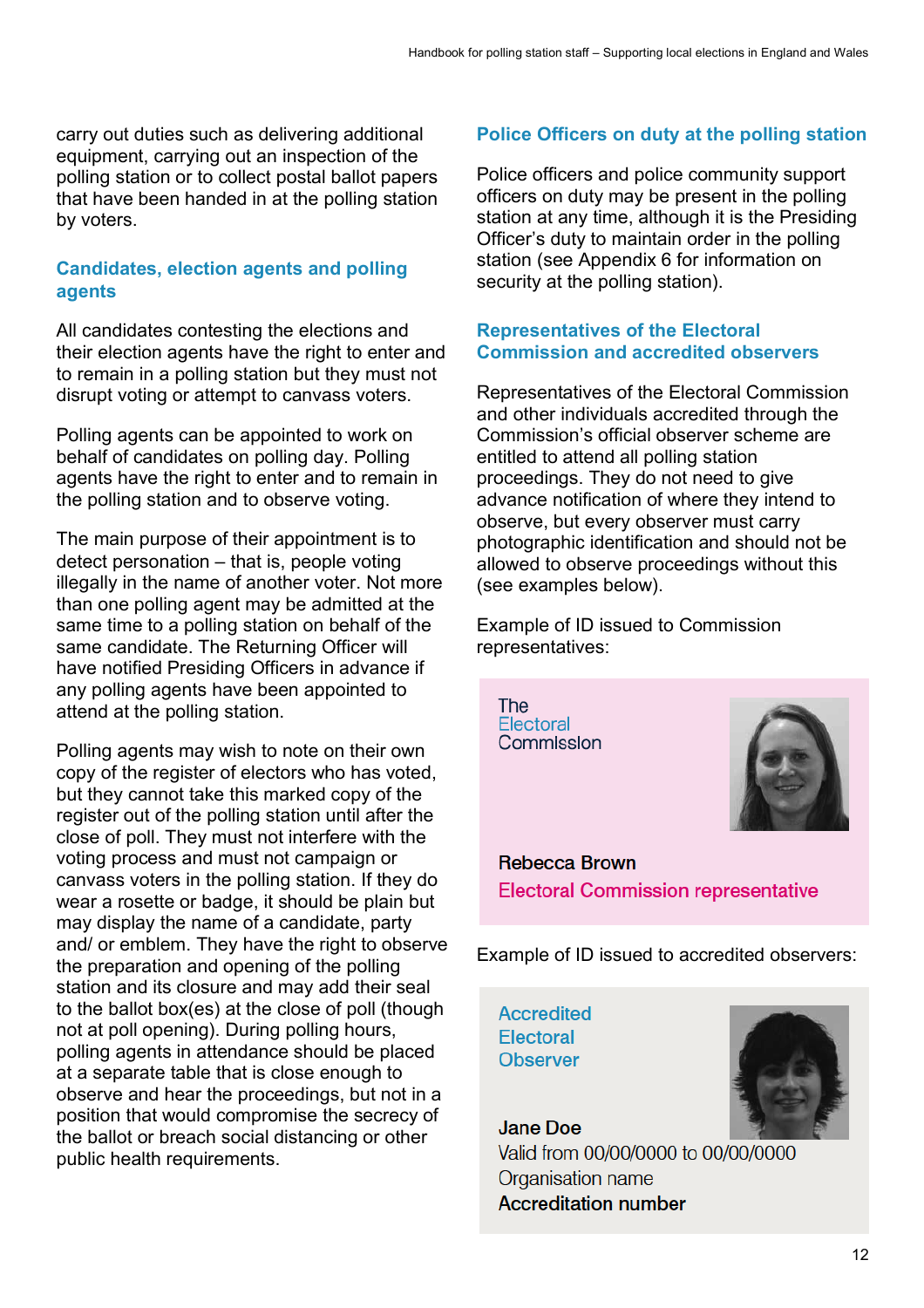The status of individuals seeking to gain entry to polling stations as observers can always be checked with the elections office.

Both Commission representatives and accredited observers agree to abide by a Code of conduct, which includes an agreement that they will not interfere with any proceedings. Presiding Officers may ask observers (but not Commission representatives) to leave the polling station, but only if they are:

- breaching or attempting to breach the secrecy of the ballot
- knowingly obstructing the polling process
- asking voters about their voting preference

If an observer is removed from the polling station, the Presiding Officer must provide a note to the observer stating the reasons why they have been removed.

Presiding Officers should also record any such incidents and notify the Returning Officer as soon as possible.

Any observer removed in the circumstances above is not entitled to re-enter the polling station for the remainder of the poll.

To ensure the safe and effective conduct of the poll, Presiding Officers are entitled to limit the number of accredited observers (but not Commission representatives) present inside a polling station for a specified time – such as for 30 or 60 minutes. Should circumstances arise where, due to the number of electors waiting to vote or the number of observers already present, there is a risk to the safe and effective conduct of proceedings you may need to temporarily limit the number of observers and/or the amount of time observers that can stay in the polling station, to ensure that there is sufficient room to maintain social distancing and that the poll can proceed effectively. However, it is important to note that no officer is entitled to bar all observers from the entire process, only to limit the number of observers present at any one time. When such action is taken, this should be recorded in a polling station log.

Presiding Officers should record the details of any accredited observers or Commission representatives who attend at their polling station.

Electoral observation is a legitimate and valuable part of the electoral process, and care should be taken not to hinder or obstruct the conduct of the observation.

#### **Persons under the age of 18 who accompany voters**

Persons under the age of 18 may accompany voters into the polling station to observe the voting procedure. Presiding Officers can limit the number of those under 18 allowed in the polling station at any one time where needed to ensure the safe and effective conduct of the poll.

#### **Companions of voters with disabilities**

Although many disabled voters will be able to vote without assistance, some will not, and those who cannot are entitled to bring someone with them to cast their vote. When dealing with disabled voters who need the assistance of a companion, make sure that you directly address and respond to the voter and not only the companion.

See Appendix 1 for further details, including what assistance the Presiding Officer may provide.

## **Sealing the ballot box(es)**

The Presiding Officer must close and seal the ballot box(es) a few minutes before 7am, after having shown to all those entitled to be present that they are empty. In some cases, for example because of the number of electors allocated to the polling station, more than one ballot box may have been issued to the Presiding Officer. In that case, each ballot box must be sealed, having shown to those entitled to be present that they are empty, before polling commences. If you are issued any additional boxes, they should be stored securely out of sight until they are required.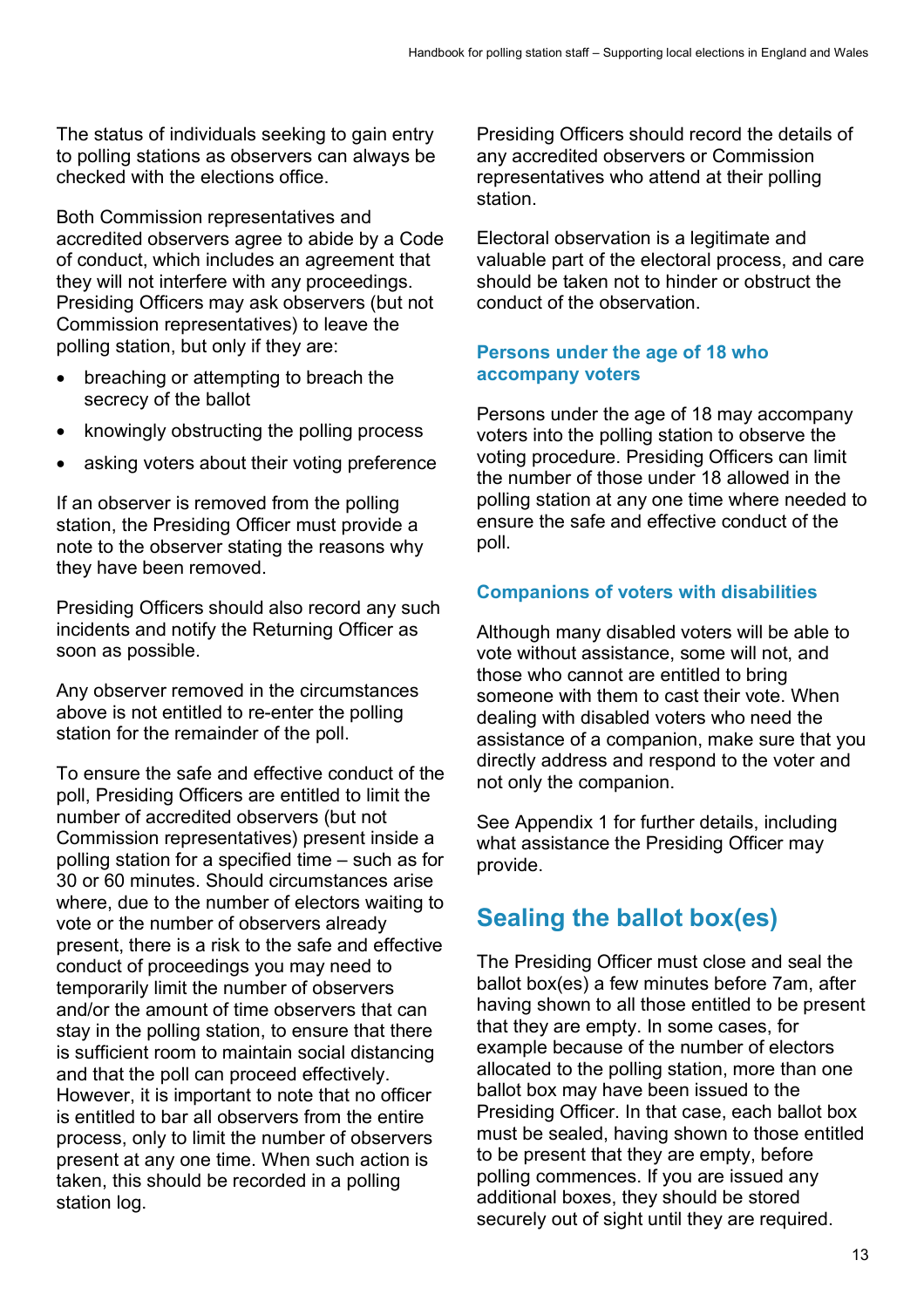The Returning Officer will tell you whether there will be one ballot box for all papers or whether separate ballot boxes for each poll will be used.

Ballot boxes vary in design, as does the method of sealing them. Whatever method is used, make sure that the ballot box(es) are properly secured. At this stage, candidates, election agents or polling agents must not be allowed to affix their seals to the ballot box(es): their seals may only be attached at the close of poll.

### **Some last-minute checks**

Just before the polling station is opened, take a few moments to double-check that everything is ready. Make sure that the ballot papers, corresponding number list(s), tendered ballot papers and other official documentation are safely out of reach of voters. Tendered ballot papers should be kept separate to ensure that they are not issued in error. Tendered ballot papers are easily identified as they are a different colour to the ordinary ballot papers. The Returning Officer will advise you of the colour of the ballot papers being used for these elections.

Information on the circumstances in which tendered ballot papers should be issued can be found in Appendix 5b.

Ballot papers may not be provided loose leaf but will most likely be supplied in books where they can be detached as they are issued. Check that the ballot papers are in the correct numerical sequence and that the numbers match those pre-printed on the corresponding number list(s). Make sure you are ready to issue the ballot papers, starting with the ballot paper with the lowest number. This will save accounting problems at the close of poll.

Check that the ballot papers bear the unique identifying mark on the back and that the official mark is also present.

Voters are encouraged to bring and use their own pen or pencil. However, pens/pencils will still need to be available and the Returning

Officer will advise on how their use will be managed in the polling station. This could involve the cleaning of pens/pencils between uses or the provision of single-use pencils to voters as required.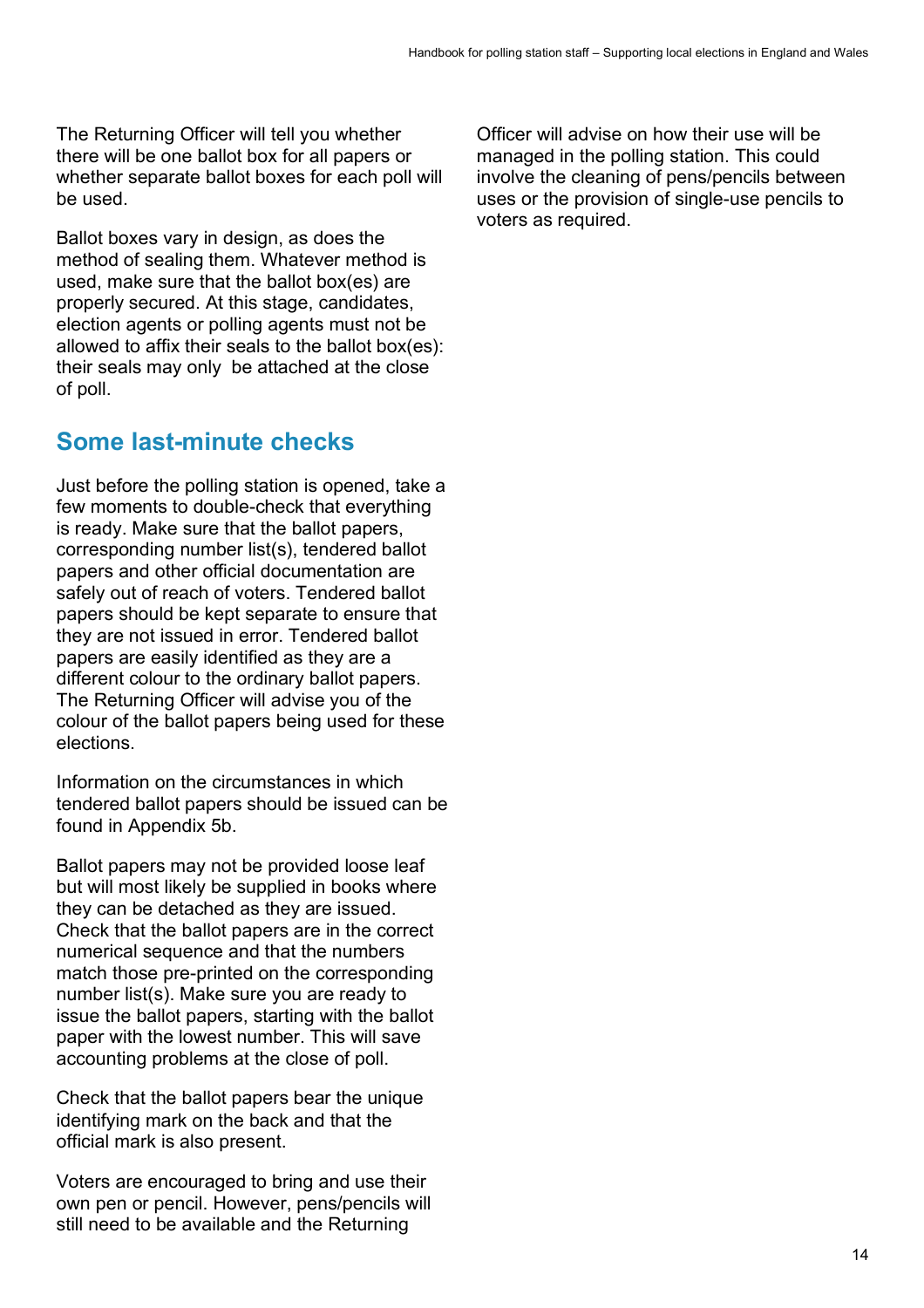## 5. Polling day: opening and conducting the poll

The hours of the poll are from 7am until 10pm.

## **Opening the polling station**

There may be a number of electors waiting for the polling station to open. Greet them and invite the first voter inside as soon as it is 7am. **Do not issue ballot papers before 7am.**

#### **Managing voters outside the polling station**

Place markers outside the polling station will assist polling station staff to safely manage any voters waiting to enter the polling station.

#### **Managing the flow of voters in the polling station**

A member of polling station staff should welcome voters and manage the flow of voters into the station. Staff should make use of the markers inside the polling station to help to maintain social distancing for those waiting to vote.

The information notices relating to public health measures such as only entering if well and free of coronavirus symptoms, the need to wear face coverings, the use of hand sanitiser and ensuring social distancing is maintained should also be pointed out to voters,

Voters should also be informed who in the polling station can provide them with assistance if they require it.

### **Summary of the voting procedure**

Remember that all polling station staff and voters should follow public health advice to maintain social distancing, sanitise their hands and wear a face covering throughout their time in the polling station.

Anyone entering the polling station without a face covering should be reminded about the need to wear one unless exempt. A supply of face coverings should be available to anyone entering the polling station without one.

It is not the responsibility of polling station staff to challenge any voter who isn't wearing a face covering. Staff should not prevent a voter from entering the station and voting if not wearing a face covering.

For the majority of voters who come to the polling station, the process for voting will be straightforward. The following procedure should be followed in those circumstances:

#### **Stage one – checking the voter**

- Greet electors, ask them to confirm their name and address, and make sure that they are eligible to vote in the elections.
- Mark the register of electors against (but not through) the elector number of the elector by placing a straight line against the voter's entry on the register.
- Call out the number and name of the elector.

#### **Stage two – issuing the ballot papers**

- Write the elector number (including the polling district reference letter(s) if not preprinted) on the corresponding number list(s) next to the numbers of the ballot papers to be issued.
- Ensure that the ballot papers include a preprinted official mark (e.g. a barcode or watermark). If it does not, follow the procedure set out under 'what happens if the ballot paper does not contain the official mark?' on page 18.
- Ask the voter if they have brought their own pen/pencil. Explain what they need to do if they do not have their own.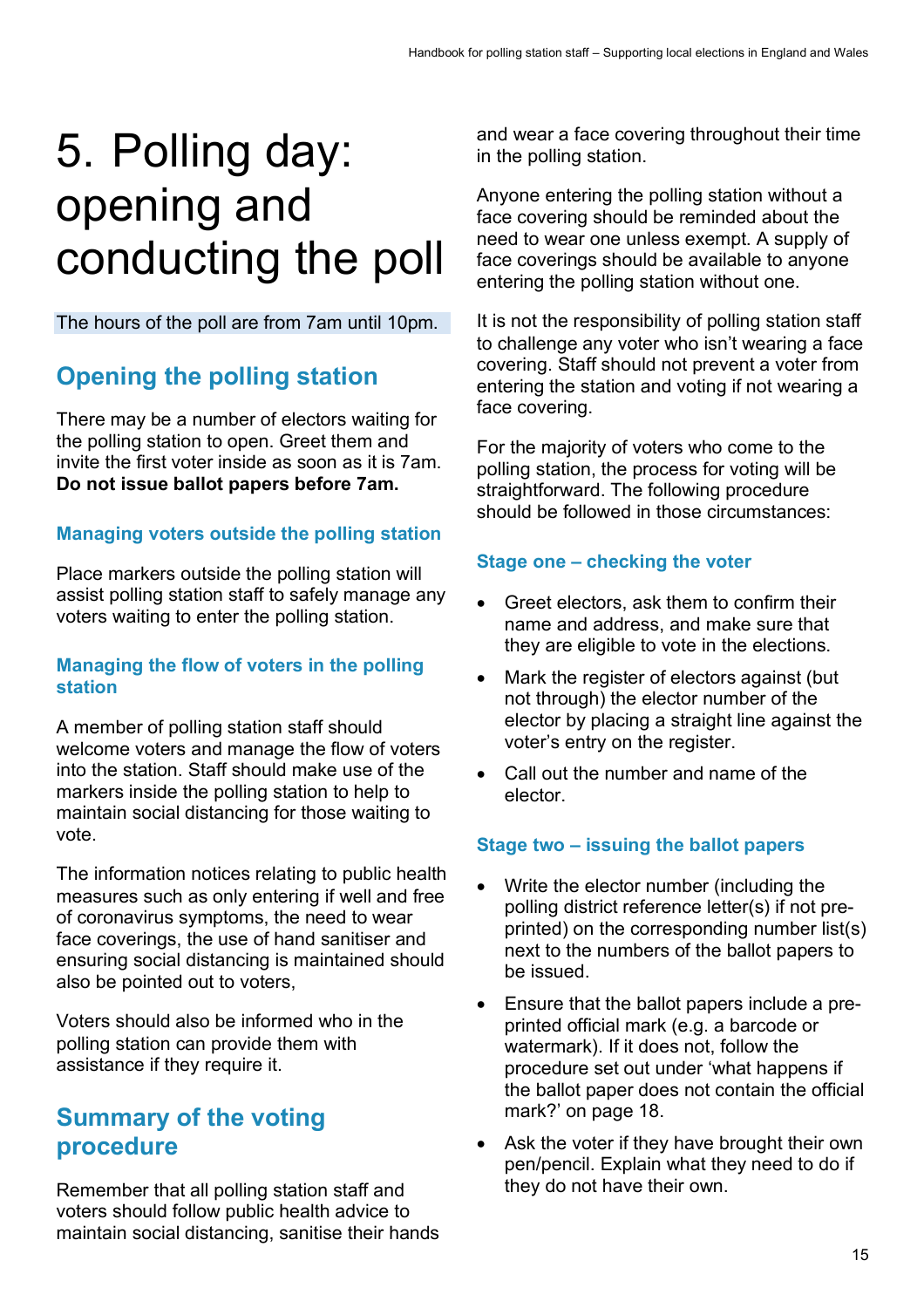• Fold the ballot papers, then place them on the table unfolded so that they can see all of the candidates on the papers. The voter can then pick up their issued papers from the table.

#### **Stage three – voting**

- Make sure the voters go to polling booths individually so that their right to a secret vote is protected. No other person is allowed to accompany a voter to a polling booth unless a voter who is disabled or unable to read has requested assistance to vote (see Appendix 1 for further information on voting with the assistance of a companion).
- The voter marks the ballot papers in the privacy of the polling booth.
- Prior to the voter placing the ballot papers in the ballot box(es), they should fold the ballot papers and should show the ballot paper number and unique identifying mark on the back of the ballot papers to the Presiding Officer.
- Say 'goodbye' and thank the voter as they leave the polling station.

The appendices in this handbook show what to do when something out of the ordinary occurs, e.g. establishing entitlement to vote, and dealing with anonymous voters, proxy voters and emergency proxy voters. Presiding Officers should read these sections prior to polling day in order to be prepared.

Follow the process decided on by the Returning Officer relating to the management of pens/pencils after use. This could involve the cleaning of pens/pencils between uses or the provision of single use pencils to voters as required.

Remember to follow all stages of the process carefully or the voter may inadvertently be disenfranchised.

### **Stage one – checking the voter**

In a polling station with a Presiding Officer and only one Poll Clerk, one person should be responsible for the register of electors and the ballot papers and the other should be responsible for ensuring that the elector number is entered correctly in the corresponding number list(s). The Returning Officer may give guidance on how this work should be allocated, which must then be followed.

If there are two Poll Clerks, the Presiding Officer may wish to oversee the process, dealing with electors and any special circumstances. In this case, the two Poll Clerks should share duties and could swap over every so often, on the instruction of the Presiding Officer.

Everyone working with shared documents and papers should follow public health guidelines, such as cleaning their hands regularly and avoiding touching their face.

Greet electors as they approach the table. If there are two polling stations in the room, make sure that electors attend the correct one. There should be signs displayed listing the streets or addresses for each station and polling station staff should be on hand to guide electors.

Most electors bring their poll card with them to show to the Poll Clerk even though this is not a requirement for most voters. Where this occurs, electors should be advised to place their poll card on the table so that the Poll Clerk does not have to handle it, or to hold the card up in front of the Poll Clerk.

Once the Poll Clerk has looked at the card, ask the elector to pick their poll card back up. It will help them to give information to tellers outside if this is their wish. If the elector declines to take their poll card, the Poll Clerk should dispose of the card securely and clean their hands.

Unless an elector has an anonymous entry, the Poll Clerk must: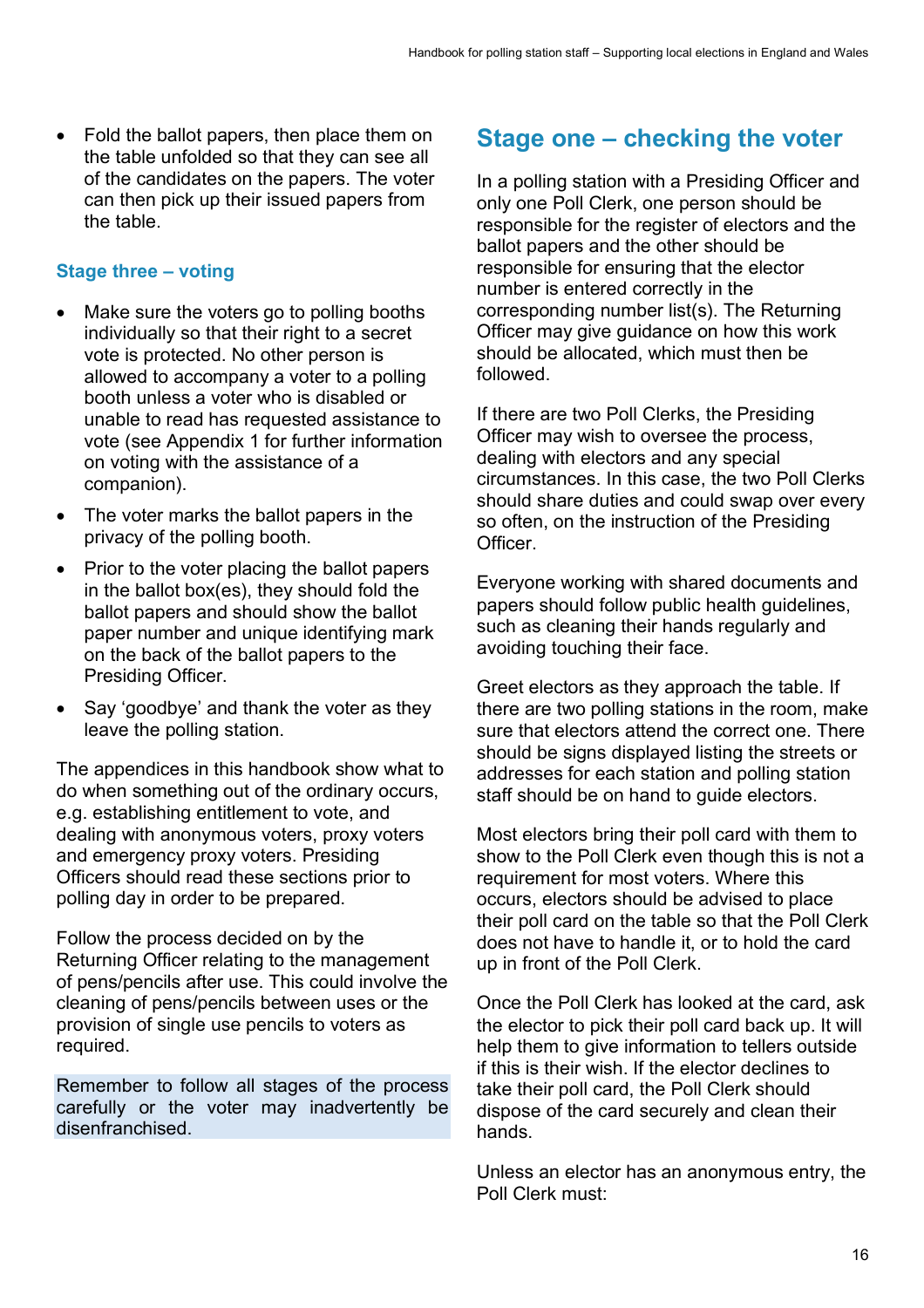- confirm the elector's name and address and check that they are on the register of electors and eligible to vote in the elections
- draw a straight line against (but not through) their entry on the register of electors
- read out the elector's name, elector number and polling district reference from the register of electors (this is a safeguard against personation)

#### **Only electors with anonymous entries on the register, and their proxies, must produce their poll card, or proxy poll card, in order to vote.**

This is because electors with an anonymous entry are registered without a reference to their name or address in order to protect them from harm.

For an explanation of the voting procedure for anonymous electors, please see Appendix 4.

#### **Whose names are on the register of electors?**

In most cases, the register of electors will contain the names of all electors allocated to the polling station. A few electors may have registered anonymously and will appear without reference to their name or address. Their entry on the register will consist of their elector number and the letter **'N'**, and will be found at the end of the register under the 'other electors' section.

Together with their name, most electors just have their elector number and address. These electors are eligible to vote at any election. Some electors will also have a letter or a date preceding their name. These letters indicate their eligibility to vote in certain elections and the date indicates when they will attain voting age.

#### **Who can vote at local government and Police and Crime Commissioner elections?**

• Electors with no letters or dates before their name.

- Electors with an anonymous entry who have no letter next to their entry other than the letter **'N'**.
- Electors who are 18 years of age or over (unless they also have a letter next to their entry indicating they are not eligible) – the figures printed before an elector's entry indicate the date on which that elector becomes 18 years old.
- Electors with a **'G'** before their name\* these are citizens of European Union (EU) member states (other than the Republic of Ireland, Cyprus and Malta) who can vote at local government elections, Police and Crime Commissioner elections and in elections to devolved institutions.
- Electors with a **'K'** before their name\* these are citizens of European Union (EU) member states (other than the Republic of Ireland, Cyprus and Malta) who can vote at local government elections and Police and Crime Commissioner elections, as well as in elections to devolved institutions.
- Electors with an **'L'** before their name\* these are electors who can sit in the House of Lords and who may vote at local government elections and Police and Crime Commissioner elections, as well as in elections to devolved institutions.

#### **Who cannot vote at local government and Police and Crime Commissioner elections?**

- Electors with a date of birth next to their name which shows that they will not be 18 years old until after polling day.
- Electors with an **'A'** before their name\* these are voters who have chosen to vote by post and are therefore not able to vote in person at the polling station.
- Electors with an **'F'** before their name\* these are overseas electors who can vote only in UK Parliamentary elections.

\* For an anonymously registered elector, any letters would appear before the letter 'N', as the names of such electors are not contained on the register of electors.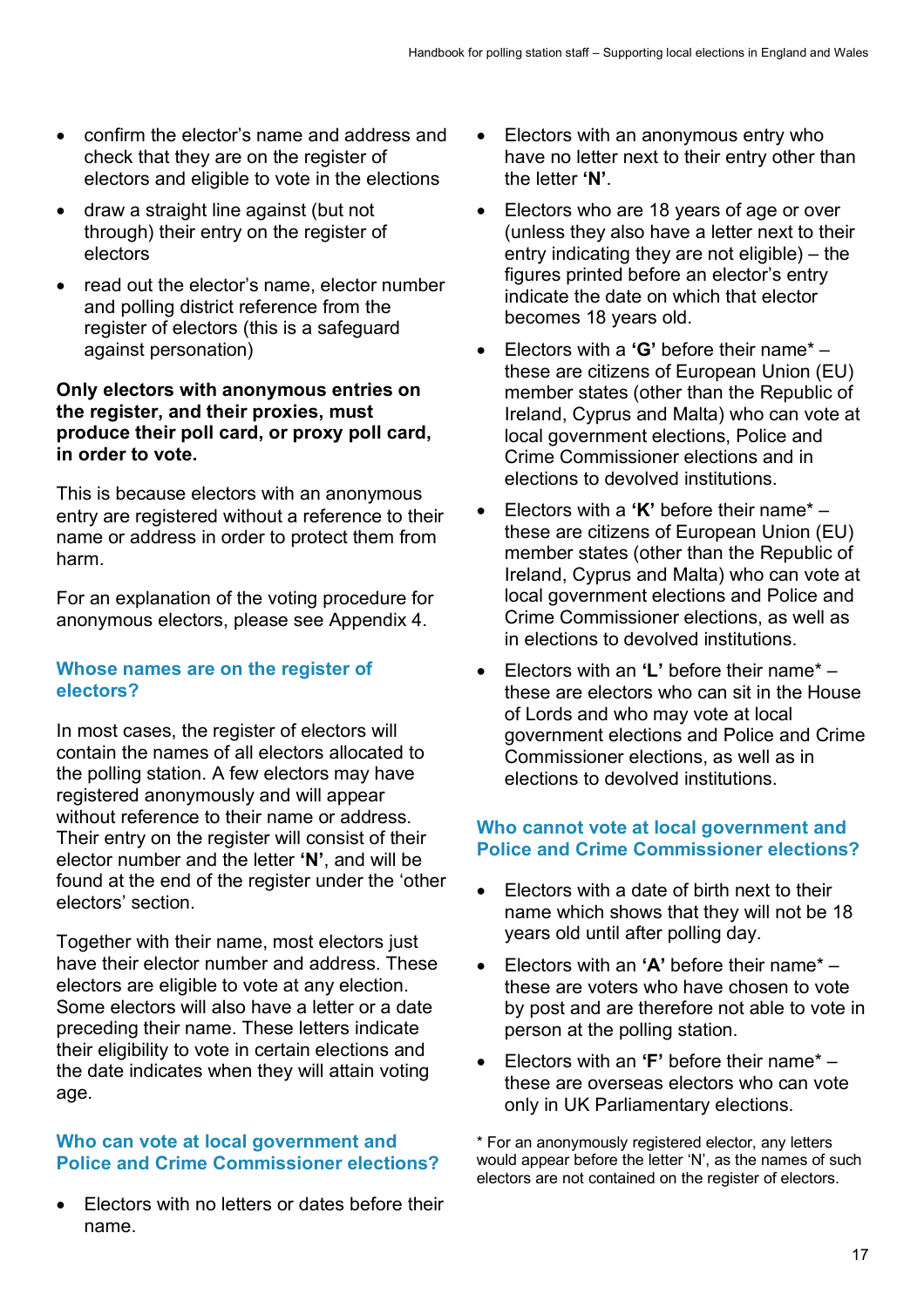## **Stage two – issuing the ballot papers**

Ballot papers are numbered and should match the numbers pre-printed on the corresponding number list(s). Ballot papers must be issued in strict numerical order commencing with the lowest number in the batch. Otherwise, problems will be experienced at the close of poll when completing the ballot paper accounts.

If the elector is shown on the register of electors as being eligible to vote at the elections and has, if necessary, answered the prescribed questions satisfactorily (see Appendix 5a for the prescribed questions), then the voter must be issued with ballot papers.

The Poll Clerk (or Presiding Officer) with the ballot papers must:

- allocate the ballot papers
- read out the ballot paper numbers
- ensure that the ballot papers bear the unique identifying mark and official mark
- fold the ballot papers, then place them on the table in front of the voter unfolded so that they can see all of the candidates on the papers
- check whether the voter has brought their own pen/pencil and explain what they need to do if they do not have their own
- ask the voter to pick up the ballot papers and go to the polling booth

The Poll Clerk (or Presiding Officer) with the corresponding number list(s) must write the voter's elector number against the number of the ballot papers being issued on the corresponding number list(s).

Always enter the elector number on the corresponding number list(s). **Do not write anything on the ballot papers themselves.**

#### **What happens if the ballot paper does not bear the unique identifying mark?**

All ballot papers must bear a unique identifying mark on the back of the ballot paper. This can take a number of forms, for example, a printed barcode or a sequence of letters and numbers. The Returning Officer, or their staff, should notify Presiding Officers at the training session as to what form the unique identifying mark will take.

If all the ballot papers are missing the unique identifying mark, the Presiding Officer should notify the elections office immediately. If only some papers are missing the mark, the Presiding Officer should only issue those ballot papers that contain the unique identifying mark, and should also notify the elections office of the situation.

#### **What happens if the ballot paper does not contain the official mark?**

The official mark will be pre-printed on the ballot papers. The Returning Officer will indicate what the official mark will be at the training session. Every ballot paper **must** bear an official mark. Any ballot paper that is lacking the official mark will be rejected at the count.

If the ballot papers do not contain a pre-printed official mark as indicated by the Returning Officer, the Presiding Officer should contact the Returning Officer. You may be able to improvise an official mark. For example, use a drawing pin to perforate the ballot paper a few times before it is issued. The Presiding Officer should record the improvised mark and note the numbers on the first and last ballot paper issued and stamped this way. This should be handed in with the ballot paper account at the count.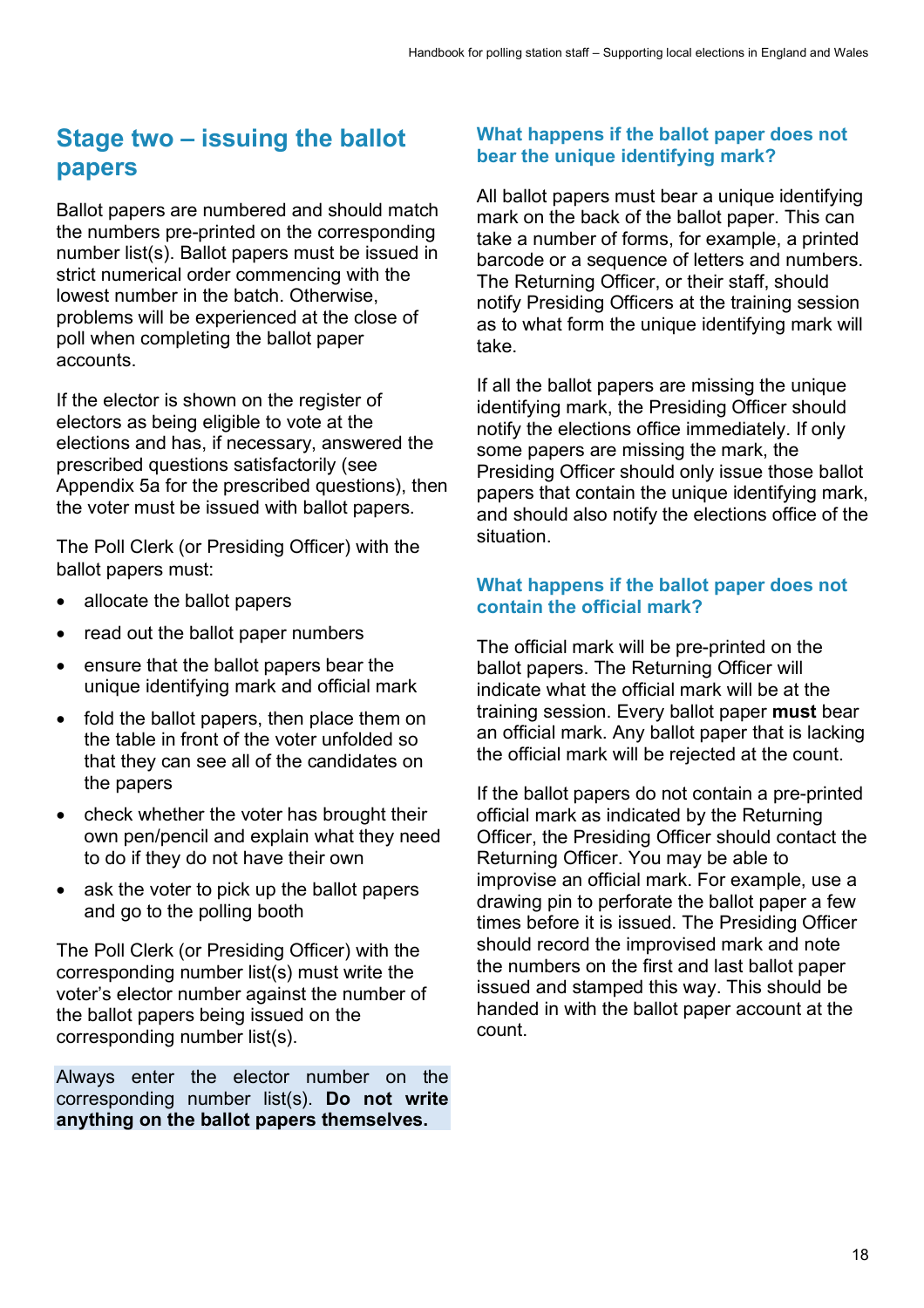## **Stage three – voting**

Voters must mark the ballot papers in the privacy of the polling booth and then re-fold the ballot papers so that no one may see the way they have voted. Voters should show the ballot paper number and the unique identifying mark on the back of the ballot papers to the Presiding Officer or Poll Clerk before placing them in the ballot box(es).

#### **What is the procedure if a voter makes a mistake and spoils a ballot paper?**

#### **Do not issue tendered ballot papers.**

Sometimes voters do make mistakes, e.g. by making a mark against the 'wrong' candidate.

The voter should place the spoilt ballot paper(s) on the table. The Presiding Officer must pick up the spoilt ballot paper(s) and write 'cancelled' on it (them) before placing it (them) in the envelope provided and then clean their hands. **Do not place the spoilt ballot paper(s) in the ballot box(es).** Once a spoilt ballot paper has been placed in the ballot box, a replacement ballot paper cannot be issued.

Issue the voter with a replacement ballot paper for each ballot paper that has been spoilt. Do not forget to write the elector number against the new ballot paper number(s) on the corresponding number list(s) and to write 'cancelled' by the elector number for the cancelled ballot paper(s). The Presiding Officer must also remember to ensure that any replacement ballot papers bear the official mark.

At the close of poll, the Presiding Officer must count and then record the number of spoilt ballot papers on the ballot paper accounts.

#### **What if the elector refuses a particular ballot paper before it has been handed over?**

If an elector refuses one of the ballot papers before it has been handed over, the Presiding Officer should issue the requested ballot paper and mark the register of electors accordingly,

indicating which ballot paper has been issued. The elector's number should then be entered onto the corresponding number list(s).

The voter may return to the polling station later on polling day to request the vote previously refused, and so following this procedure is important. If the elector does return to the polling station later in the day, the corresponding number list should be marked but only the ballot paper that was previously refused should be handed over to the voter. The Presiding Officer should mark the register of electors to show that both ballot papers have now been issued to that elector.

#### **What if a ballot paper has already been handed over and the elector decides they do not want it?**

Once a ballot paper has been handed over to the elector it cannot be cancelled (unless it has been spoilt). The Presiding Officer should therefore try to convince the elector to place the unmarked ballot paper in the appropriate ballot box.

If the voter refuses to do this, the Presiding Officer should take the ballot paper and keep it securely away from the other ballot papers and make a note on the appropriate ballot paper account that the paper was issued but not used. The Presiding Officer should then clean their hands. The Presiding Officer should not re-issue this ballot paper; however, they may give this ballot paper to the elector to whom it was originally issued if they return later and request it.

#### **Providing general assistance to voters**

Polling staff have a duty to assist voters in the voting process. Remember, voters are customers: greet them in a friendly manner and take into account any special needs they may have. This could include explaining to voters which staff in the polling station they can ask for assistance should they require it and ensuring that they are aware of any place markers on the floor and explain any one-way system which is in operation.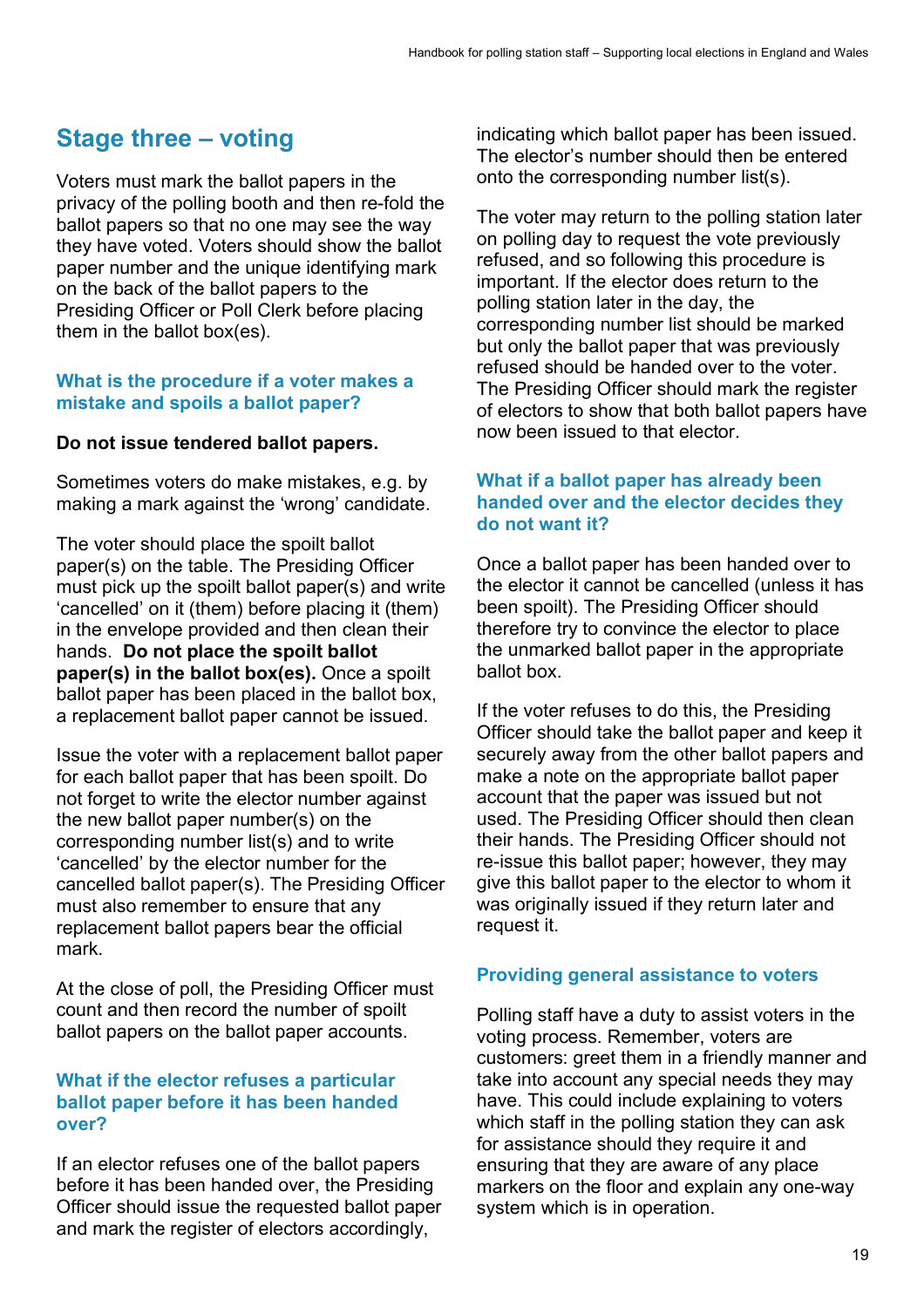Polling staff may need to provide additional assistance to voters to explain the public health measures in place due to coronavirus and encourage voters to follow them. For example, encouraging voters to clean their hands on entry to and exit from the station, wear a face covering as necessary and to maintain social distancing.

Never be off-hand, prejudiced or patronising. Do not become angry or agitated, even when under pressure. Listen carefully if you are asked a question. If you are unable to answer a voter's questions or concerns, refer them to the Returning Officer.

When giving general assistance, polling station staff must be careful not to lead voters to cast their votes for a specific candidate, or offer an opinion about any candidate.

There are a number of written instructions available for voters in the polling station. First of all, there are the instructions on the ballot papers themselves. There are also the 'How to vote at these elections' posters and the notice displayed inside each polling booth. If any voter asks for assistance it may, in some circumstances, be helpful to read out these instructions to them.

Some voters may still find the instructions unclear. They may ask, for example, to have their favoured candidate pointed out to them, or ask where they should make their mark on the ballot papers. The Presiding Officer should read out instructions printed at the top of the ballot papers and the details of the candidates in the order that they appear on the ballot paper for each election.

There are special procedures to follow when assisting disabled voters and these are described in Appendix 1.

The language used to assist or give instructions to voters in the polling station should be English or, in Wales, English or Welsh. The Returning Officer may, however, have provided instructions or guidance in alternative languages or formats depending on the requirements within the community. The Presiding Officer should be familiar with what

resources are available and provide these as and when appropriate.

In some exceptional cases the translated notices may not be sufficient or appropriate. For example, a voter may have low levels of literacy or may have a question that falls outside of what is covered by the notices. In those circumstances, if polling station staff are able to provide information in a language spoken by the voter, assistance in a language other than English or Welsh may then be provided. Where assistance is given in another language, you should explain to other staff and any polling agents or observers present what question has been asked and the response given.

#### **Certificates of employment**

Some polling station staff may have been issued with a certificate of employment. Such certificates are signed by the Returning Officer, allowing staff to vote at another polling station within the electoral area rather than at their prescribed one. Similarly, a police officer may present such certificates, signed by an inspector (or higher rank). In such a case, the Presiding Officer will issue ballot papers and then cancel the certificates and place them in the envelope provided.

#### **Postal votes**

Presiding Officers are responsible for receiving any postal votes (or any part of a postal vote, i.e. postal ballot paper(s) or the postal voting statement) handed in at the polling station. For further details on the postal vote procedure, see Appendix 3.

#### **Maintenance of the polling place**

The Presiding Officer should check the polling place regularly, including for any build-up of electors waiting to vote, and ensure that safe and easy access for voters is possible at all times:

• Check signs and notices and replace or repair any that have been defaced or damaged.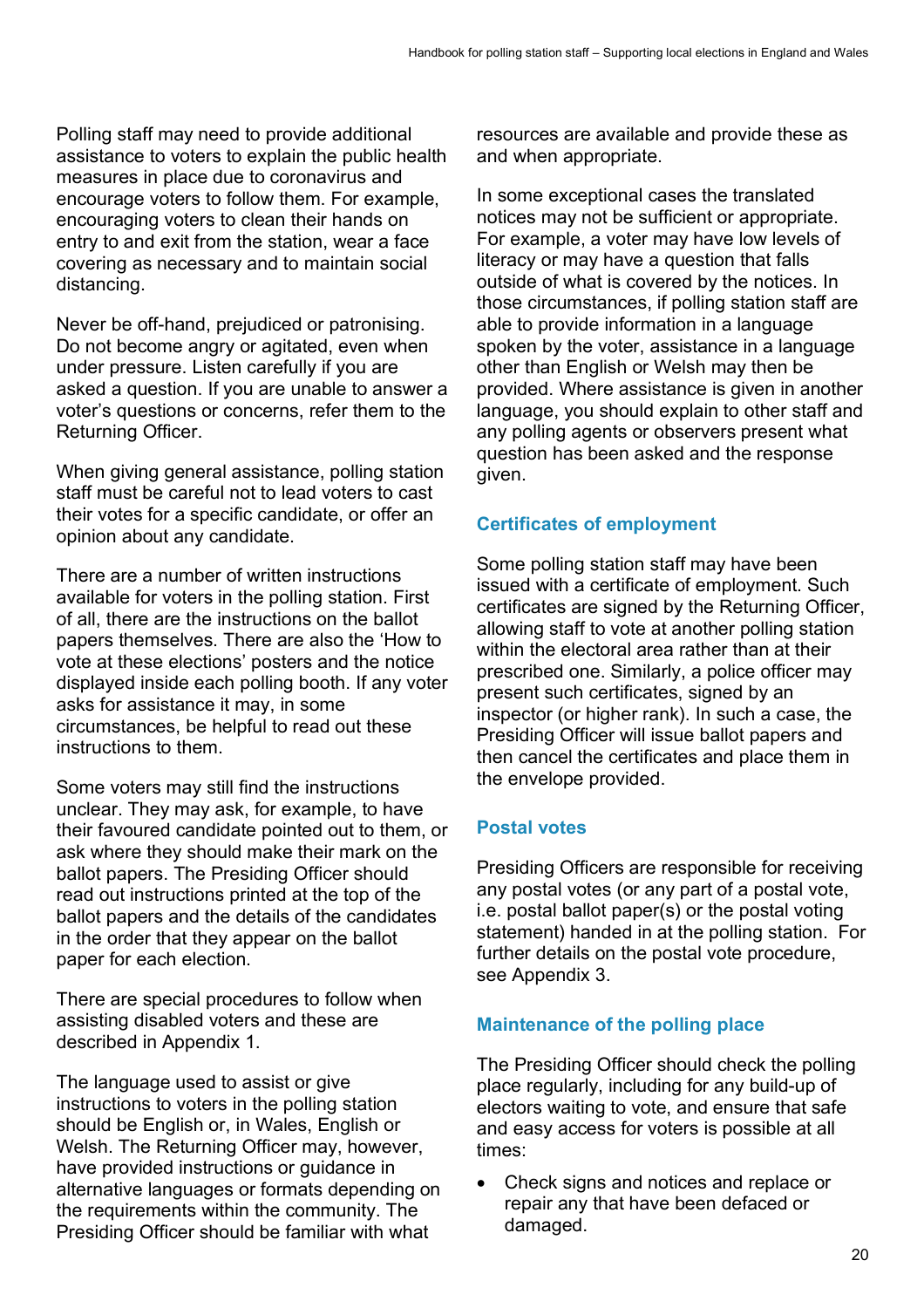- Ensure that the entrance to the polling station, including any ramps, is not blocked.
- Where temporary ramps are being used, ensure that they are firmly in place and check to ensure that they have not become dislodged during the day.
- Ensure that hand sanitiser at the entrance and exit to the polling station is replenished as needed throughout the day.
- Ensure that touch points and surfaces that are frequently used, including polling booths, are cleaned regularly.
- Ensure that any social distancing markers remain in place and, if any are damaged, that they are replaced.
- Instruct anyone who is campaigning in or around the polling station to stop.
- Remove any campaign literature that may have been left in the polling station.
- Make sure that there is sufficient light for voters in the polling booths.
- Make sure that where pens/pencils are available they are cleaned regularly and sharpen pencils if necessary.
- Ensure that nothing has been left in the booths, including ballot papers or information on a particular party or candidate.
- Check the ballot box seals/lock.
- Give the ballot box a shake or use a ruler or ballot box compactor to push the ballot papers down if the box seems full.
- Keep the polling station, including any passageways leading into the polling station, clean, tidy and free from any hazards.
- If you notice any queues forming, take steps as instructed by the Returning Officer for dealing with them ensuring that social distancing is maintained by those in the queue.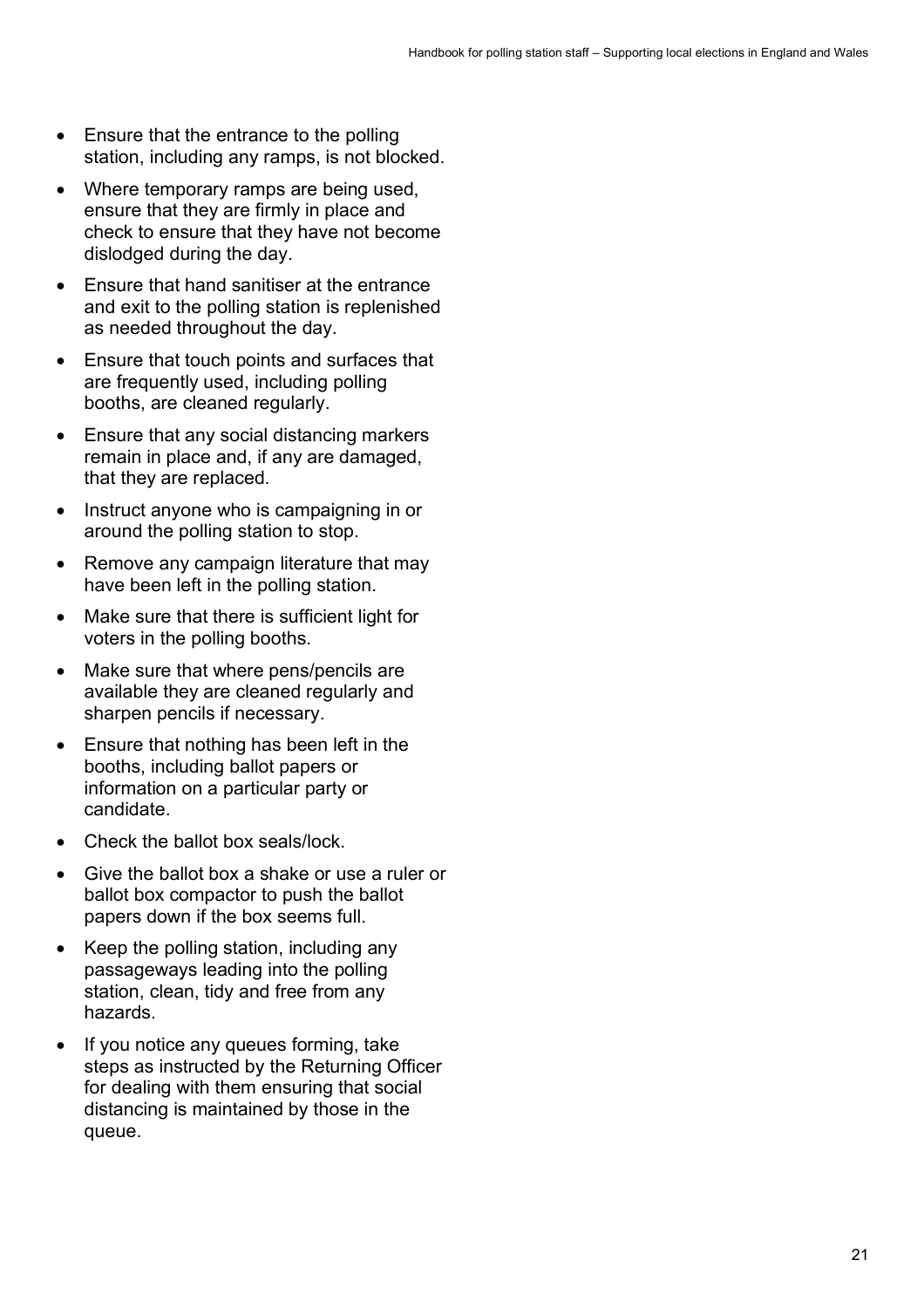## 6. The close of poll

Polling must close at 10pm, but any eligible electors who at 10pm are in their polling station, or in a queue at their polling station for the purposes of voting (whether that queue is inside or continues on the outside the polling station) must be allowed to vote.

If a person is in the polling station or in a queue outside the polling station by 10pm for the purposes of returning a postal vote, they may do so after 10pm.

## **Procedures**

- Check the polling place, not just immediately before the close of poll, but regularly in the lead-up to the close of poll and take steps to ensure that as far as possible all waiting electors will be able to be issued with ballot papers by 10pm. If that is not possible, take steps to ensure that they will all be inside the polling station or in a queue outside the polling station for the purposes of voting by that time. Inform the elections office immediately in the event of a queue existing or building up in the leadup to the close of poll.
- If there is more than one polling station in the building, check that anyone waiting to vote is at the correct polling station for their address.
- Make sure nobody joins the queue after 10pm.
- If the polling station is too small to accommodate all the electors in the queue while maintaining social distancing, a member of the polling station team should mark the end of the queue by positioning themselves, at a safe distance, behind the last elector in the queue.
- Explain to anyone who arrives after 10pm and tries to join the queue that the poll has closed and that, by law, they cannot be

issued with ballot papers. There may be circumstances where a person marking the end of the queue or staff inside the polling station are challenged by an elector who wishes to vote even though they arrived after 10pm. Such electors cannot be issued with ballot papers in any circumstances. General guidance to support you in maintaining security in and around the polling station can be found in Appendix 6.

- Anyone who at 10pm is not waiting to vote either inside the polling station, or in a queue outside the polling station, must not be issued with ballot papers or be allowed to hand in their postal vote.
- Anyone who is issued with ballot papers must be allowed to vote.

In addition to elections staff, the following are permitted to be present at the close of poll:

- the candidates
- election agents
- polling agents
- police officers and police community support officers on duty at the polling station
- representatives of the Electoral **Commission**
- accredited observers

Those present in the polling station at the close of poll should continue to follow public health advice on social distancing, hand cleaning and the wearing of face coverings.

After the close of poll and the last person has voted the Presiding Officer must seal the slot of the ballot box(es). Any candidate, election agent or polling agent present may also affix their seal to it.

The Poll Clerk, in the meantime, should take down all the signs and tidy the room. If instructed to do so, polling station staff may also be required to dismantle the polling station furniture and return the room to its original state. Take care when moving heavy items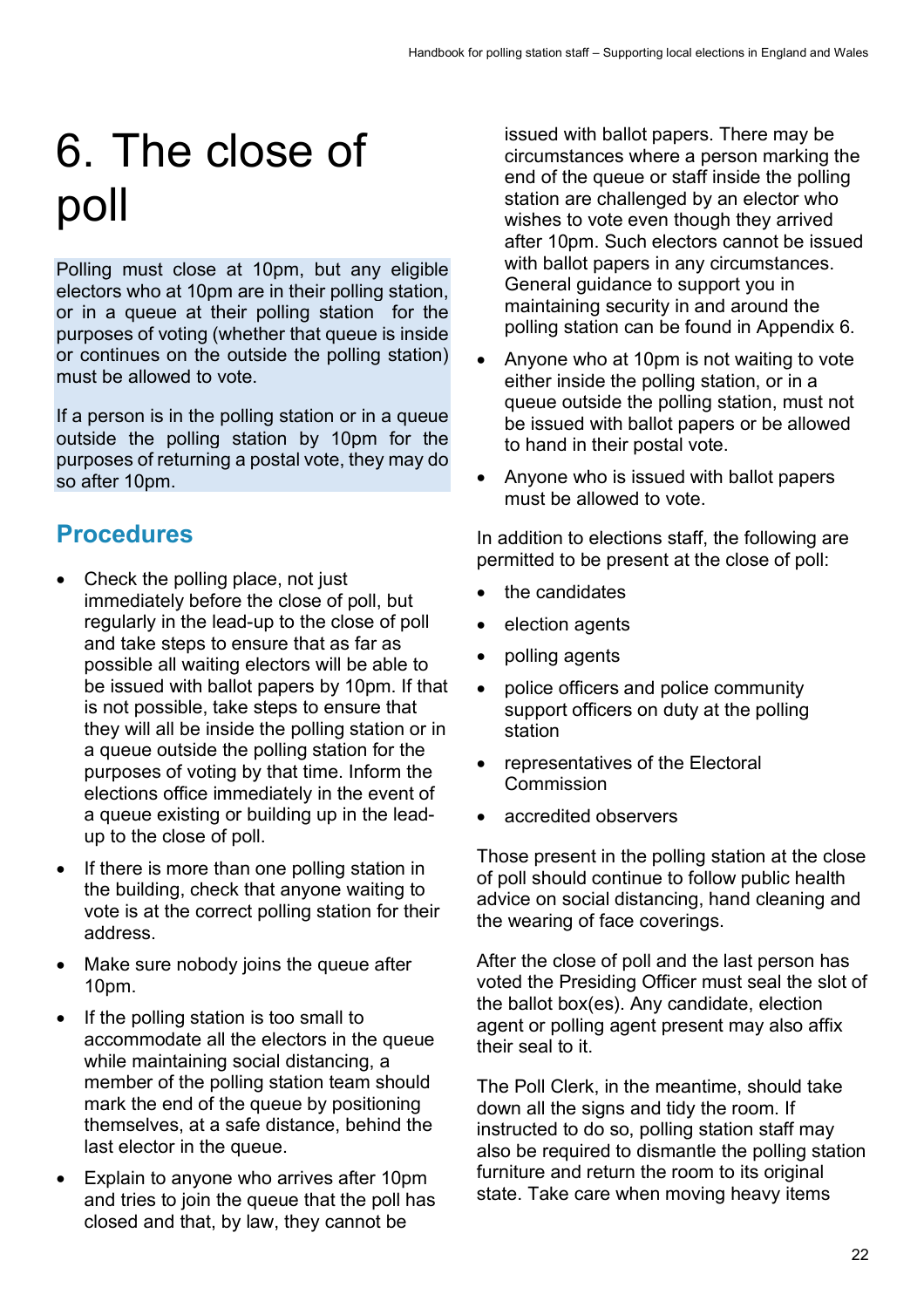(see Appendix 9 for guidance on health and safety).

Candidates, election agents and polling agents are also entitled to be present when the paperwork is being completed and when the various packets of documents are sealed as described below. They are also entitled to affix their own seals to these packets at this time.

## **Completing the paperwork**

Everyone working with shared documents and papers should follow public health guidelines, such as cleaning their hands regularly and avoiding touching their face.

The Presiding Officer must complete all official forms. **Take care when filling in the paperwork. It is far more important to be accurate than fast.**

It is quite possible that some of the official forms have not been needed during the day; no tendered ballot papers may have been issued and no ballot papers may have been spoilt. If this is the case, still complete the forms, entering a 'nil' return where necessary.

#### **Checklist of official forms to be completed by the Presiding Officer**

- the ballot paper  $account(s)$
- the list of voters with disabilities assisted by companions
- the list of votes marked by the Presiding **Officer**
- the statement of the number of voters whose votes were marked by the Presiding **Officer**
- the statement of the number of postal votes delivered to the polling station
- the list of tendered votes

Completion of the paperwork is easier if all the official forms are laid out with their corresponding envelopes. The front of each of the official envelopes lists the contents. Complete as many of the forms and envelopes as possible during the day, well before the close of poll. Remember to complete all of the paperwork even if it seems that there is nothing to report.

There may be occasions when, for example, no tendered ballot papers have been issued or electors have not spoilt any ballot papers. In those cases, the Presiding Officer should still fill in the relevant sections of the ballot paper accounts.

#### **Checklist of official packets and envelopes and their contents**

- the ballot paper accounts  $-$  keep these with the ballot box(es)
- the packet containing the postal votes handed in at the polling station – keep this with the ballot box(es)
- unused and spoilt ballot papers (both ordinary and tendered) – if they do not fit in the envelope, wrap the envelope around them and secure with string or elastic bands
- the tendered ballot papers
- the marked copy of the register of electors (including any marked notices as described in Appendix 2) and list of proxies
- the completed corresponding number list(s)
- the certificates of employment
- the tendered votes list, the list of voters with disabilities assisted by companions, the list of votes marked by the Presiding Officer, the statement of the number of voters whose votes are marked by the Presiding Officer, the list of corrections of errors on the day of poll and the declarations made by the companions of voters with disabilities

#### **The ballot paper account(s)**

The ballot paper accounts are the most important of all the paperwork and should be filled in first and completed with care. In many instances, the first section of the ballot paper accounts will have been completed in advance by the Returning Officer. It is the Presiding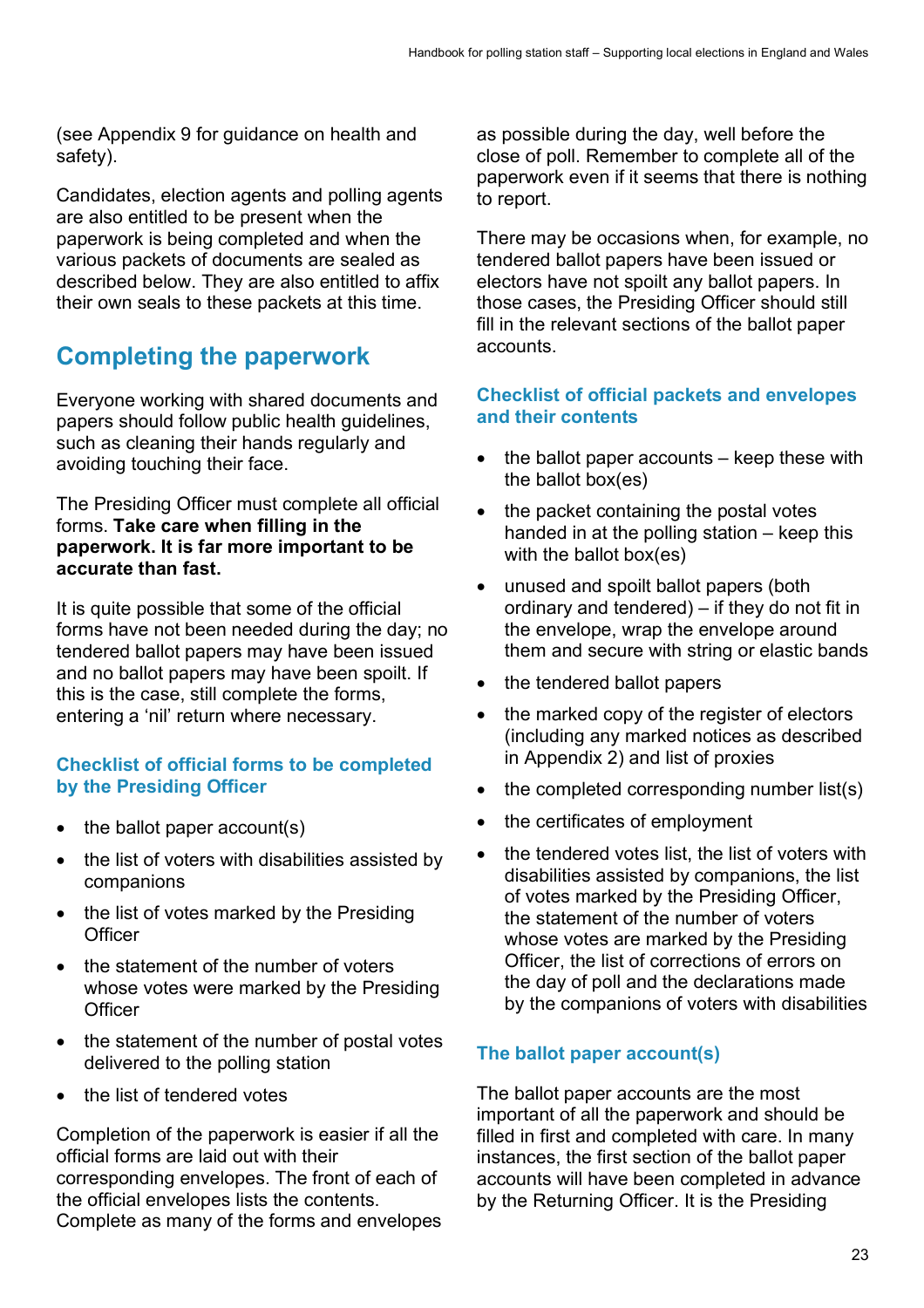Officer's duty to complete the remainder of the form.

The ballot paper accounts reconcile the number of ballot papers dealt with by the Presiding Officer. Remember to count the number of ballot papers issued according to the corresponding number list(s) and include this on the ballot paper accounts. The form relies on the serial numbering of the ballot papers and this is why it is so important to issue ballot papers in numerical order as preprinted on the corresponding number list(s).

The ballot paper accounts and the packet containing the postal votes must be delivered with the ballot box(es) and other documentation to the verification and count centre as directed by the Returning Officer – do not lose them or place them by mistake in another envelope or with other election materials as this may cause problems and delays at the count.

#### **The rest of the paperwork**

Presiding Officers should then attend to the rest of the paperwork. Complete and sign the other forms on the checklist (see above). Do not forget to fill in the forms with 'nil' returns if they have not been needed during the day.

### **Packing materials at the polling station**

In order, pack the materials into their official envelopes and packets. The corresponding number list(s) and the unused ballot papers must be placed separately in the appropriate envelopes. Postal votes (or parts of postal votes) handed in at the polling station should also be kept separate as these will be needed quickly at the verification and count centre.

A number of sacks, bags or crates will have been supplied to transport the paperwork and other election materials back to the verification and count centre. Make sure that the items go in the appropriate container.

## **Transporting election materials to the verification count centre**

The ballot box(es), ballot paper accounts, postal votes envelope, sacks or bags containing the official envelopes, and other election stationery and materials must be delivered to the verification and count centre.

The Returning Officer will have given instructions regarding the transportation of ballot box(es) and polling station materials to the verification and count centre, including any instructions for the safe delivery of materials.

If the items are to be delivered by the Presiding Officer, the Returning Officer will have given instructions on the location of the verification and count centre and the entrance to be used and any specific processes to be followed in light of public health advice. One of the Poll Clerks may be asked to assist the Presiding Officer if there is too much for one person to carry. **Go to the verification and count centre directly and without delay.**

Presiding Officers should contact the Returning Officer immediately if any problems occur that may cause a delay in getting to the verification and count centre.

Sometimes, other arrangements may be made for the delivery of ballot box(es) and election materials to the verification and count centre. It may be that the Returning Officer arranges for the materials to be collected from the polling station and taken to the verification and count centre.

#### **Do not leave the ballot box(es) unattended at any time and ensure that ballot box(es) are only delivered to members of the Returning Officer's staff.**

Finally, before leaving the polling station, make sure that any waste material is disposed of appropriately and the premises are left clean and tidy. Ensure that any keys are returned to the appropriate person.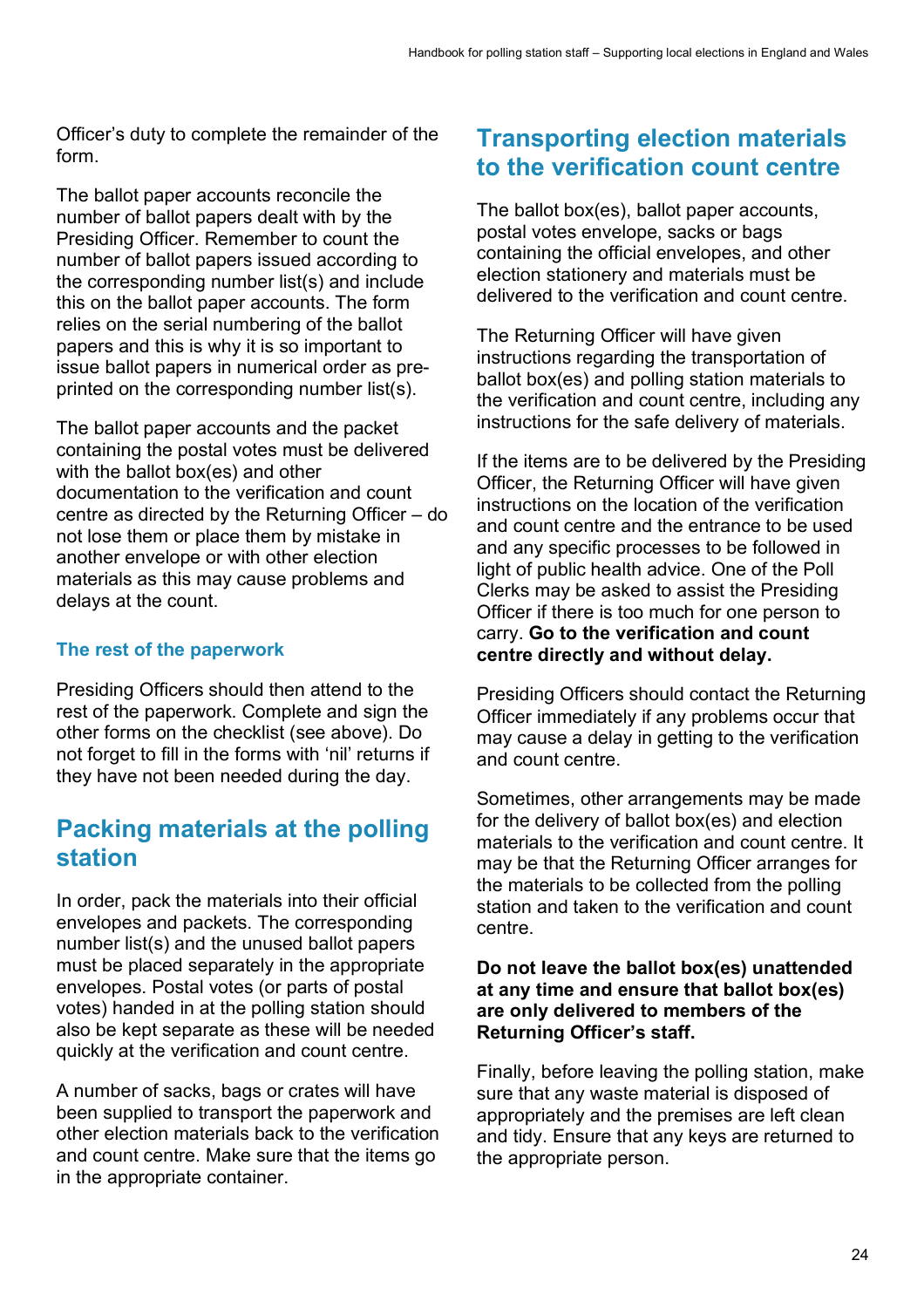## Appendix 1 – Equality issues

The following guidance is designed to help to ensure that there is equal access to voting for all.

## **Disabled electors and elections**

Legal duties under the Equalities Act require that all disabled people, including those with sensory impairment and mobility impairment are not offered a lower standard of service than other voters. Reasonable adjustments must be made so that disabled people are not disadvantaged in any way.

The Returning Officer will make arrangements to ensure that disabled voters have, as far as possible, the same access to the electoral process as anyone else. However, practices adopted by Presiding Officers on polling day can also help to make a difference:

- If car parking spaces are provided for disabled people, make sure that they are available for that purpose throughout the poll.
- In any event, if possible, keep parking spaces close to the polling station entrance free for disabled people.
- Ensure that there is good signage for any alternative disabled access and make sure that this is not obstructed throughout the day.
- Ensure that signage at the entrance to the station does not obstruct wheelchairs, those with other mobility issues, or visually impaired voters.
- Ensure that any one-way system in place is wheelchair accessible. If there is a one-way system in use and ramps are required, ensure that they are in place at both entrance and exit to the polling station.
- Use a purpose-built ramp if available, but make sure that it is suitable. Ensure that

ramps remain in place and secure throughout the day.

- Propping double doors open can help to ensure good access for all; however, make sure that these are not fire doors.
- Are doormats level with the floor? If not, can they be removed if potentially dangerous?
- Have a seat available for any elector who may need to rest – ideally there should be a mix of chairs with and without armrests.

## **Assistance to electors unable to gain access to the polling station**

Ideally your polling station will be located in a fully accessible building. Unfortunately, in practice, this may not be the case as in some areas there may not be accessible buildings available for use as polling stations

If a physically disabled elector is unable to enter the polling station, the Presiding Officer, after informing any agents present, may take the ballot papers to the elector. After the ballot papers have been marked, the Presiding Officer must place the folded papers into the ballot box(es) immediately. It is essential that the secrecy of the vote is maintained in all circumstances. The ballot box(es) must not be left unattended or removed from the polling station at any time.

As far as is practicable, public health advice should be followed at all times when assisting electors unable to gain access to the polling station:

- Maintain social distancing
- Clean hands regularly
- Avoid touching your face
- Wear a face covering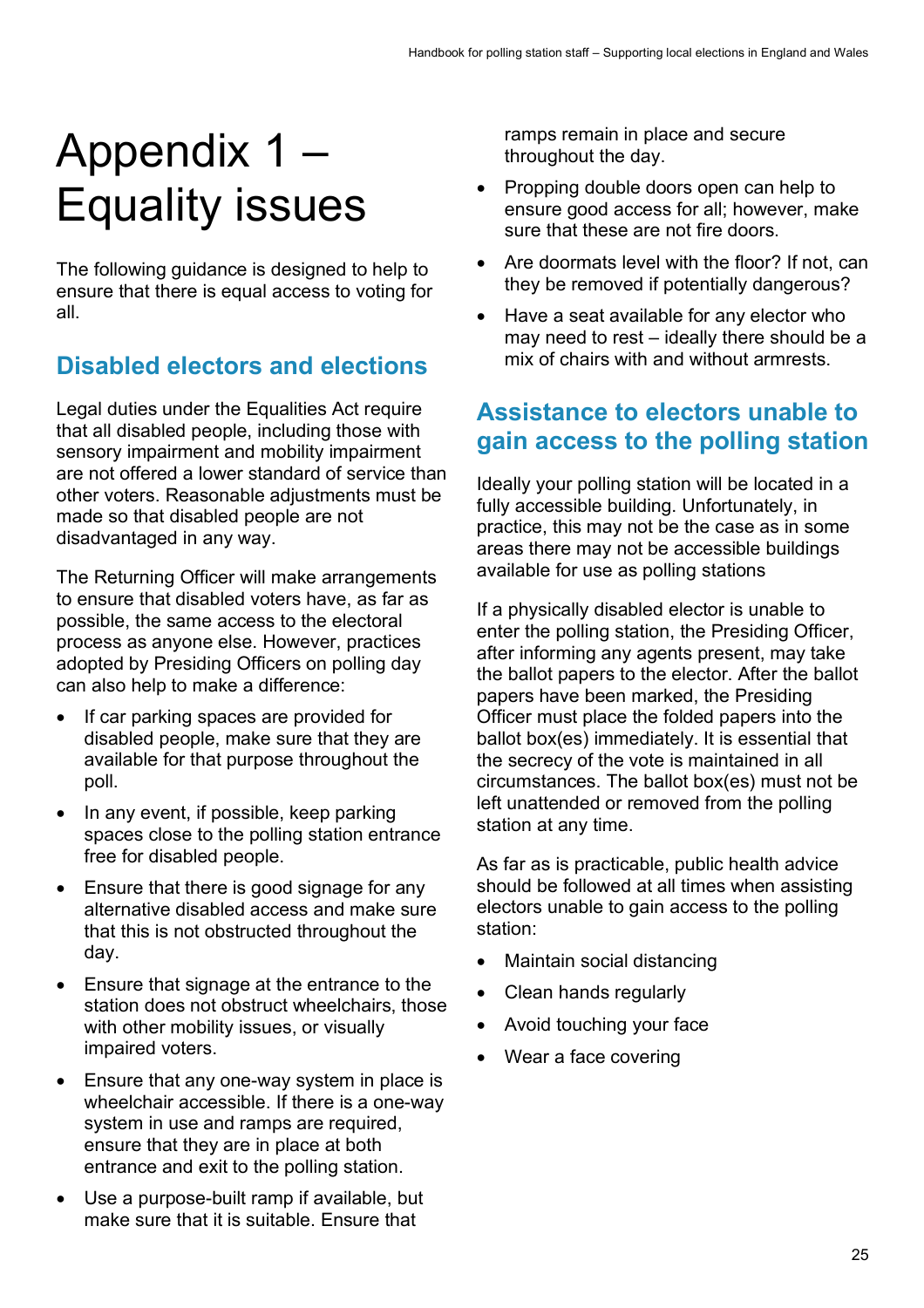## **Disabled voters**

Some disabled voters may request the assistance of the Presiding Officer to mark the ballot papers for them. As far as is practicable, anyone providing assistance to voters should follow public health advice:

- Maintain social distancing
- Clean hands regularly
- Avoid touching your face
- Wear a face covering

However, providing assistance may mean that the Presiding Officer cannot remain socially distanced from the voter and this should be clearly communicated and agreed before assistance is provided.

If the voter knows how they wish to vote, they must instruct the Presiding Officer, in the privacy of the polling booth, to mark the ballot papers on their behalf accordingly. Ensure that no other voter can overhear the choices expressed by the disabled voter you are assisting. If possible, choose a part of the polling station where a conversation in normal tones cannot be overheard.

On occasion, the voter may be unsure of how to vote. In that case, the Presiding Officer should read out instructions printed at the top of the ballot papers and the details of the candidates in the order that they appear on the ballot paper for each election.

Once the elector has made a decision, the Presiding Officer must mark the ballot papers accordingly. If candidates, election agents or polling agents are present, they should be invited to listen to and to observe the Presiding Officer, so that they can confirm that the ballot papers are marked in accordance with the wishes of the elector

If the Presiding Officer has to mark ballot papers for an elector, the name of the voter must be noted on the official form 'List of votes marked by the Presiding Officer'. At the close of poll, the Presiding Officer must also fill out

the 'Statement of the number of voters whose votes are marked by the Presiding Officer'.

Alternatively, a disabled voter may be assisted by a companion, with the permission of the Presiding Officer, who must be satisfied that the voter's disabilities would prevent them from voting unaided.

The disabled voter's companion can assist up to two people at the same election. The companion must be either a close relative (father, mother, brother, sister, spouse, civil partner, son or daughter – if they are aged 18 years or over) or a qualified elector. The voter should ask the permission of the Presiding Officer to be assisted by their companion.

The companion, not the voter, is required by law to complete a simple declaration, 'Declaration to be made by the companion of a voter with disabilities'. It is helpful for the Presiding Officer to fill out the declaration on the companion's behalf and to ask them to check the information and sign the document.

The Presiding Officer must ensure that they explain the process clearly to both the elector and their companion.

The Presiding Officer must record the voter's name and elector number, as well as the companion's name and address, on the form 'List of voters with disabilities assisted by companions'.

## **Blind or partially sighted people**

As far as is practicable, public health advice should be followed at all times when assisting electors:

- Maintain social distancing
- Clean hands regularly
- Avoid touching your face
- Wear a face covering

A blind or partially sighted elector can vote without assistance using the template provided. Voters with sight loss may use apps on their mobile phones or carry pocket-sized assistive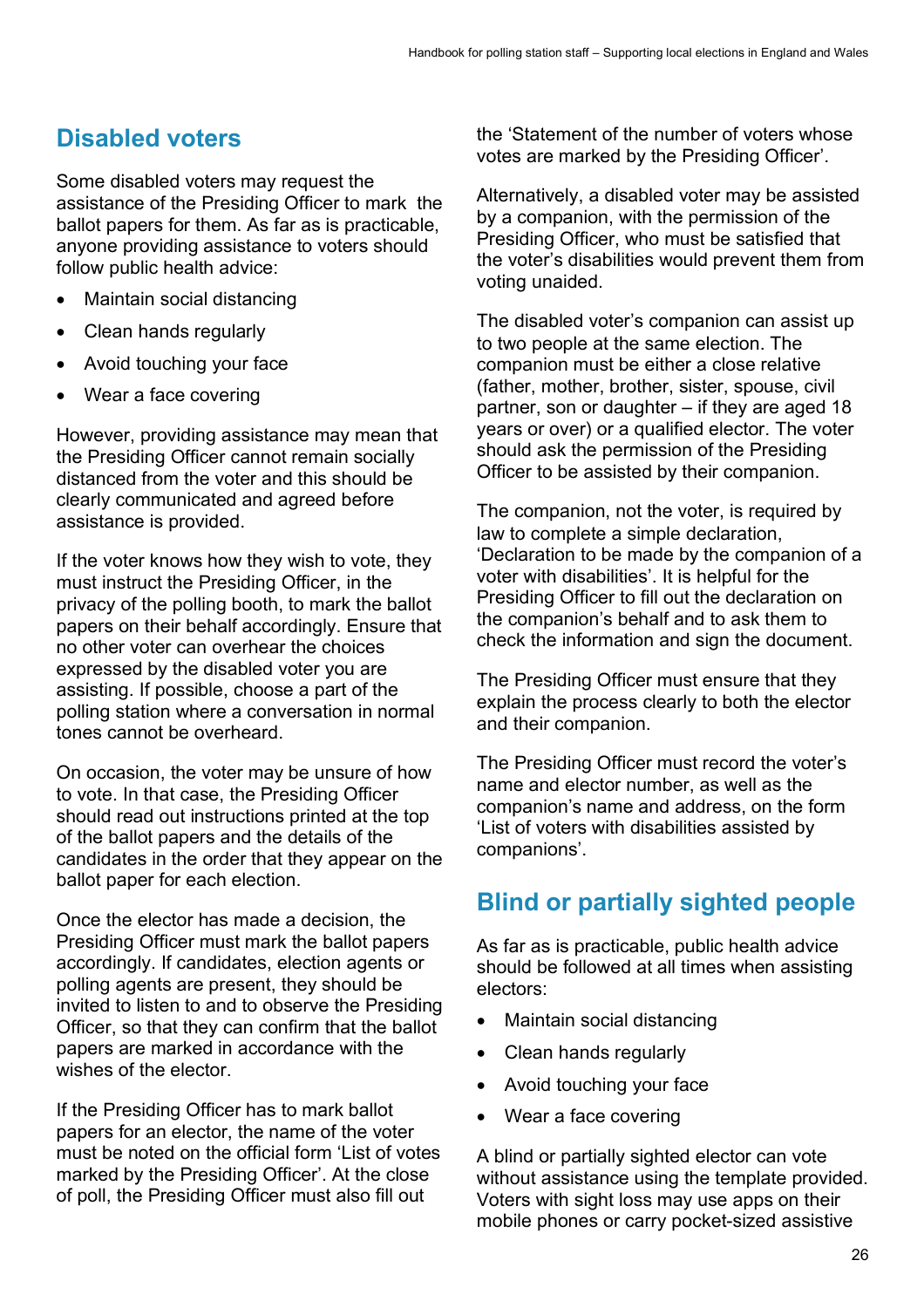equipment such as video magnifiers to help them read documents. These could be used in conjunction with the template. The Returning Officer may also have provided magnifying glasses to support voting without assistance.

All polling station staff must know how to use the template and be able to explain its use to blind or partially sighted voters.

Make sure that it fits the ballot paper being used, is securely attached to the ballot paper and that the voter is confident about using it. Polling station staff must be familiar with the template to be used at their polling station and how it works. The Returning Officer will explain how the template works, but in general, the voter should:

- lift the selected window(s)
- mark the relevant ballot paper
- close the window(s)
- separate the template from the ballot paper
- fold and place the ballot paper in the ballot box
- return the template to the Presiding Officer

This process needs to be followed for each ballot paper that has been issued.

Ensure that the large-print versions of each of the ballot papers are displayed in a well-lit area where electors can easily see them before being issued with their ballot papers.

Ensure the enlarged hand-held copies of each of the ballot papers, marked 'sample', is made available to voters. The enlarged copy can be used by the voter in the polling booth as an aid for marking their ballot paper.

Everyone working with shared documents and papers should follow public health guidelines, such as their cleaning hands regularly and avoiding touching their face.

Any materials to support blind or partially sighted electors, such as tactile voting devices, should be cleaned after each use.

Blind or partially sighted voters may request assistance from the Presiding Officer or qualified companions.

Do:

- give precise instructions to help such voters find their way
- guide the voter on their instruction (most blind or partially sighted people prefer to take the arm of the helper)
- if asked, read out clearly the instructions at the top of the ballot paper and the candidates in the order that they appear on the ballot paper

Do not:

- assume that help is needed always ask first
- distract guide dogs by fussing or petting them and do not take hold of the lead
- touch the voter without first asking if they wish to be quided

## **Deaf-blind people**

Red bands on a white cane or a red and white harness on a guide dog indicate that the person has both impaired sight and impaired hearing.

## **Deaf people**

Hearing loss can range from mild to profound. Some people with hearing loss will use spoken English and may rely on lip-reading to communicate. Others may have British Sign Language as their first language, although they may also use lip-reading. Remember, people who rely on facial expressions and lip reading to communicate may find communication especially difficult if the person they are talking to is wearing a face covering. Polling station staff may consider removing their face covering if they feel comfortable to do so while they are speaking to or providing assistance to someone who relies on lip reading, clear sound or facial expressions to communicate but they should ensure that they maintain social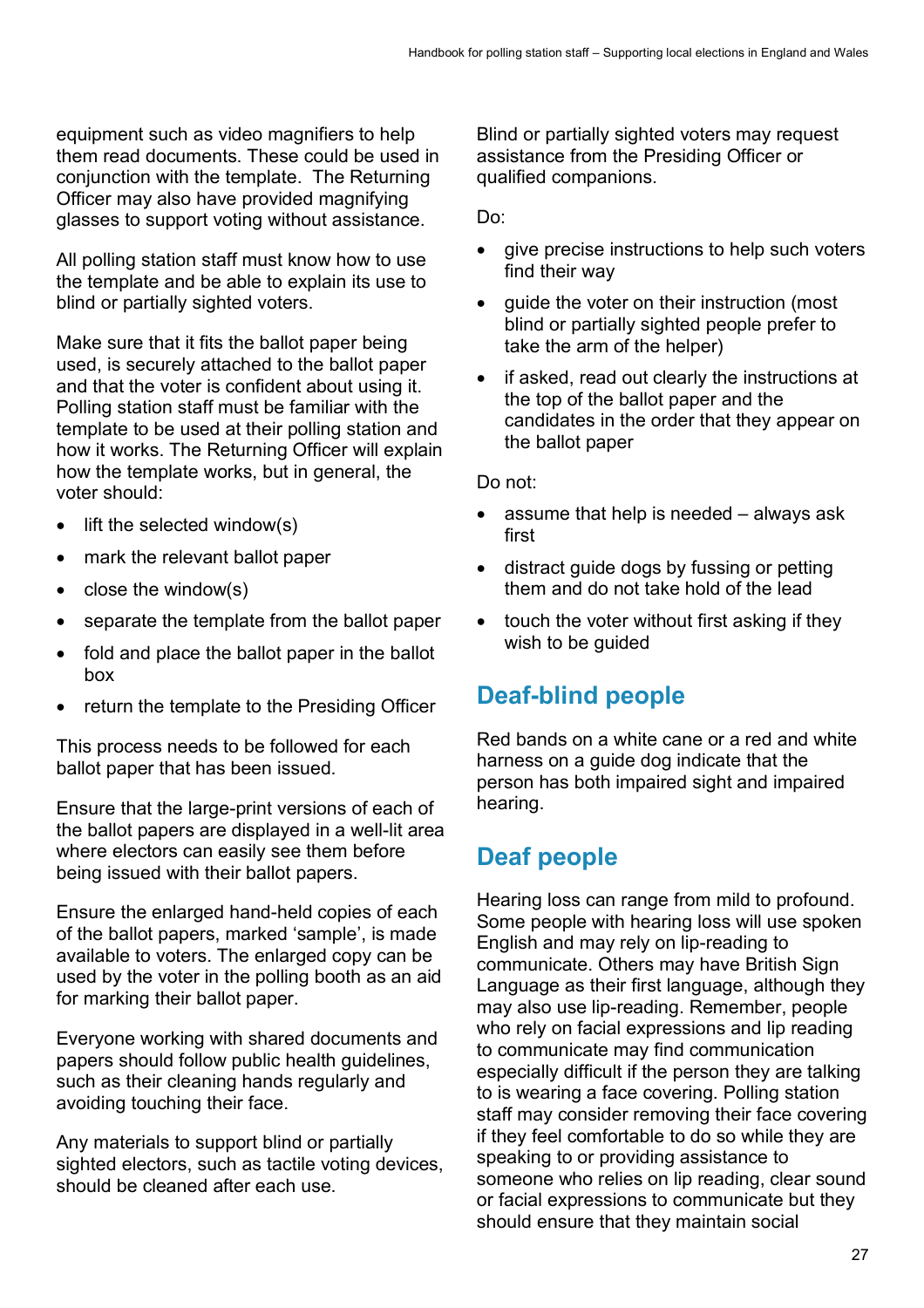distancing while doing so and should replace their face covering immediately afterwards. You may have been provided with a transparent visor that you could use in these circumstances.

A person with hearing loss may wear hearing aids, although these do not restore their full hearing.

Where a polling station has an induction loop installed make sure it is switched on. It should be used wherever possible to support the accessibility of the electoral process to voters with hearing loss.

Do:

- get the deaf person's attention before speaking
- tap them gently on the shoulder or wave at them
- face the person being spoken to
- speak clearly, not too slowly, not too fast and use normal lip movements – use natural facial expressions and gestures
- remain patient and repeat if necessary
- use plain language
- if someone does not understand what you have said, try saying it in a different way
- if they ask you to, speak to a relative or friend
- maintain eye contact
- be prepared to write something down if the person continues to not understand what you are saying
- find a suitable place to talk, with good lighting, and away from noise and distractions

Do not:

- shout  $-$  it distorts your face and voice and it looks aggressive
- place anything in your mouth
- cover your mouth
- speak too fast
- speak too slowly or exaggerate lip patterns
- turn away or look down
- speak with bright light behind this will shadow your face
- have anything in your hand if gesturing
- give up if the deaf person does not understand immediately

## **Mental capacity, disability and voting**

It is possible that a person who applies for ballot papers might appear to the Presiding Officer to have some form of mental health problem or to have a learning disability.

A person who is registered as an elector or entered on the list of proxies cannot be refused ballot papers, or in other words be excluded from voting, on the grounds of mental incapacity.

In all cases, the Presiding Officer should try to ensure that a person is given appropriate assistance in order to be able to cast their vote. For example, the elector may need the voting process explained to them by the Presiding Officer, or the elector may request the assistance of a companion.

## **Face coverings – exemptions**

If a voter enters the polling station without a face covering, staff should remind the person of the requirement to wear a face covering unless they are exempt.

The [list of exemptions](https://www.gov.uk/government/publications/face-coverings-when-to-wear-one-and-how-to-make-your-own/face-coverings-when-to-wear-one-and-how-to-make-your-own) includes hidden conditions such as anxiety or panic disorders, autism, breathing difficulties, dementia, reduced vision or if you are with someone who relies on lip reading to communicate. Some people may feel more comfortable showing something that says they do not have to wear a face covering. This could be in the form of an exemption card, badge or even a home-made sign. Carrying an exemption card or badge is a personal choice and is not required by law.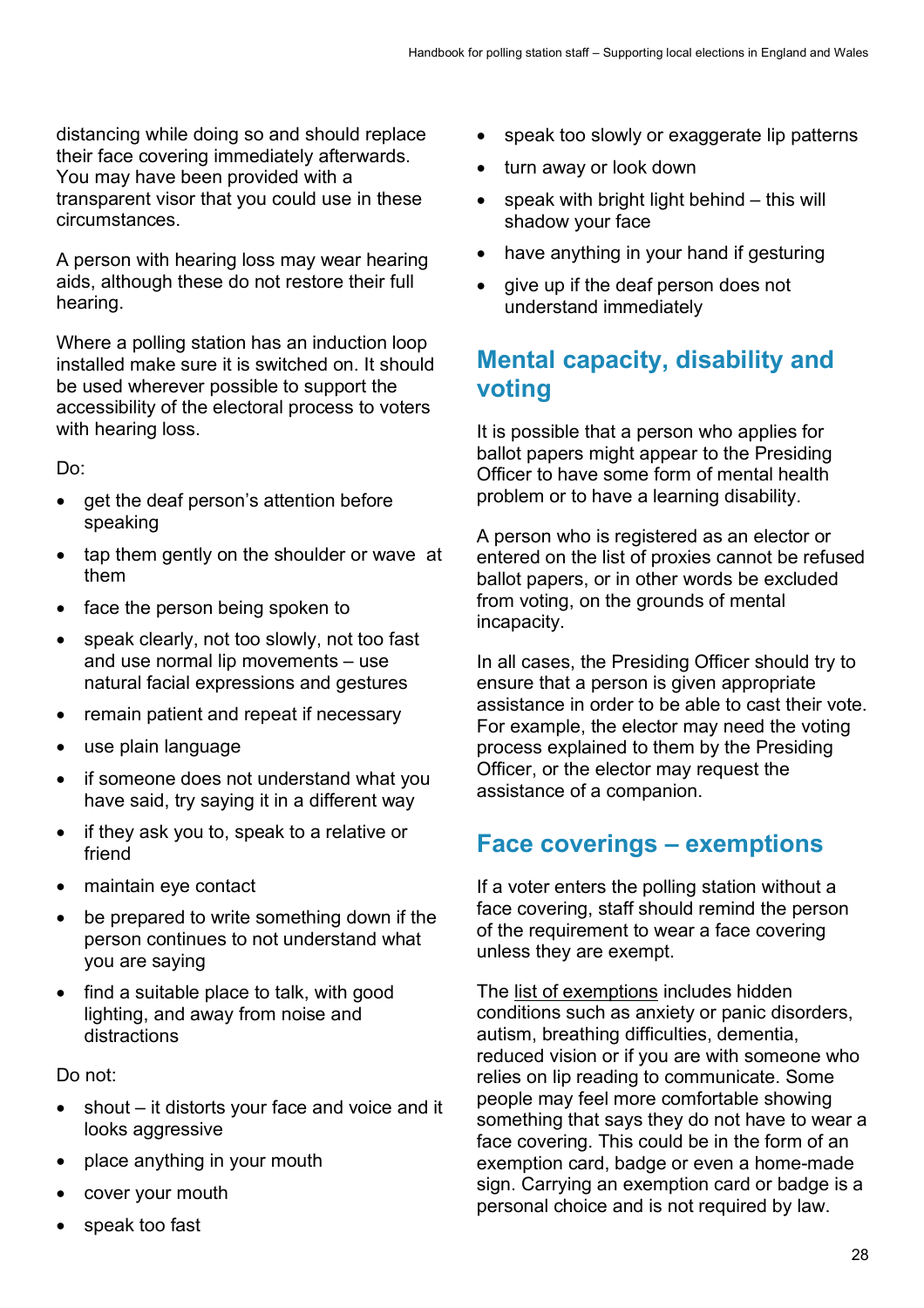People are not required to prove they are exempt and it is for individuals to choose how they would want to communicate this to others.

After reminding an elector of the need to wear a face covering unless they are exempt, staff can offer a face covering if appropriate, but if the elector refuses they should continue to follow the voting procedure. More information on dealing with difficult situations in the polling station can be found in Appendix 6.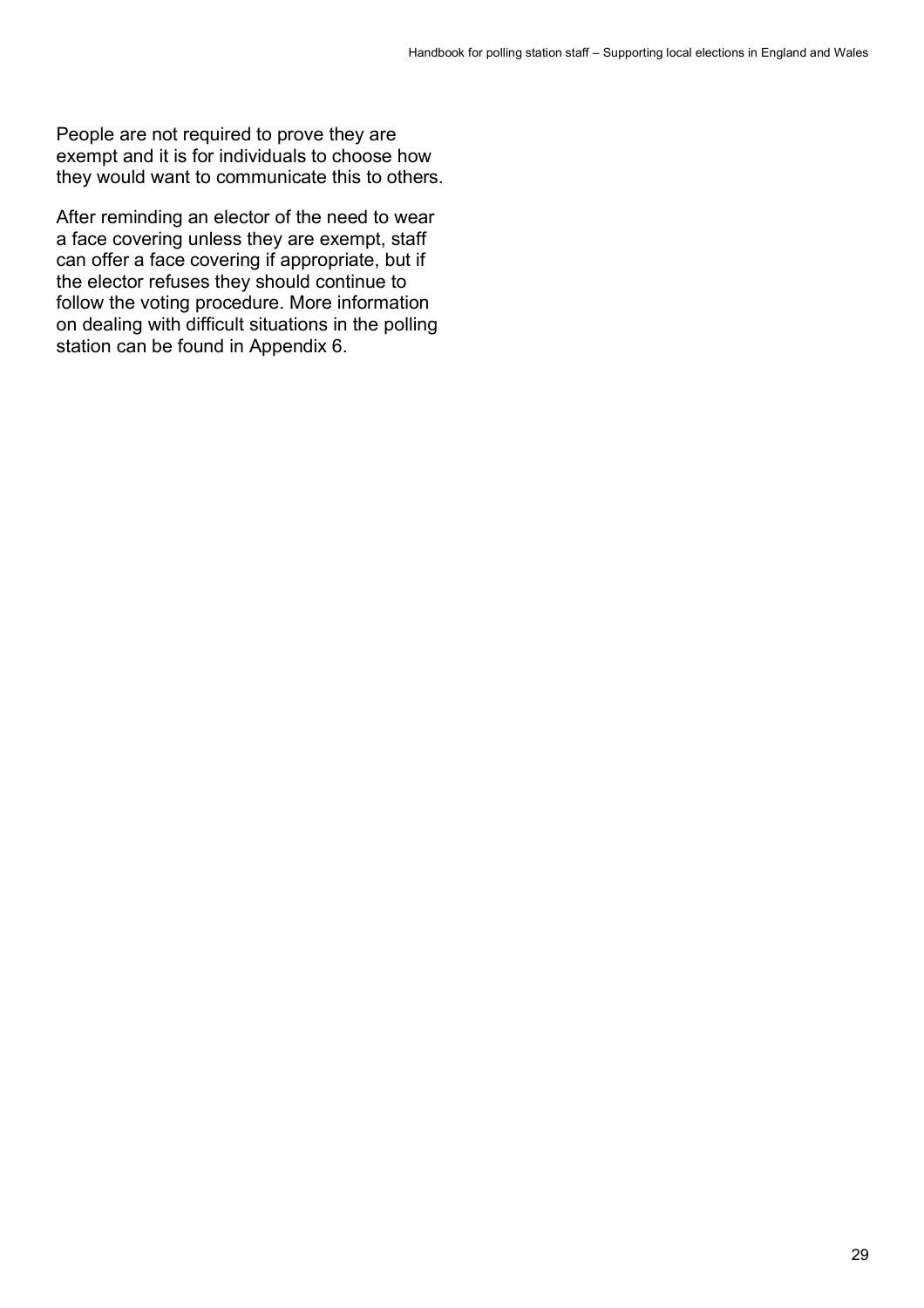## Appendix 2 – Dealing with problems on the register of electors

## **Age – entitlement to vote**

It is an offence for persons under 18 years of age to vote in these elections, whether alone or accompanied. If someone is obviously under 18, they should be warned that they will be guilty of an offence if they vote in the elections. The Presiding Officer must ask the prescribed questions and the person must answer them unaided (see Appendix 5a for the prescribed questions). If the person answers the questions satisfactorily, they must be issued with ballot papers. No other questioning may be made. A note should be made of the voter's name, address and any other particulars, including the time of the incident and details of any person accompanying the voter. The Returning Officer should subsequently be informed.

## **Mis-spelt names and voters who have changed their name**

Sometimes an elector's name has been misspelt or the name has legally changed since they applied to register, e.g. by marriage.

Ask the elector the prescribed questions (see Appendix 5a). If the voter answers satisfactorily, they must be allowed to vote, and the Presiding Officer should make a note of the inaccuracy and pass it on to the Electoral Registration Officer.

If the elector is insistent that they wish the error to be amended before they vote, the Presiding Officer should contact the elections office for advice or alternatively direct the voter to the Electoral Registration Officer.

## **Other electors**

At the end of some registers is a heading 'Other electors'. Electors appearing here, which include service electors and those who have registered by declaration of local connection, no longer have a residential qualification but are still able to vote (subject to entitlement). It is unlikely that service electors will have been issued with a poll card. However, poll cards will have been posted to all anonymous electors who, unlike ordinary electors, will need to produce their poll card in order to vote in the polling station (see Appendix 4).

## **A person who is not on the register of electors**

Usually, the register of electors will contain all those entitled to vote at that polling station. If a person's name does not appear in the polling station register this may be because the person is not registered. However, it is possible that an error has occurred.

## **Clerical errors on the register**

If the Electoral Registration Officer discovers that a correctly completed application has been received and the person was only omitted from the register as a result of a clerical error, the Electoral Registration Officer will correct this error up until 9pm on polling day and make provision for the person to be able to vote up until the close of poll at 10pm. The error may be discovered by the Electoral Registration Officer either before or on polling day or by a voter or a proxy in the polling station.

#### **Clerical errors identified by the Electoral Registration Officer before polling day**

If an error is identified before polling day but after the register has been produced for the polling station, the Electoral Registration Officer will have provided a separate 'notice', including any additions or amendments, in addition to the normal register. This notice must be marked instead of the register, but all other procedures are the same, including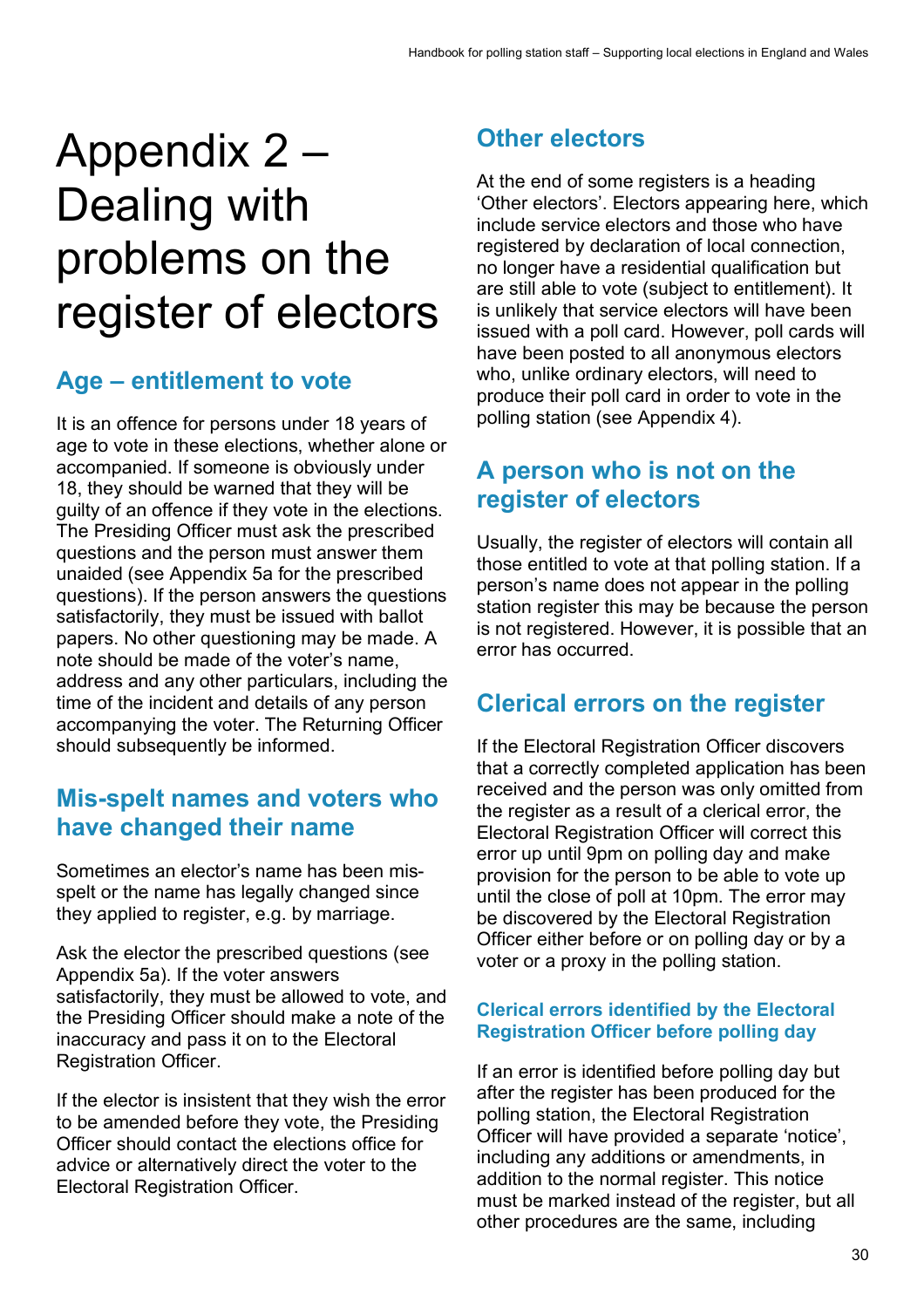sealing up such a notice with the register at the close of poll.

#### **Clerical errors identified by the Presiding Officer on polling day**

If someone who presents themselves at the polling station is not on the register (or the notice) and is insistent that they made an application to register, the Presiding Officer should refer this immediately to the Electoral Registration Officer.

#### **Clerical errors identified by the Electoral Registration Officer on polling day**

If it is determined that a correctly completed application was received and the person was only omitted from the register as a result of a clerical error, the error must be corrected and the Electoral Registration Officer will give notice to the Presiding Officer (either in writing or orally, e.g. by telephone).

#### **Procedure to allow a person to vote following the correction of a clerical error on polling day**

Instructions as to how the information will be communicated to the Presiding Officer will be given at the training session.

#### **If the notice is communicated verbally**

The Presiding Officer must make a written record of the elector's name and number and mark this record when issuing ballot papers in the usual manner.

The elector's name must also be recorded on a separate list. This list should be sealed up at the close of poll with other prescribed lists (see page 23).

#### **If the notice is communicated in writing**

The Presiding Officer should mark that notice in the same way as if it were part of the register and issue ballot papers in the usual way.

The marked notice or marked written record must be sealed up with the register at the close of poll.

The elector's name must also be recorded on a separate list. This list should be sealed up at the close of poll with the other prescribed lists (see page 23).

#### **Any other person who is not on the register of electors**

Anyone else who is not on the register of electors (or the notice) for that polling station must not be allowed to vote. The person may be registered to vote in a different polling district. If the elector requires more help, refer them to the elections office.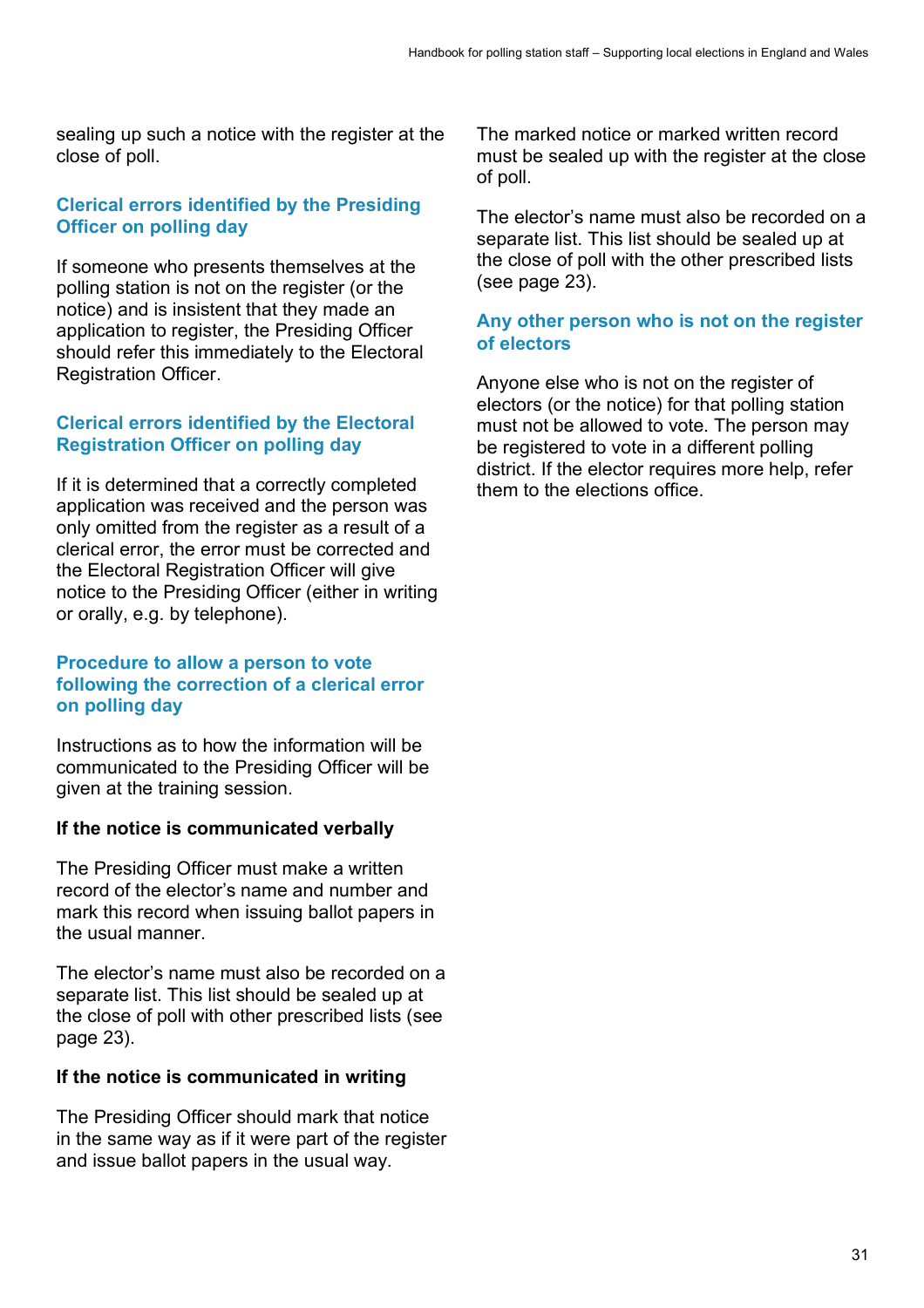## Appendix 3 – Procedure for postal and proxy voters

## **Postal voters**

Some electors will have applied to vote by post. To show that they are postal voters, those who have chosen to vote by post will have the letter **'A'** against their names in the register of electors to be used at the polling station. The names and the addresses where the postal ballot papers have been sent will be shown on the list of postal voters. Such electors are not allowed to vote in person at the polling station, even if they state that they have not received their postal ballot papers.

However, completed postal votes may be handed in, by the voter or someone on their behalf, at any polling station within the electoral area. The Returning Officer will have given you instructions on which postal votes may be returned to your polling station. The postal vote should be in a sealed envelope and must be placed by the Presiding Officer, unopened, in the packet provided.

The packet must be kept secure at all times. It must be delivered to any staff appointed to collect postal votes handed in at the polling station in accordance with the Returning Officer's instructions, or be delivered to the count centre at the close of poll.

#### **Postal votes must not be placed in the ballot box(es).**

#### **Collection of postal votes from polling stations**

The Returning Officer may arrange for collection of postal votes from polling stations during polling day. If postal votes are collected from the polling station, they should be placed into a packet, which should be sealed.

Polling agents, candidates and election agents can also add their seals to the packet if they wish.

#### **What happens if someone is listed as a postal voter (or postal proxy voter) but claims not to have applied for a postal vote?**

There are occasions when an elector or an appointed proxy asks for ballot papers only to find that they are marked on the register of electors as being a postal voter.

The Presiding Officer should check the entry on the register of electors to confirm that the elector or proxy is marked as a postal voter. The Presiding Officer should explain the circumstances to the elector or proxy and if they insist that they have not applied for a postal vote then the following procedures should be followed.

If the elector or proxy is in possession of their postal vote, they should be advised to return this in the normal manner, remembering that completed postal ballot papers can be handed in at the polling station.

Electors or proxies marked as having been issued with a postal vote cannot be given ordinary ballot papers in the polling station. However, an elector or proxy who claims never to have applied for a postal vote but is listed as a postal voter, is entitled to receive tendered ballot papers at the polling station at any time.

Alternatively, up until 5pm on polling day, they may be issued with a replacement postal ballot pack by the relevant Returning Officer. The Presiding Officer should refer the elector or proxy to the elections office for advice on this procedure.

If it is before 5pm but the elector or proxy cannot or does not want to make arrangements for a replacement postal vote to be issued, the Presiding Officer should follow the procedure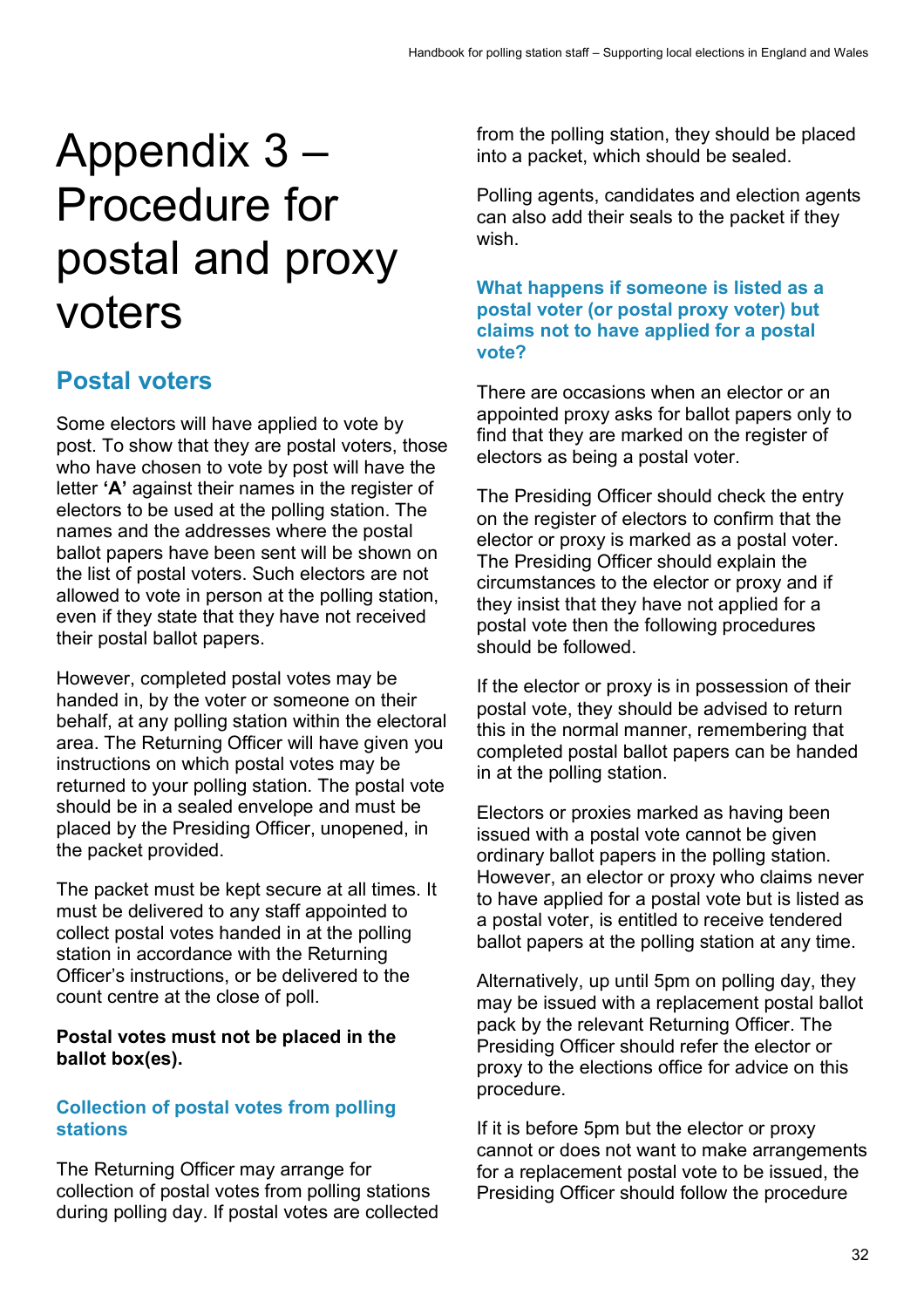for issuing tendered ballot papers instead (see Appendix 5b).

After 5pm, the elector or proxy cannot be issued with a replacement postal ballot pack, so the Presiding Officer can only issue tendered ballot papers.

Before issuing tendered ballot papers, the Presiding Officer must ask the appropriate prescribed questions (see Appendix 5a).

If the elector or proxy answers the prescribed questions satisfactorily, the Presiding Officer must issue tendered ballot papers – the elector or proxy must not be given ordinary ballot papers.

In all instances, the Presiding Officer should make a record of the elector's details as instructed by the Returning Officer. They should also advise the elector to contact the Electoral Registration Officer, particularly if they wish to cancel their postal voting arrangements for future elections and referendums.

#### **What happens if an elector (or postal proxy) has not received, has lost, or has spoilt their postal ballot papers?**

Postal ballot papers cannot be replaced at the polling station. If an elector (or postal proxy) states that they have applied to vote by post but have not received or have lost or spoilt their postal ballot papers, they should be advised to apply to the relevant Returning Officer for a replacement, as long as this application is made before 5pm on polling day. Replacements can be issued up until that time and the Presiding Officer should refer the elector or proxy to the elections office for advice on this procedure.

Even if electors have only lost or spoilt one of their ballot papers, they should be advised to apply for a replacement of their entire postal ballot pack. Further instructions will be provided by the Returning Officer at the briefing session.

If an elector (or postal proxy) arrives after 5pm on polling day and states that they have lost, spoilt or not received their postal ballot papers, they can be issued with tendered ballot papers if they answer the prescribed questions satisfactorily (see Appendix 5a).

Tendered ballot papers cannot be issued to such an elector (or postal proxy) before 5pm.

Everyone working with shared documents and papers should follow public health guidelines, such as cleaning hands regularly and avoiding touching their face.

### **Proxy voters**

Some electors will have appointed a proxy to vote on their behalf. Even so, electors may vote in person provided that they do so before the proxy and that the proxy has not applied to vote by post. Check the register of electors to see if the elector has already voted before commencing with the following procedure. Electors who have applied to vote by proxy may have the letter 'P' against their name on the register of electors.

If the proxy is also voting themselves, they should do so before voting as a proxy.

Firstly, ask for the elector's name and address and see if they are included on the list of proxies. Ask for the proxy's name and address and draw a line on the list of proxies to indicate that the proxy has voted.

The elector's entry in the register must then be marked in the usual manner and the elector's name and number read aloud.

The Presiding Officer or Poll Clerk responsible for issuing ballot papers must write the elector's elector number (not the proxy's) on the corresponding number list(s) beside the appropriate ballot paper numbers to record that the ballot papers have been issued.

Remember that ballot papers may only be issued to electors who are eligible to vote in the elections. If the elector's entry in the register of electors is prefixed with a letter that does not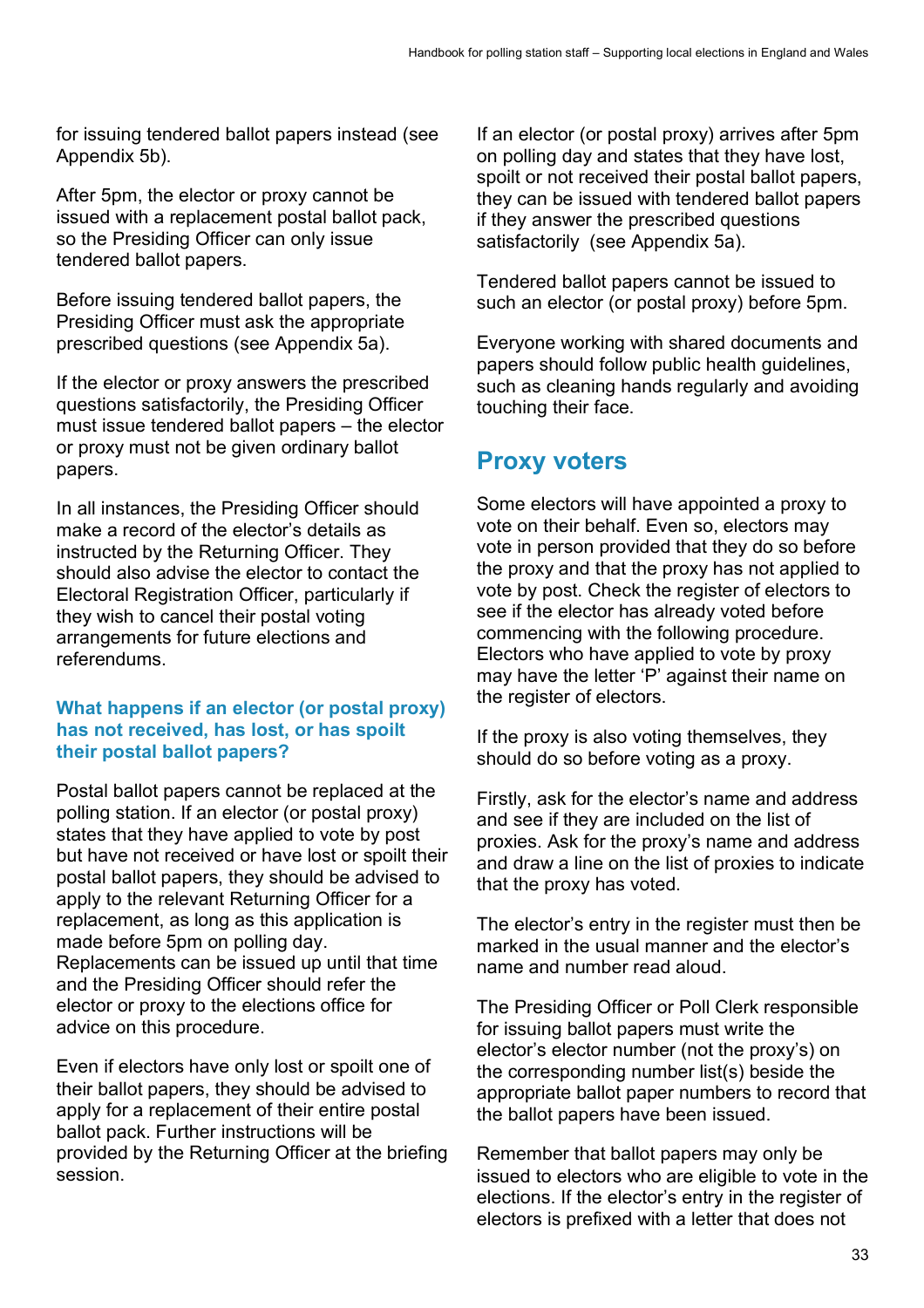entitle them to vote in the elections, the proxy is unable to cast a vote on their behalf.

#### **Procedure for issuing ballot papers to proxies voting on behalf of electors with anonymous register entries**

To protect them from harm, some electors will be registered without reference to their name or address – they will have an anonymous register entry (see Appendix 4). Electors who have an anonymous entry may have appointed a proxy to vote on their behalf. In that case, ask for their poll card: proxies wishing to vote on behalf of an anonymous elector must produce their official proxy poll card and will not be able to vote as a proxy without one. Instead of asking for the elector's name and address and calling out the elector's name, only their elector number should be asked for and called out.

Remember that ballot papers may only be issued to electors who are eligible to vote in the elections. If the elector's entry in the register of electors is prefixed with a letter that does not entitle them to vote in the elections, the proxy is unable to cast a vote on their behalf.

#### **Eligibility for voting as a proxy**

A person is not entitled to vote as a proxy on behalf of more than two electors in any ward at the same local government election. A person is also not entitled to vote as a proxy on behalf of more than two electors in any voting area at the same Police and Crime Commissioner election.

The only circumstances in which a person can act as a proxy for more than two electors is if they are immediate members of their family (i.e. father, mother, brother, sister, spouse, civil partner, son, daughter, grandparent or grandchild). Where a person who has been appointed to act as proxy for more than one elector applies to exercise the electors' votes, the proxy should only be given the ballot papers for one elector at a time.

Proxies may also be challenged in the same way that an ordinary voter may be if they are suspected of personation. If this happens, ask the relevant prescribed questions (see Appendix 5a).

#### **What if the elector turns up to vote instead of their proxy?**

An elector who has appointed a proxy is entitled to receive their ballot papers if they apply for them in person, but only if the request is made before ballot papers have been issued on their behalf to the proxy. The list of proxies must not be marked if this happens, but the elector's entry on the register of electors must be marked.

If the proxy then turns up later, they should not be allowed to vote as a proxy for the voter, but, if they insist that the elector has not yet voted and the prescribed questions are asked, then tendered ballot papers may be issued.

If the proxy has requested to vote by post, the elector cannot be issued ballot papers. An 'A' marker will appear against the elector's name in the register of electors and the name of the proxy and the address to which the postal vote has been sent will appear on the list of postal proxies.

#### **What happens if someone else appears to have voted as a proxy?**

The Presiding Officer should follow the procedure for issuing tendered ballot papers for proxies if a proxy's entry on the list of proxies and the entry of the elector on the register of electors have already been marked (see Appendix 5b).

The Presiding Officer should only issue tendered ballot papers after asking the prescribed questions for proxies (see Appendix 5b).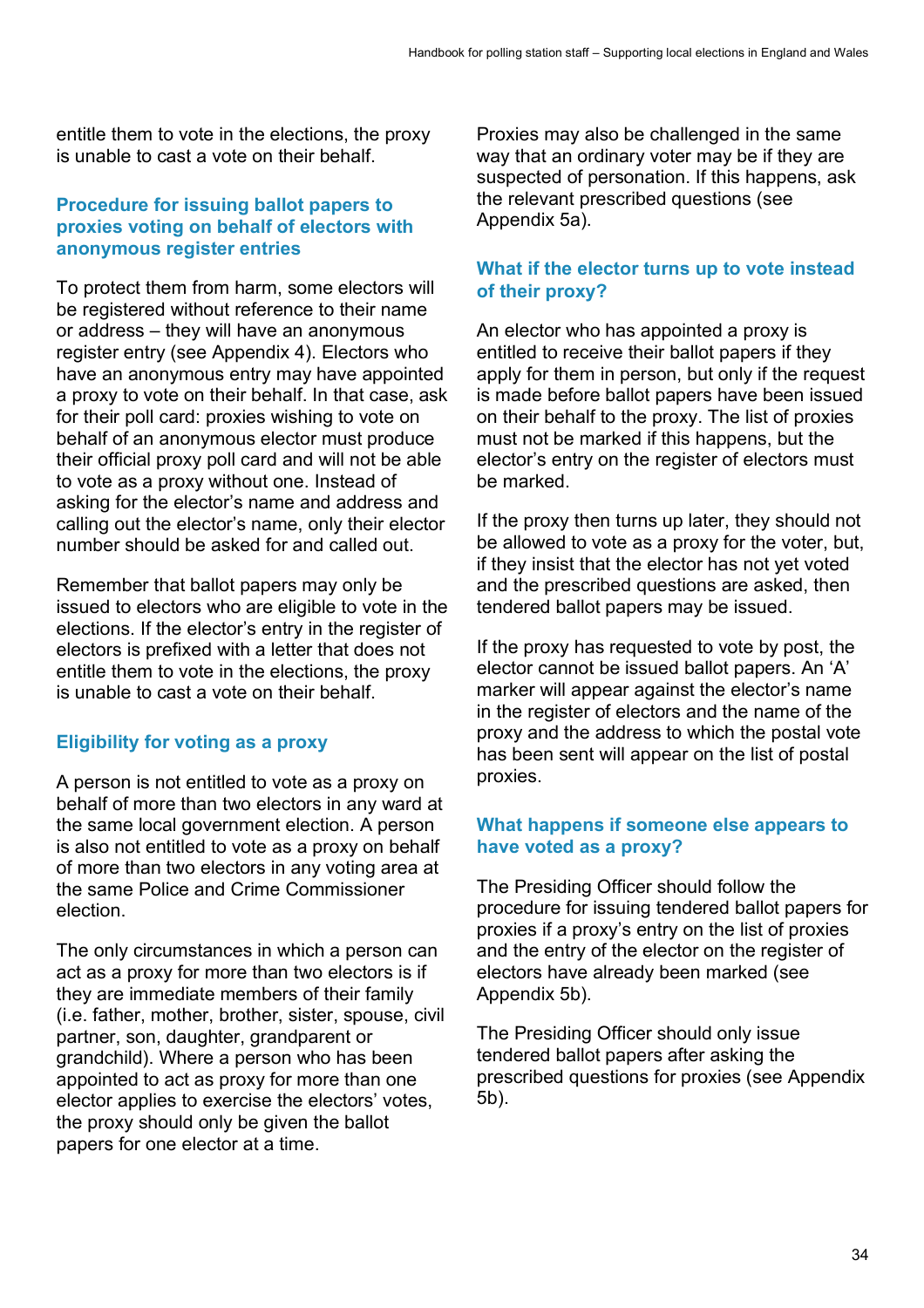#### **Emergency proxies**

Electors can appoint a proxy up to 5pm on polling day in instances of:

- a medical emergency
- where they are required to self-isolate on the grounds of having or being at risk of having coronavirus, or where following government or medical guidance relating to coronavirus means they are unable to attend the polling station, or
- where they have been unexpectedly called away because of their employment or service.

If anyone does apply on polling day, the Electoral Registration Officer and Returning Officer will make sure that all polling station staff are informed of the appropriate procedure to follow.

If the Electoral Registration Officer grants an emergency proxy application on polling day, the decision will be communicated to the relevant Presiding Officer. The Returning Officer will advise staff how this will work in practice.

The Presiding Officer should then make a note of the elector's name, address and elector number and attach this information to the list of proxies. There may have been a blank form included at the end of the list of proxies for that purpose.

Once the Electoral Registration Officer's decision to grant an emergency proxy application has been notified, the Presiding Officer must issue ballot papers in the usual manner. The Electoral Registration Officer's written record (if available) or the Presiding Officer's note should be marked to show that the proxy has voted on the elector's behalf.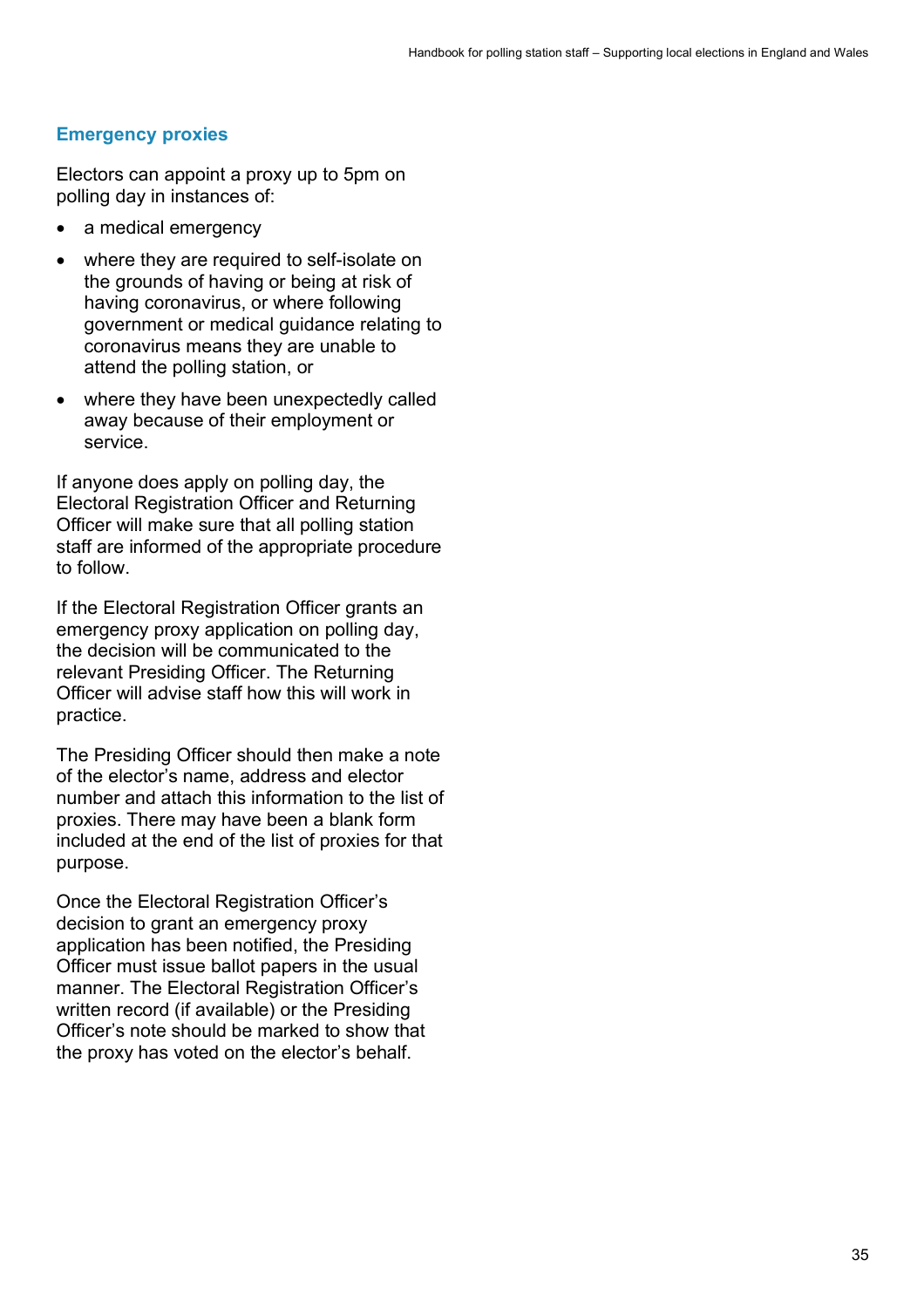## Appendix 4 – Electors with an anonymous register entry

To protect them from harm, some electors will be registered without reference to their name or address. They will have what is called an anonymous entry in the register, which will consist of their elector number and the letter **'N'**. Some of these electors may also have further letters that qualify their eligibility to vote at certain elections (see Chapter 5 for details).

If a register contains anonymous entries, these will be found at the end of the register under the 'other electors' section. It is important to remember that in a split polling station their entry may appear on the register for the other polling station.

The procedure for issuing ballot papers to an anonymous elector is different from ordinary electors.

## **Procedure for issuing ballot papers to electors with an anonymous entry**

Unlike ordinary electors, anonymous electors must have a poll card and will not be able to vote without one.

Ask the voter to place their poll card on the table so that the poll clerk does not have to handle it. Alternatively, ask the voter to hold the card up in front of the poll clerk. The poll card will not contain their name or address but will have their elector number.

Check the register – the entry for that elector number should be an **'N'**, rather than a name and address.

- Place a straight line against the elector's entry in the register.
- Do not ask for the name or address of the elector – call out only their elector number.
- Enter the elector number in the corresponding number list(s).
- Issue the ballot papers and ask the voter to pick their poll card back up.

The prescribed questions may also be put to a voter with an anonymous register entry, but their name and address will be omitted (see Appendix 5a).

### **What if an elector with an anonymous entry appears at the polling station without a poll card?**

If they have simply forgotten to bring their poll card with them, ask them to come back to the polling station at a later time with their poll card. If they claim that they never received one or that they have lost it, ask them to contact the Returning Officer immediately. If a replacement poll card is issued and the elector later returns to the polling station with it, ballot papers must then be issued in the manner described above.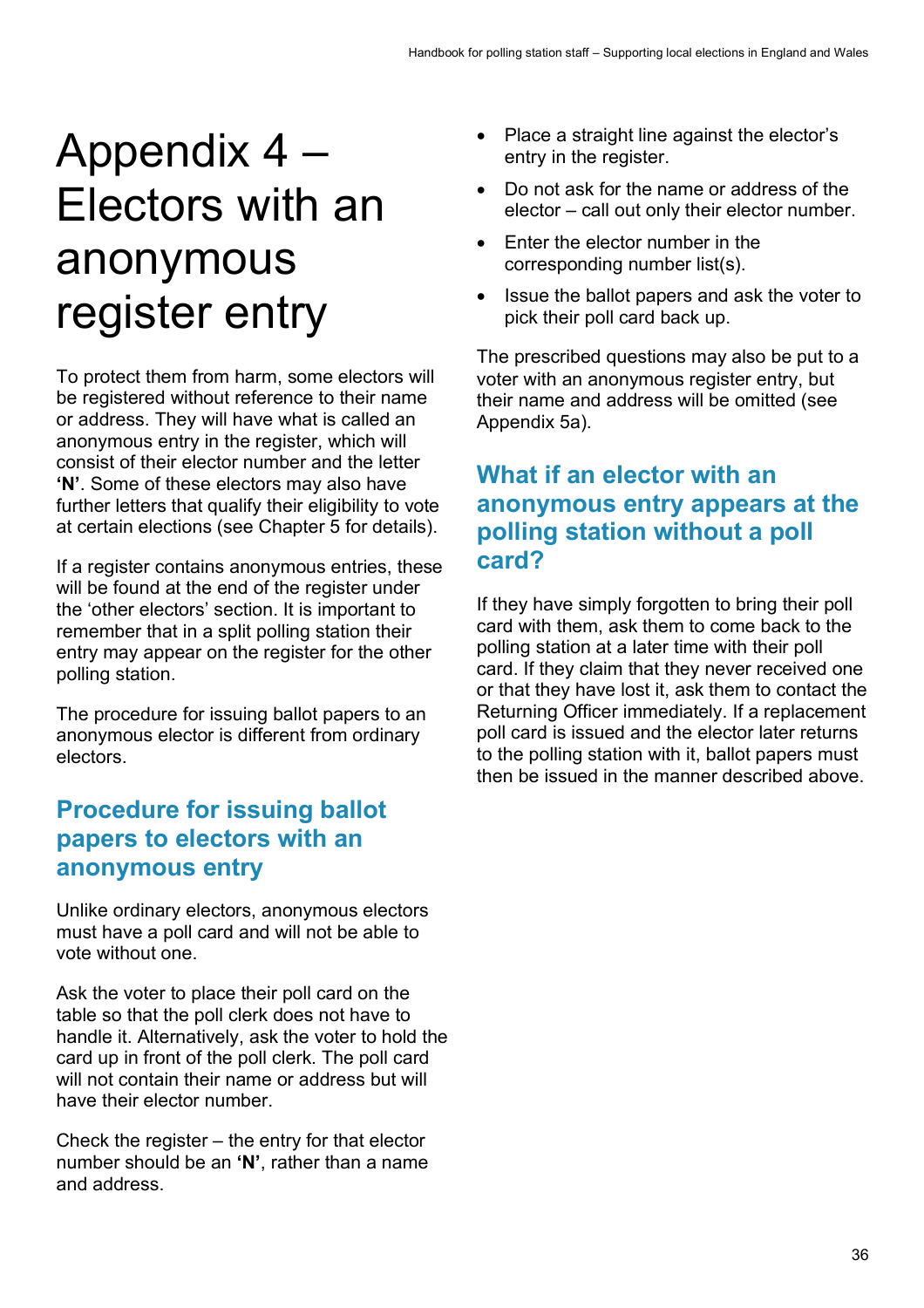## Appendix 5a – The prescribed questions

The prescribed questions can be asked of any elector or proxy. However, the Presiding Officer must put the prescribed questions precisely and calmly in the following circumstances:

- An elector (who has not appointed a proxy) applies for ballot papers but the register of electors shows that they have already voted. In this circumstance, even if the questions are answered satisfactorily, the elector is only entitled to tendered ballot papers.
- A proxy voter's entry on the list of proxies has already been marked and the entry of the elector on the register of electors has also been marked. Upon satisfactorily answering the questions, the elector or proxy is only entitled to tendered ballot papers.
- A proxy voter returns to the polling station after their application to cast a vote as a proxy has been rejected because the register of electors indicates that the voter has voted in person (the list of proxies in this case would not be marked), and insists that the elector has not voted. If they answer the questions satisfactorily, they will be entitled to tendered ballot papers.
- An elector's (or a proxy's) name appears on the postal voters list (or proxy postal voters list) but they state that they did not apply to vote by post. If the elector (or proxy) answers the questions satisfactorily, they must be issued with tendered ballot papers.
- An elector (or proxy) whose name appears on the postal voters list (or proxy postal voters list), arrives at the polling station after 5pm on polling day and claims to have lost, spoilt or not received their postal ballot papers. If the questions are answered satisfactorily, the elector (or proxy) will be entitled to tendered ballot papers only.

• A candidate, election agent or polling agent requires the questions to be asked. If the prescribed questions are answered satisfactorily, ordinary ballot papers must be issued.

The Presiding Officer should also ask the relevant prescribed questions where:

- An elector states that their name is not as shown in the register of electors. If, in response to the prescribed questions, the elector can confirm that the register entry refers to them, ordinary ballot papers must be issued.
- Polling station staff suspect an elector or a proxy of personation. If, in response to the prescribed questions, the elector can confirm that the register entry refers to them, ordinary ballot papers must be issued.
- The elector is registered as eligible to vote but is clearly under age. If the prescribed questions are answered satisfactorily, ordinary ballot papers must be issued.

No enquiry may be made as to the right of any person to vote, other than the prescribed questions shown overleaf.

The Presiding Officer, regardless of any doubt they may have, must issue ordinary or tendered ballot papers, as appropriate, to anyone who has answered the questions correctly. If a person refuses to answer the questions, then ordinary or tendered ballot papers, as appropriate, cannot be issued. If that person returns later, then the Presiding Officer must again ask them the prescribed questions.

When asking the questions for both the local government and the Police and Crime Commissioner election, the Presiding Officer should be clear which question relates to which contest.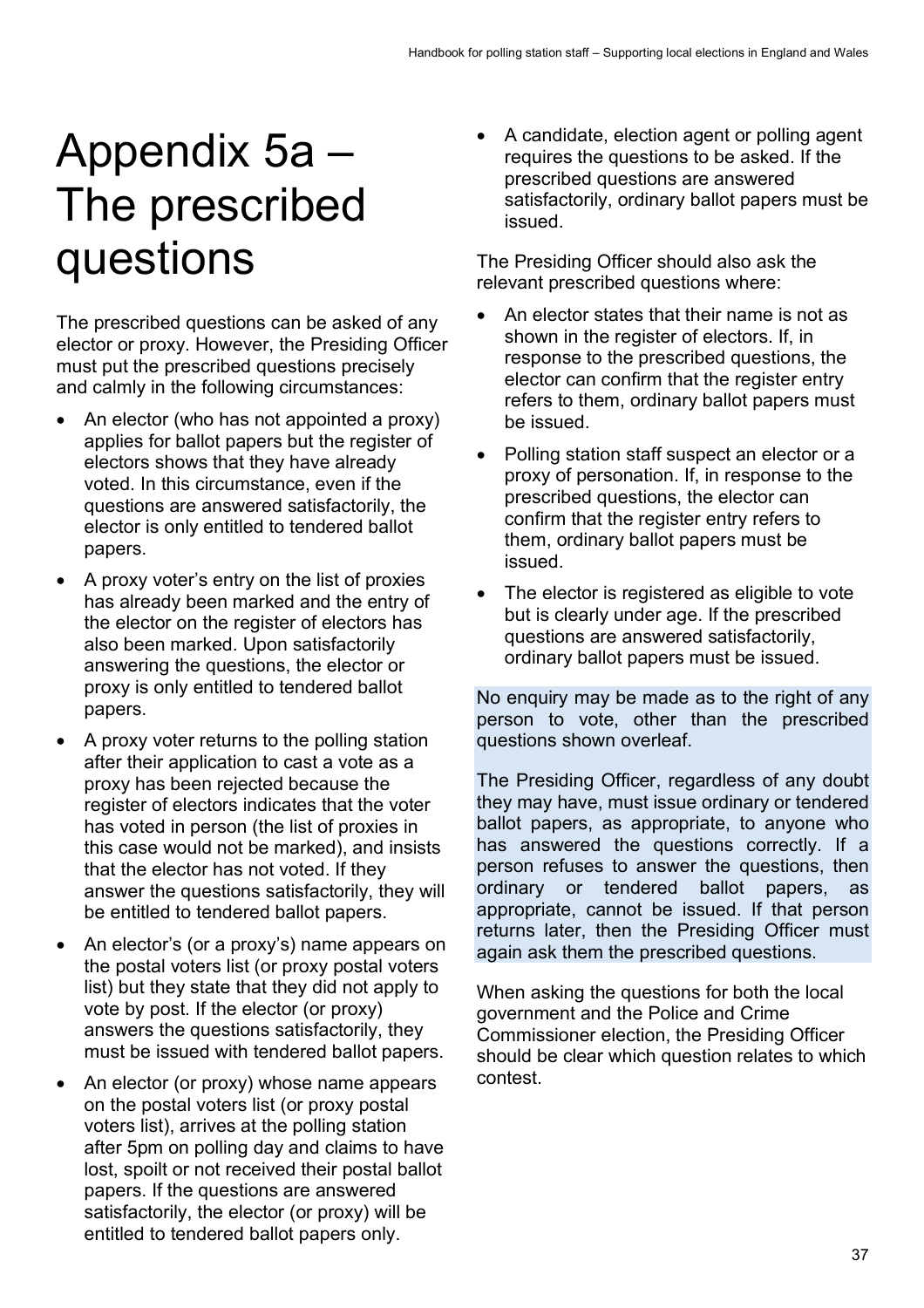## **The prescribed questions to be asked of a person applying to vote as an elector**

For the local election:

**'Are you the person registered in the register of local government electors for this election as follows (you must then read out loud the whole entry from the register)'?**

#### AND

For the Police and Crime Commissioner election:

#### **'Are you the person registered in the register of electors as follows (you must then read out loud the whole entry from the register)'?**

If the answer is 'no', do not issue ballot papers. If the answer is 'yes', then ask:

For the local election:

**'Have you already voted, here or elsewhere at this election for this \*(district), \*(county), \*(London borough), \*(county borough) otherwise than as proxy for some other person?' (\*read out whichever is applicable, adding, in the case of an election for several electoral areas 'in this or any other electoral area')**

AND

For the Police and Crime Commissioner election:

#### **'Have you already voted in this election of a police and crime commissioner, here or elsewhere, otherwise than as a proxy for some other person?'**

If the answer is 'yes' to these questions, do not issue ballot papers. If the person has answered 'yes' to the first questions and 'no' to the second questions, ordinary or tendered ballot papers must be issued as appropriate.

### **The prescribed questions to be asked of a person applying to vote as a proxy (but not on behalf of an elector with an anonymous entry)**

The prescribed questions for proxies have different wording:

For the local election:

**'Are you the person whose name appears as (read out the name that appears in the list of proxies) in the list of proxies for this election as entitled to vote as proxy on behalf of (the name of the elector on the register)?'** 

#### AND

For the Police and Crime Commissioner election:

#### **'Are you the person whose name appears as (read out the name that appears in the list of proxies) in the list of proxies for this election of a police and crime commissioner as the person entitled to vote as proxy on behalf of (read out the name of the elector on the register)?'**

If the answer is 'no', do not issue ballot papers. If the answer is 'yes', then ask:

For the local election:

**'Have you already voted here or elsewhere at this election for this \*(district), \*(county), \*(London borough), \*(county borough) (\*read out whichever is applicable, adding, in the case of an election for several electoral areas 'in this or any other electoral area'), as proxy on behalf of (read out the name of the elector on the register)?'**

#### AND

For the Police and Crime Commissioner election:

**'Have you already voted in this election of a police and crime commissioner, here or**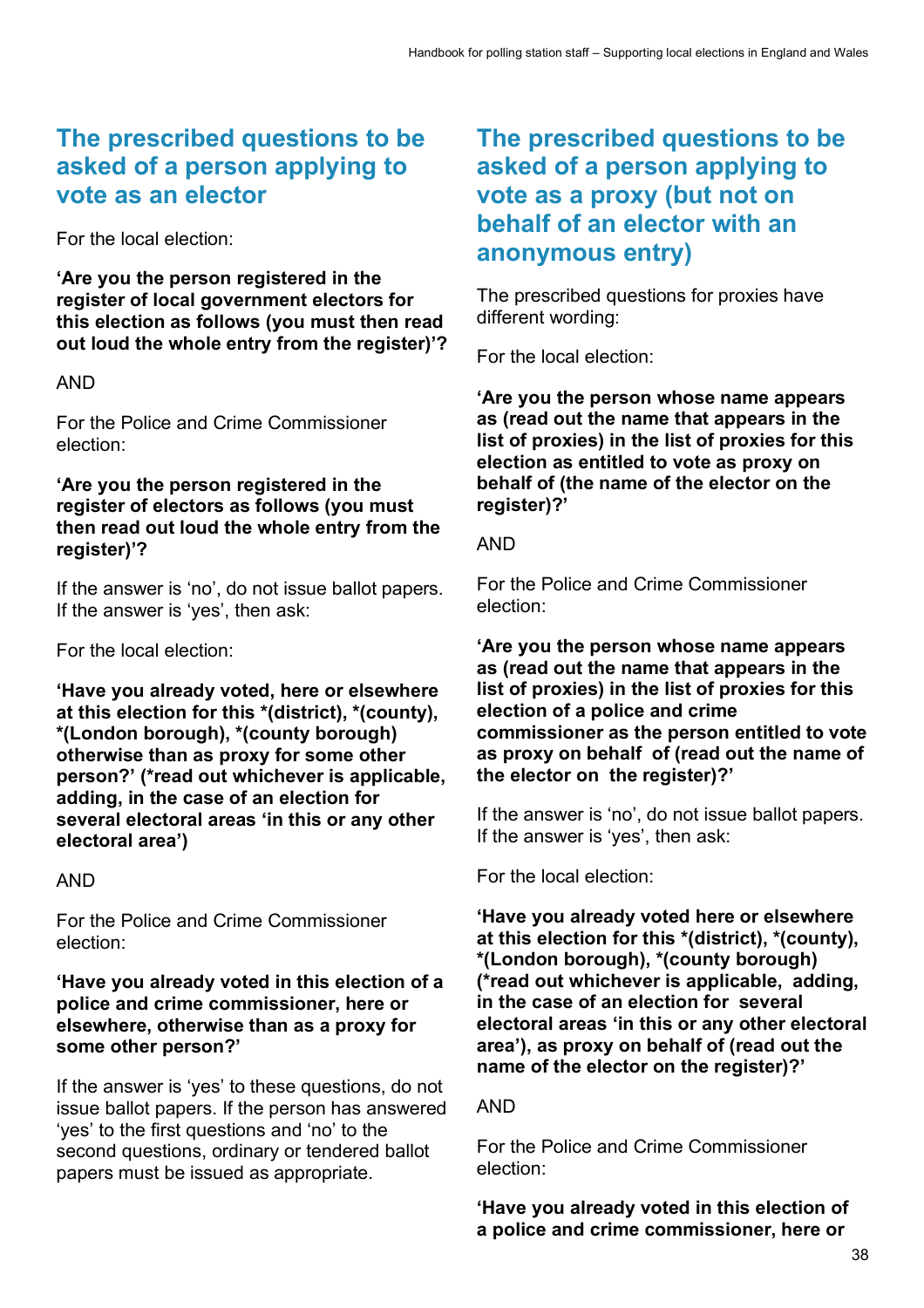#### **elsewhere, as the person entitled to vote as proxy on behalf of (read out the name of the elector on the register)?'**

If the answer is 'yes' to these questions ballot papers must not be issued. If the answer is 'no', then ask:

#### **'Are you the spouse, civil partner, parent, grandparent, brother / sister, child or grandchild of (read out the name of the elector on the register)?'**

If the answer to this question is 'yes' (and the questions above have been answered satisfactorily), ordinary or tendered ballot papers must be issued as appropriate.

If, however, the answer is 'no', then ask:

For the local election:

**'Have you already voted at this election for this \*(district), \*(county), \*(London borough), \*(county borough), on behalf of two persons of whom you are not the spouse, civil partner, parent, grandparent, brother, sister, child or grandchild?' (\*read out whichever is applicable, adding, in the case of an election for several areas 'in this or any other electoral area')**

#### AND

For the Police and Crime Commissioner election:

**'Have you already voted in this election of a police and crime commissioner, here or elsewhere, on behalf of two persons of whom you are not the spouse, civil partner, parent, grandparent, brother/ sister, child or grandchild?'**

If the answer to these questions are 'yes', do not issue ballot papers. If the answer is 'no' (and the questions above have been answered satisfactorily), ordinary or tendered ballot papers must be issued as appropriate.

### **The prescribed questions to be asked of a person applying to**

### **vote as a proxy for an elector with an anonymous entry**

For the local election:

**'Are you the person entitled to vote as proxy on behalf of the elector whose number on the register of electors is (read out the number from the register)?'**

#### AND

For the Police and Crime Commissioner election:

#### **'Are you the person entitled to vote as proxy on behalf of the elector whose number on the register of electors is (read out the number from the register)?'**

If the answer is 'no', do not issue ballot papers. If the answer is 'yes', then ask:

For the local election:

**'Have you already voted here or elsewhere as proxy on behalf of the elector whose number on the register of electors is (read out the number of the elector on the register)?'**

#### AND

For the Police and Crime Commissioner election:

#### **'Have you already voted here or elsewhere as proxy on behalf of the elector whose number on the register of electors is (read out the number of the elector on the register)?**

If the answer is 'yes' to these questions, ballot papers must not be issued. If the answer is 'no' you must also ask:

**'Are you the spouse, civil partner, parent, grandparent, brother/ sister, child or grandchild of the elector whose number on the register of electors is (read out the number of the elector on the register)?'**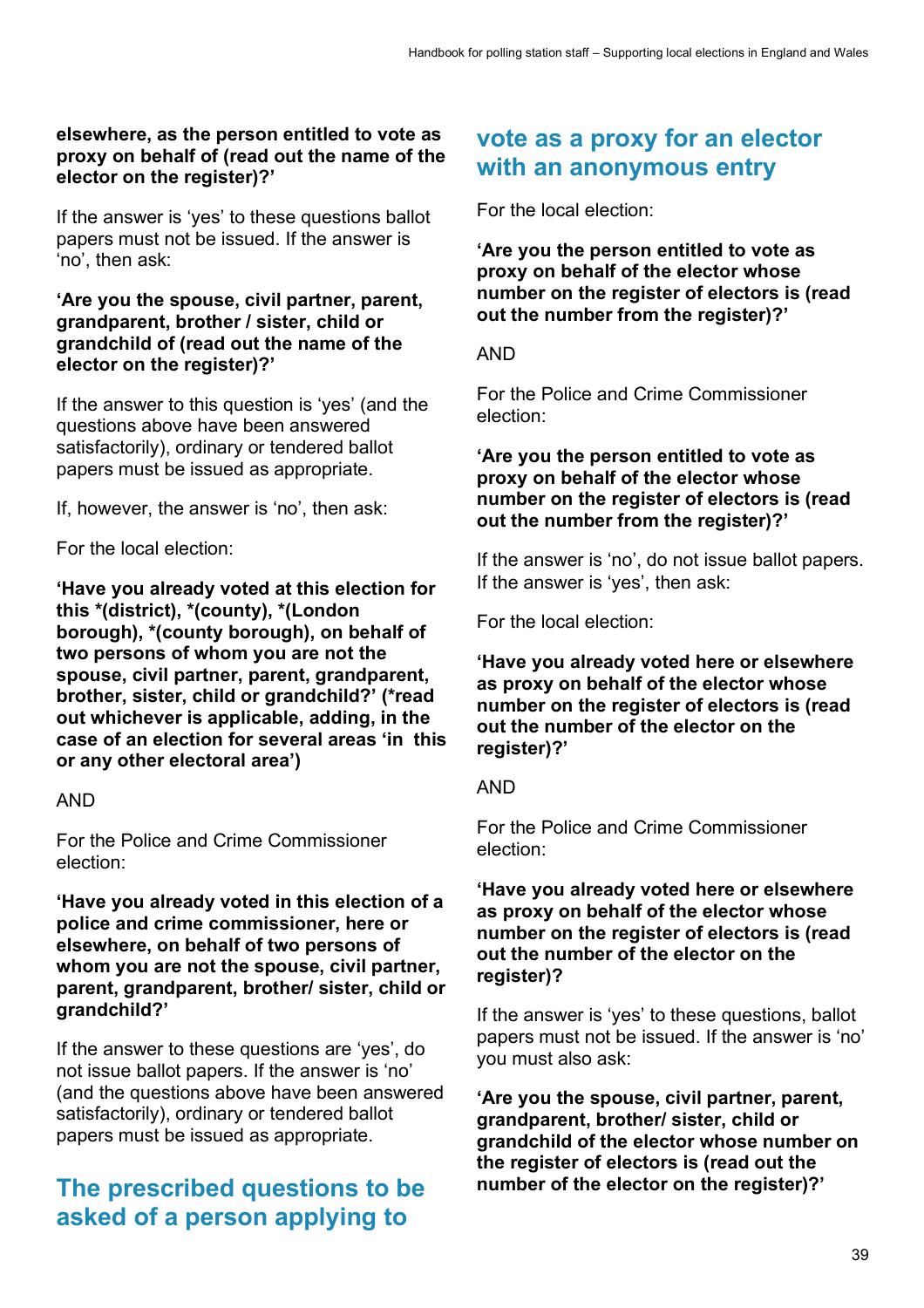If the answer to this question is 'yes' (and the above questions have been answered satisfactorily), ordinary or tendered ballot papers must be issued as appropriate.

If, however, the answer is 'no' then ask:

For the local election:

**'Have you already voted at this election for this \*(district), \*(county), \*(London borough), \*(county borough), on behalf of two persons of whom you are not the spouse, civil partner, parent, grandparent, brother, sister, child or grandchild?' (\*read out whichever is applicable, adding, in the case of an election for several areas 'in this or any other electoral area')**

AND

For the Police and Crime Commissioner election:

**'Have you already voted in this election of a police and crime commissioner, here or elsewhere, on behalf of two persons of whom you are not the spouse, civil partner, parent, grandparent, brother / sister, child or grandchild?'**

If the answer to these questions is 'yes', do not issue ballot papers. If the answer to these questions is 'no' (and all of the above questions have been answered satisfactorily), ordinary or tendered ballot papers must be issued as appropriate.

### **The prescribed questions to be asked of a person applying to vote in person when they are shown on the register as a postal voter**

The following prescribed questions are for electors shown on the register as postal voters, but who:

• claim either to have not applied to vote by post, or

• present themselves at the polling station after 5pm on polling day and claim to have lost or not received their postal ballot papers

#### **'Did you apply to vote by post?' (read out twice – once in respect of each contest)**

If the answer is 'no', tendered ballot papers must be issued.

If the answer to these questions is 'yes', then ask:

#### **'Why have you not voted by post?' (read out twice – once in respect of each contest)**

If the question is answered satisfactorily, the Presiding Officer should record the reason and issue tendered ballot papers.

If, however, the elector says that they have not voted by post because they have lost or not received (all or any part of) their postal ballot pack, tendered ballot papers can only be issued after 5pm.

## **The prescribed questions to be asked of a person applying to vote as a proxy when they are shown as having been issued with postal proxy ballot papers**

The prescribed questions for proxies named on the proxy postal voters list but who claim either to have not applied to vote by post or who present themselves at the polling station after 5pm on polling day and claim to have lost or not received their postal ballot papers are as follows:

#### **'Did you apply to vote by post as proxy?' (read out twice – once in respect of each contest)**

If the answer is 'no', tendered ballot papers must be issued.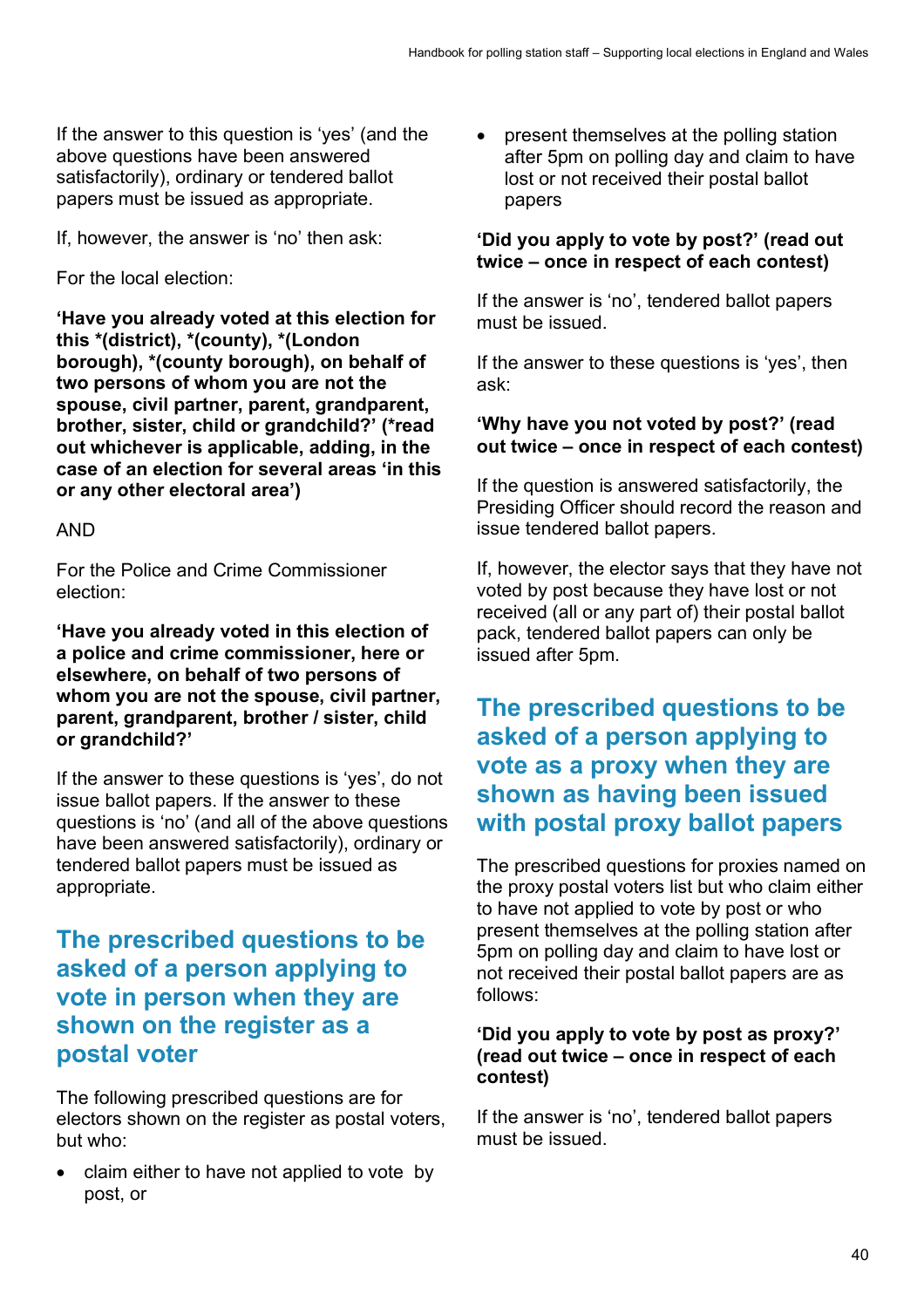If the answer is 'yes', then ask:

#### **'Why have you not voted by post as proxy?' (read out twice – once in respect of each contest)**

If the question is answered satisfactorily, the Presiding Officer should record the reason and issue tendered ballot papers.

If, however, the proxy says that they have not voted by post because they have lost or not received (all or any part of) their postal ballot pack, tendered ballot papers can only be issued after 5pm.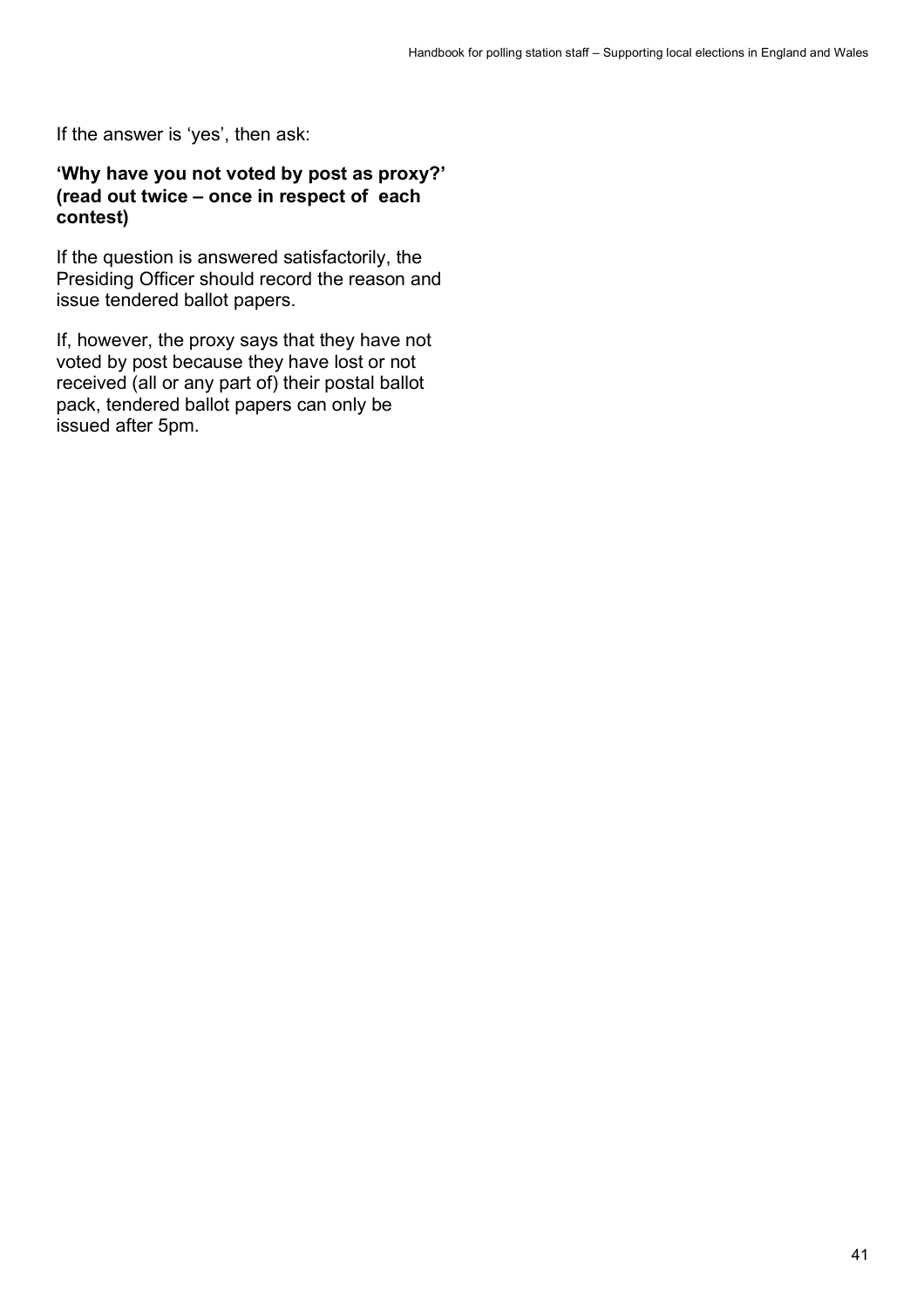## Appendix 5b – Tendered ballot papers

## **Circumstances in which to issue tendered ballot papers**

#### **Please read these instructions carefully before issuing any tendered ballot papers.**

The Presiding Officer must make sure that tendered ballot papers are only issued in the prescribed circumstances.

Tendered ballot papers should only be issued if:

- an elector appears on the register of electors (or notice) as having already voted
- a proxy's entry on the list of proxies has already been marked and/or the entry of the elector who appointed them as a proxy has been marked
- an elector (or proxy) who appears on the list of postal voters claims not to have applied for a postal vote. They are entitled to request a replacement postal ballot pack from the Returning Officer up until 5pm, but can be issued with tendered ballot papers at any time if they so wish
- it is after 5pm and an elector (or proxy) who appears on the list of postal voters claims to have lost, spoilt or not received their postal vote

If tendered ballot papers are issued in error, the Presiding Officer must make a note of the serial numbers of the tendered ballots that have been issued by mistake and inform the Returning Officer as soon as possible.

Before issuing tendered ballot papers, the Presiding Officer should explain the circumstances to the elector (or proxy) and must then ask the prescribed questions relevant to their situation (see Appendix 5a).

If the prescribed questions are answered satisfactorily, then the Presiding Officer must issue tendered ballot papers. The Presiding Officer should then explain the tendered vote procedure to the elector (or proxy).

## **Procedure for issue**

Following satisfactory answer of the prescribed questions, the elector's elector number (including the polling district reference) must be written against the numbers of the tendered ballot papers being issued on the tendered votes list.

Ensure that the tendered ballot papers bear the official mark, fold them and then place them on the table in front of the voter or proxy unfolded so that they can see all the candidates on the ballot papers. Ask the voter or proxy to pick up the ballot papers and go to the polling booth. They must then vote in secret, fold the tendered ballot papers and return them to the Presiding Officer.

The tendered ballot papers must not be placed in the ballot box(es). To make sure this does not happen, the Presiding Officer should stand by the ballot box(es) and cover the slot(s).

The Presiding Officer must take the folded tendered ballot papers and endorse them with the name of the voter together with their elector number (including the polling district reference) and place them in the official envelope provided. They must then enter the voter's elector number and name on the 'List of tendered votes'.

If a proxy votes on behalf of an elector, endorse the tendered ballot papers with the proxy's name, but with the elector's elector number. Enter the elector number, together with the name of the proxy, on the 'List of tendered votes'.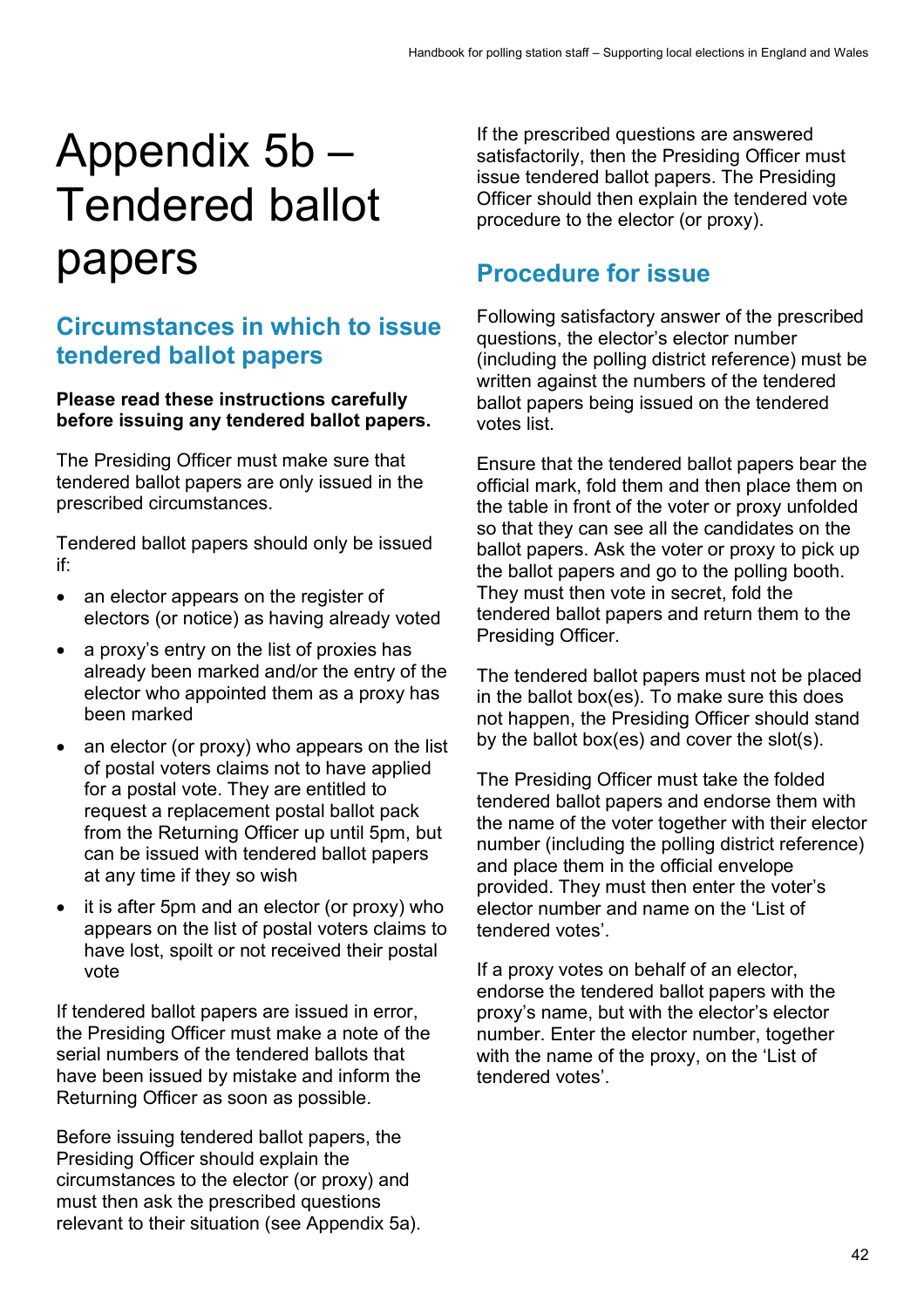### **Reasons for completing tendered ballot papers**

On occasion, voters may ask why they are being offered tendered ballot papers. Even though tendered ballot papers are not included in the count, a tendered ballot paper provides evidence that a voter was concerned about the conduct of the election at the time of voting, rather than after the result was declared. As such, tendered ballot papers are the first step in pursuing a complaint about the electoral process. If a voter does not take this step it could mean that there is no formal record that they tried, but were unable, to cast their vote.

In addition, whenever tendered ballot papers are issued, the name of the voter and their elector number is entered on the list of tendered votes. This list then enables election officials to establish whether there are any patterns of possible personation across their area.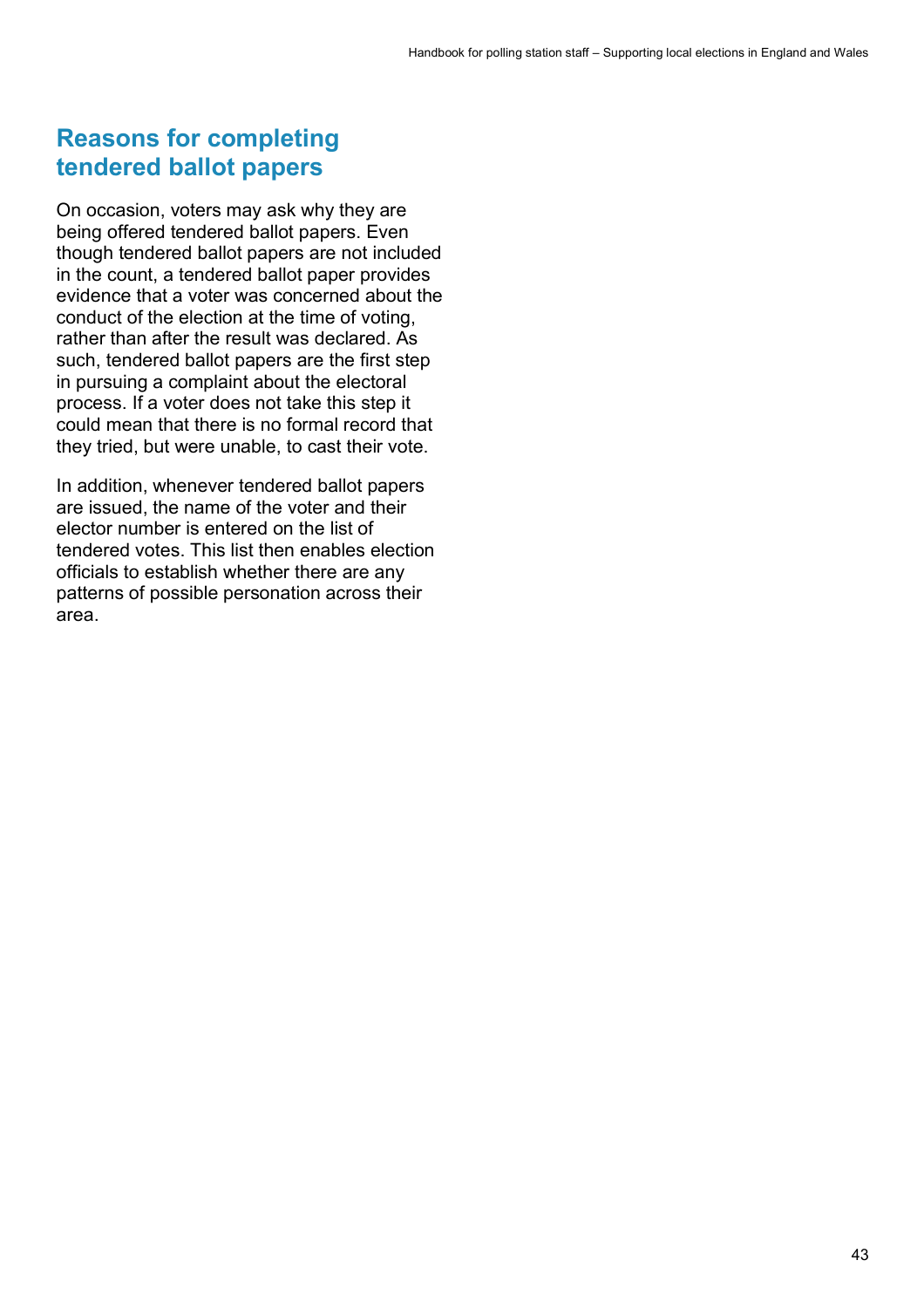## Appendix 6 – Security at the polling station

The Presiding Officer is responsible for the security of the polling station. Voters expect polling stations to be run in a calm and orderly manner.

## **Keeping order**

Presiding Officers must maintain order in the polling station. They have the power to order a person's removal from the polling station. Eligible voters must nevertheless be allowed to vote before they are removed. A Presiding Officer who orders the removal of a person should record the details of the incident and pass them on to the Returning Officer.

A person who has been removed from the polling station and has not voted may only be re-admitted on the authority of the Presiding Officer. If the person returns and conducts themselves in an orderly manner, they must be given the opportunity to vote.

There is no legal definition of the extent of the polling station but, at a minimum, it is the room in which voting takes place.

The Returning Officer will have briefed you should there be a history of public order issues affecting your particular polling station and the surrounding area. In those circumstances in particular, you should carry out regular checks of the immediate surroundings of your polling station. This is to ensure that voters have unimpeded access to their polling station. Although, it is important to carry out these checks, if the polling station is busy, wait until a quieter time before carrying out your next check.

## **Serious disturbances or incidents and the adjournment of the poll**

The police will have been informed of the location of polling stations. Police officers and police community support officers may be assigned polling station duties and may visit them during the day. If there is disorder at the polling station during the day, contact the Returning Officer and inform them of the situation. If necessary, call the police to deal with the problem.

In the event of a serious disturbance or incident e.g. bomb scare, fire, flood, etc., the Presiding Officer may be asked to vacate the premises or may decide to do so. If the emergency services ask for the building to be evacuated, it must be done. Inform the Returning Officer immediately and seek guidance on further actions that should be taken.

Never put the personal safety of voters or the rest of the polling station team at risk, or risk any injury to any person. If it is possible to do so without putting personal safety at risk, then all the sensitive election materials (the ballot box(es), ballot papers, register of electors, etc.) may be removed from the building and kept under the care of the polling station staff. You should keep any agents or observers present informed of your actions.

If forced to leave the premises, establish a temporary polling station at a safe distance from the serious disturbance or incident. There may be sufficient space at the entrance to the building, or even outside it. In some cases, Presiding Officers have used the back of a car. Whatever the situation, voters must be able to vote safely and in secret from 7am onwards. In such circumstances, the Presiding Officer should ensure that when considering alternatives arrangements, public health measures are maintained as far as possible.

Regardless of whether there has been an interruption in polling, the polling station must still close at 10pm. However, a note should be made of the time during which the polling station was unable to operate.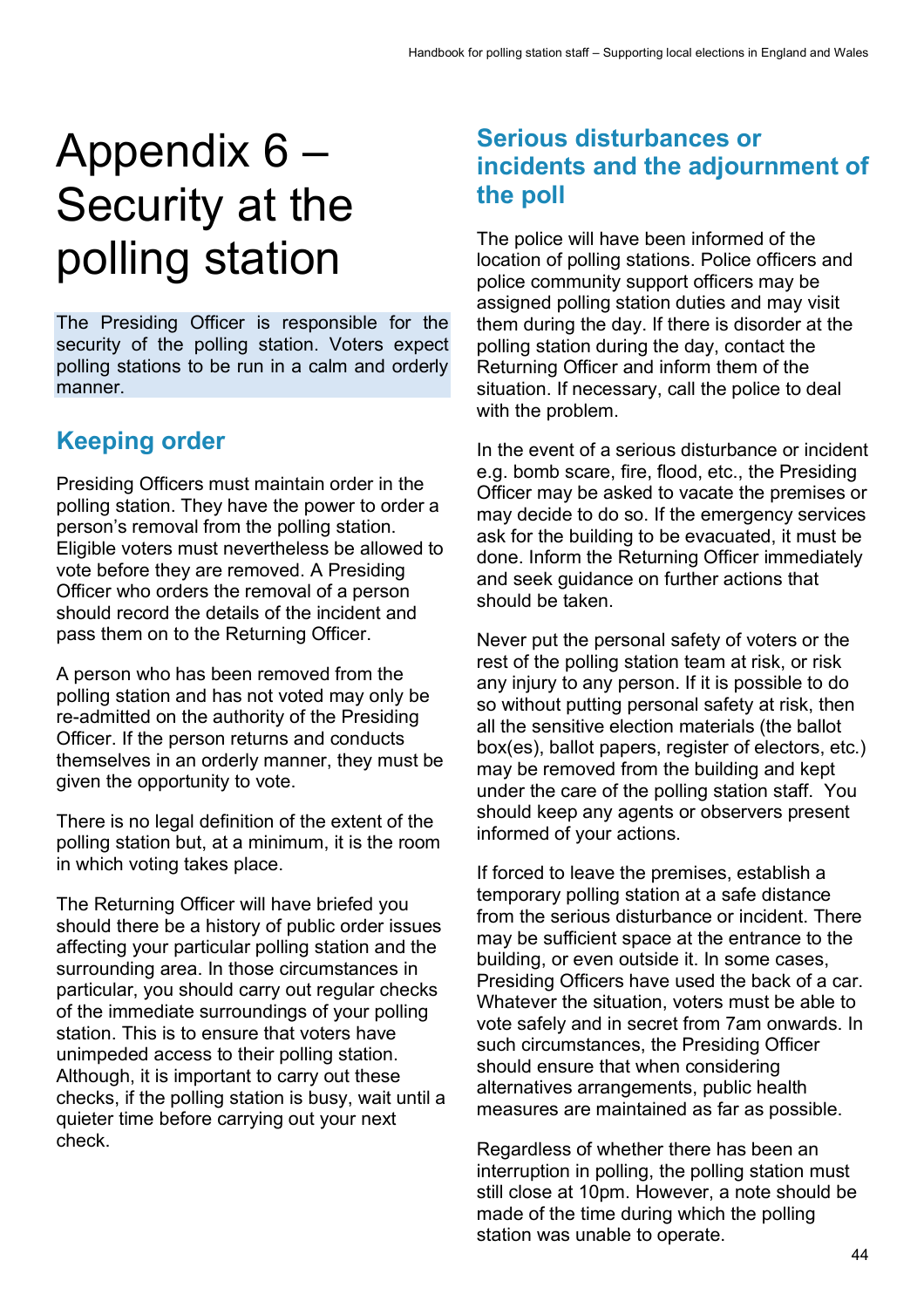In the most extreme case, the Returning Officer will permit the Presiding Officer to adjourn the poll until the following day. If the poll is adjourned, then the Returning Officer will arrange for the election materials to be collected.

**Presiding Officers must not adjourn the poll without the Returning Officer's consent.**

## **Dealing with difficult situations**

It is possible that during the course of polling day polling station staff will encounter difficult situations or be faced with confrontational behaviour.

The following steps may assist polling station staff with potentially difficult or challenging situations:

- **Listen to the voter** it is good practice to look at the person while they speak, demonstrating interest
- **Understand** let the person know that every effort is being made to understand the problem from their perspective. This emphasises that an informed decision is being considered.
- **Explore** ask the person if there is any further relevant information that they can give that might help the process along.
- **Summarise**  give the response and the reason for it. Do not become engaged in an argument.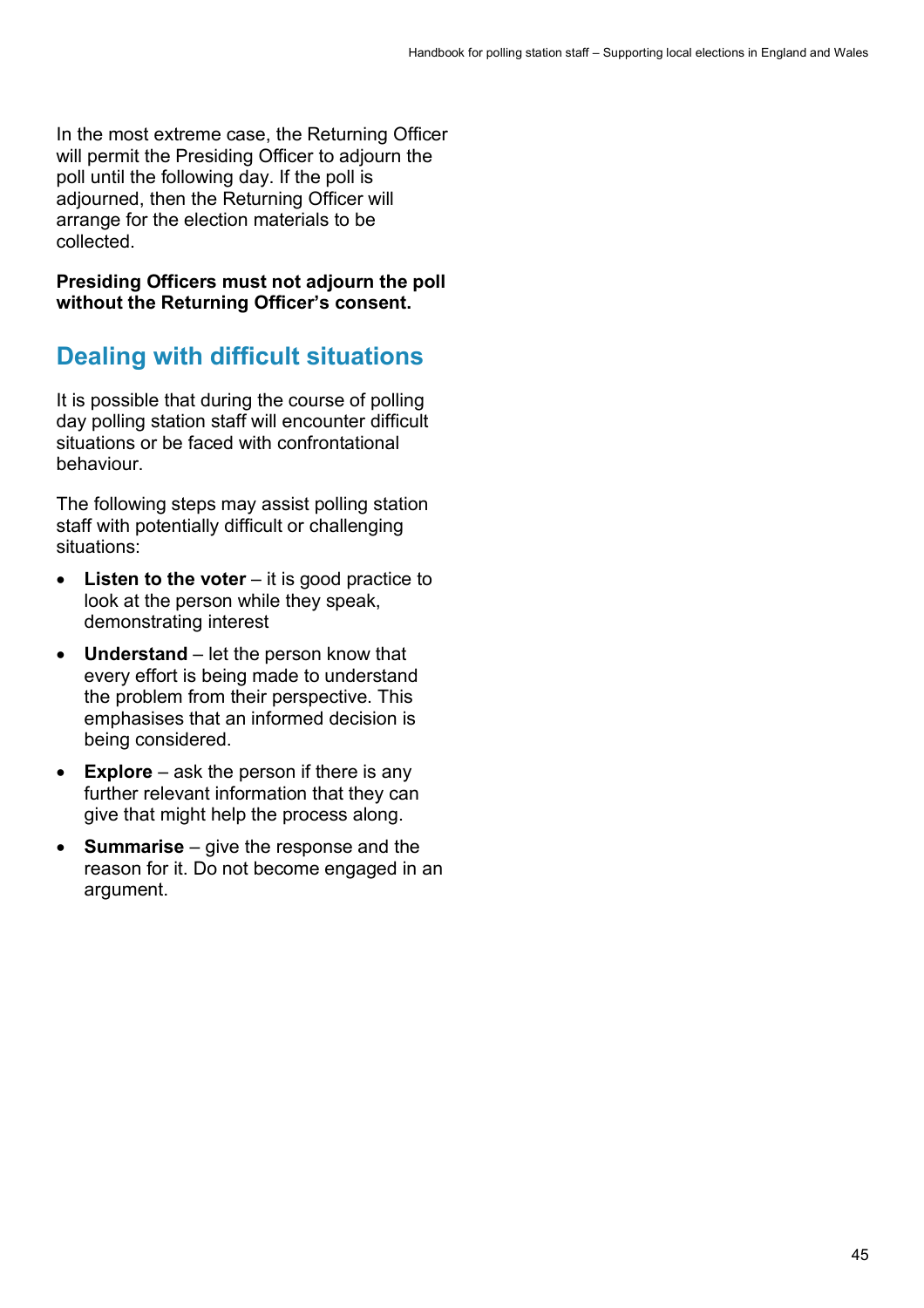## Appendix 7 – Procedure for dealing with personation

### **What happens if polling station staff suspect a person of personating an elector or proxy?**

There may be rare occasions when a member of the polling station team, another elector, an election agent, polling agent or candidate suspects that the person requesting ballot papers is not who they claim to be. This is called personation and it is a serious offence.

Remember that a person, other than a proxy, is not guilty of personation if they apply for ballot papers by a name which is not their own, as long as it is the name under which they have been registered.

Presiding Officers must not interrogate a person if they suspect personation. Only the prescribed questions may be asked. The questions must be put to the person before they are issued with ballot papers, and not afterwards (see Appendix 5a).

The prescribed questions determine whether the voter is the person who appears on the register of electors (or the list of proxies if they are voting as a proxy for someone else), and if they have voted before in the elections (or on behalf of that elector if they are the proxy).

If the person answers the questions satisfactorily, ordinary ballot papers must be issued. The Presiding Officer should, however, report their suspicions to the Returning Officer as soon as possible.

If there is a confrontation, or a reasonable expectation of confrontation, the Presiding Officer should consider their own safety and

the safety of all other people present as a priority. Consideration may be given to other ways of supporting a future investigation, such as recording registration numbers of vehicles and preserving items touched by a person involved in an incident, if it is safe to do so, until the arrival of a police officer.

If a person has been arrested on the grounds that they are suspected of committing or being about to commit personation, that person must not be prevented from voting as long as they answer the prescribed questions satisfactorily.

### **What happens if an election agent, polling agent or candidate challenges a voter?**

If an election agent, polling agent or candidate challenges a voter, (through the Presiding Officer), the voter must not be prevented from voting as long as they answer the prescribed questions correctly.

### **What happens if someone else (apart from a proxy) appears to have voted on behalf of the voter?**

There are rare occasions when a person asks for ballot papers only to find that their name on the register of electors is marked as already having voted. If it appears that someone other than their appointed proxy has voted on behalf of an elector, the tendered ballot process outlined in Appendix 5b should be followed.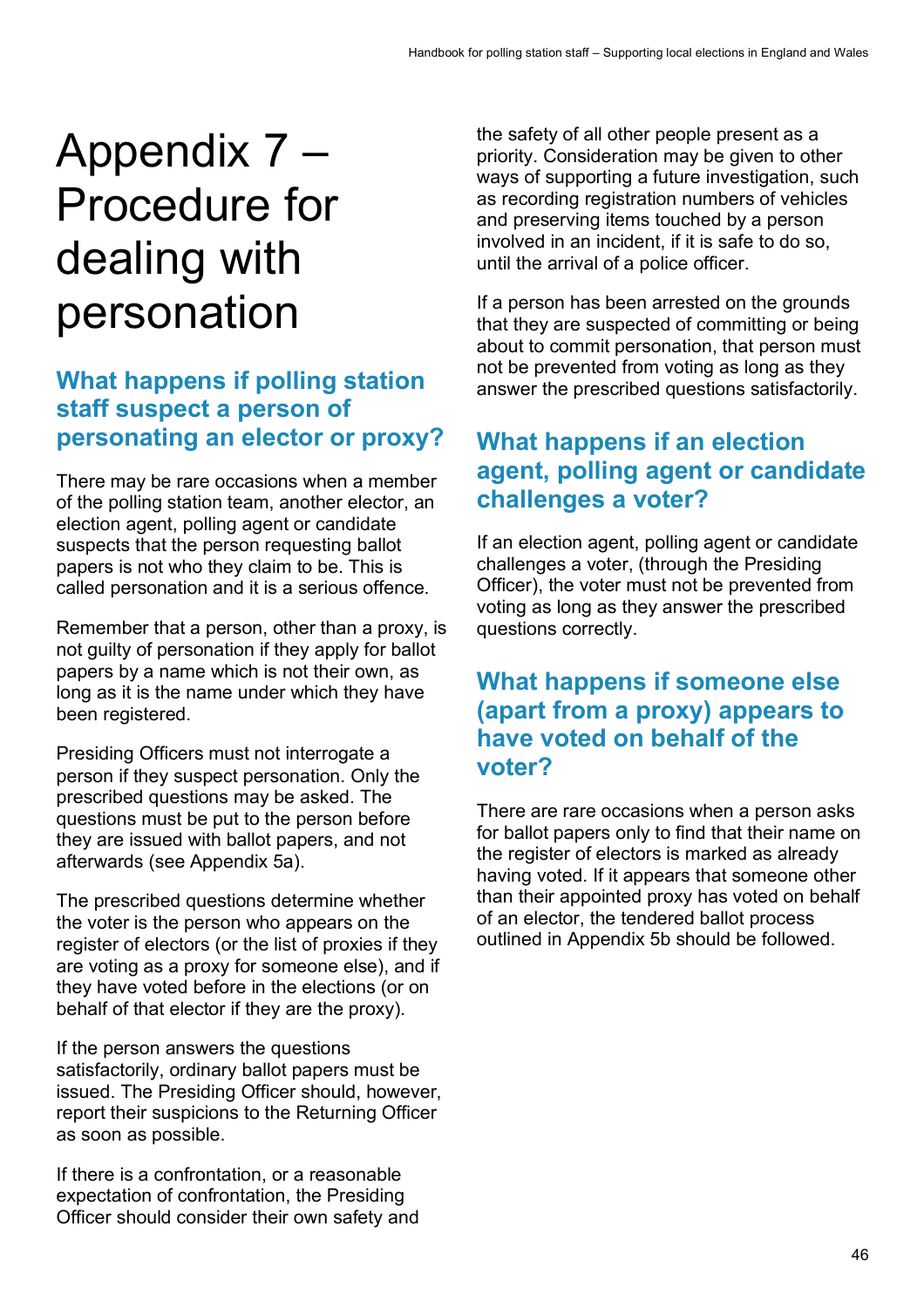## Appendix 8 – Guidance on tellers, the media and exit polls

## **Tellers**

Tellers volunteer for parties and candidates. They stand outside polling stations or polling places and record the elector number of voters who have voted. By identifying electors who have not voted and relaying this information to the party, candidate or their supporters, tellers play a vital and important role in elections. The party, candidate or their supporters may then contact the voters who have not yet been to vote during polling day and encourage them to vote.

There should be no more than one teller at a polling station at any time for each candidate. Where a polling place contains more than one polling station with separate entrances, it may be appropriate for there to be tellers at each entrance, but no more than one per candidate. Tellers should adhere to social distancing requirements at all times, both in relation to each other and in relation to electors and polling station staff.

Tellers have no legal status and voters have the right to refuse to give them any information.

The Returning Officer or their staff may provide further guidance on the activities of tellers.

#### **Tellers must:**

- always remain outside the polling station
- only enter the polling station to cast their own vote, to vote as a proxy or to accompany a disabled voter
- always comply with the instructions of the Returning Officer and Presiding Officer,

including any instructions on the need to maintain social distancing

#### **Tellers must not:**

- be able to see or hear what is happening inside the polling station
- impede, obstruct or intimidate voters on their way in or out of the polling station
- demand any information relating to a voter's elector number, name or address
- ask voters to re-enter the polling station to ascertain their elector number
- have discussions with voters that may give rise to allegations of undue influence (e.g. voting intentions, party affiliations or party campaigns)
- display any campaign material in support of or against any particular political party or candidate other than a rosette or badge

#### **Tellers may:**

- approach voters for information as they enter or leave the polling station but should maintain social distancing
- display a coloured rosette or badge displaying the name of the candidate or political party; the rosette/badge should not bear a slogan and must not be oversized

The Presiding Officer should check on tellers' activities from time to time and make sure that they do not block the entrance or hinder voters from entering the polling station.

## **The media**

Representatives of the media have no right to enter a polling station except as voters or accredited observers. They must not be allowed to film or interview voters in the polling station. If a film crew is filming or interviews are taking place outside the polling station, make sure that voters are not hindered or harassed on their way to vote, that the cameras are not positioned in a way that may compromise the secrecy of the ballot and that the entrance to the polling station is not obstructed.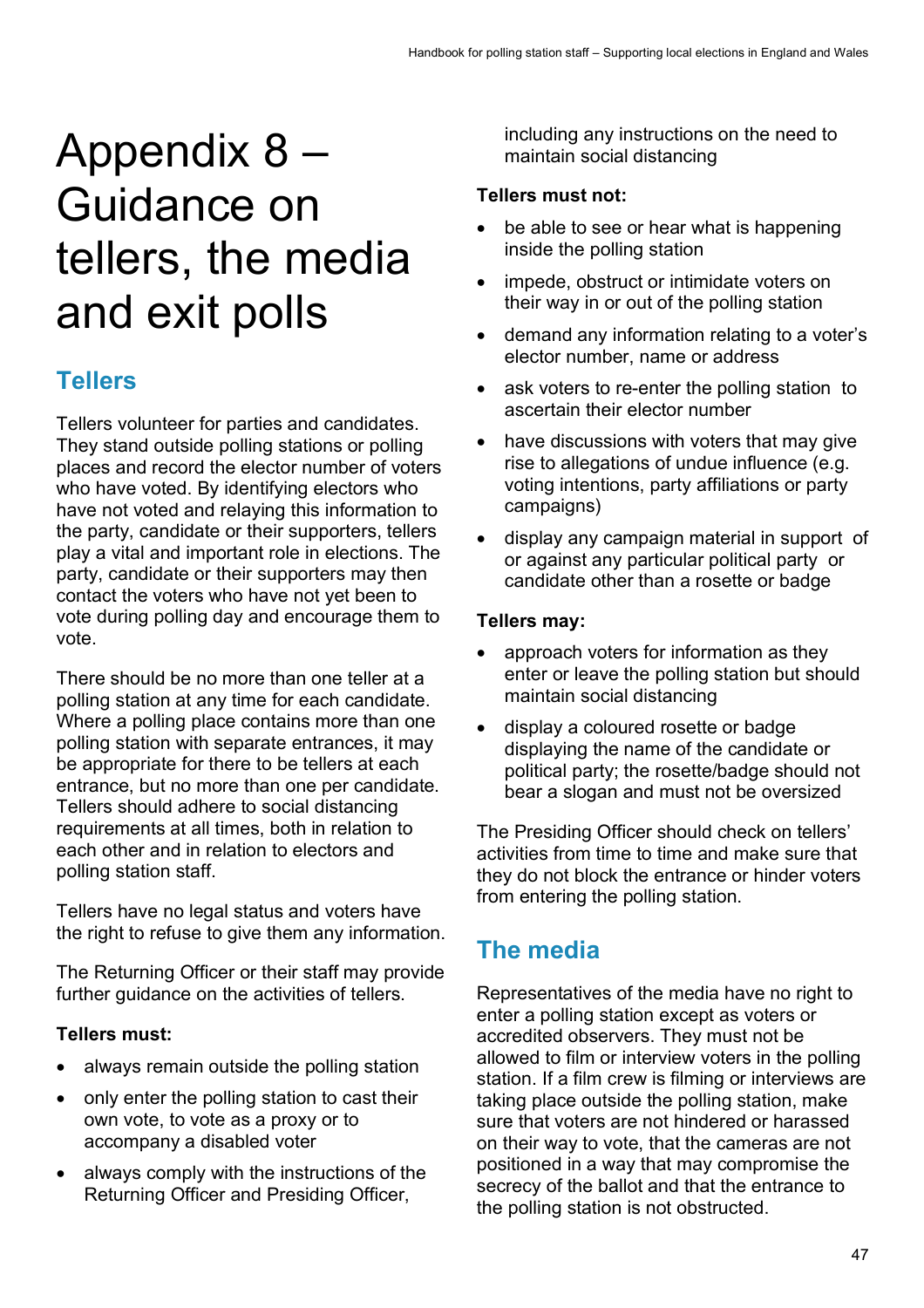## **Exit polls**

Public opinion poll companies may be commissioned to organise an exit poll for the elections. Presiding Officers may have been informed by the Returning Officer if a polling company intends to conduct an exit poll outside the polling station. If that is the case, make sure that the interviewers neither enter nor block the access to the polling station and maintain social distancing around the polling station.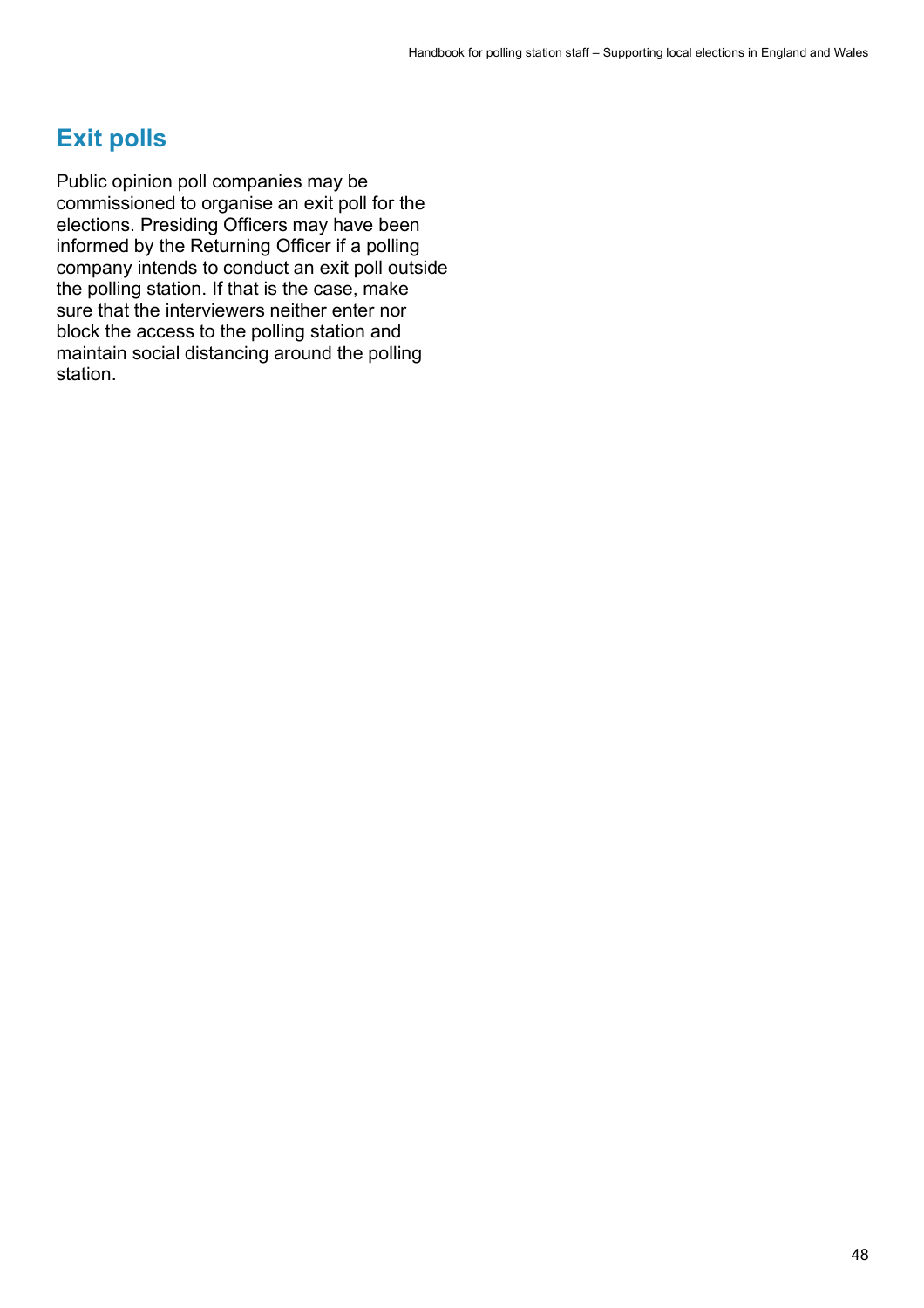## Appendix 9 – Health and safety

## **Health and safety of polling station staff and electors**

Presiding Officers and Poll Clerks must be aware of any potential risks to safety throughout polling day, including the risks presented by coronavirus. This requires an inspection of the premises as a whole and of the immediate area outside. If hazards are encountered, some remedy needs to be considered. Liaise with the key-holder first, if appropriate and where possible.

Measures to mitigate the impact of coronavirus and to ensure the safety of voters, polling station staff and others in polling stations are covered throughout this handbook.

If an accident occurs to any person at the polling station, a record must be made of the incident and the following information recorded:

- full name and address of person involved
- time of accident
- location of accident
- brief details of accident
- evidence of injury or damage
- name and address of any witnesses
- conditions prevailing at the time
- action taken by polling station staff
- name of doctor or paramedic called
- details of any hospital admission

The Returning Officer should be informed immediately.

## **Lifting heavy objects**

Listed below are some points that, if observed, may help to reduce the risk of injury to those who are involved with manual handling operations:

- Before attempting to lift or move any object, test the weight by tilting to determine how heavy the load is and the position of its centre of gravity.
- Before commencing the lifting or moving of objects, ensure that the area in which you are working is clear and free from obstructions.
- Ensure that you have a firm, comfortable grip before lifting and that your hands are not wet or sticky from using hand sanitiser
- Ensure that you have a firm footing before lifting.
- When lifting, keep your head up, your back straight, your feet slightly apart and, wherever possible, lift from the knees using your leg muscles.
- Keep the object you are lifting as close to your body as possible.
- Do not pile objects so high that you or your load might overbalance.
- Do not pile objects so high that you cannot see where you are going.
- If you cannot lift or move the load on your own, ask for assistance.
- Help others to lift or move a load if you are asked.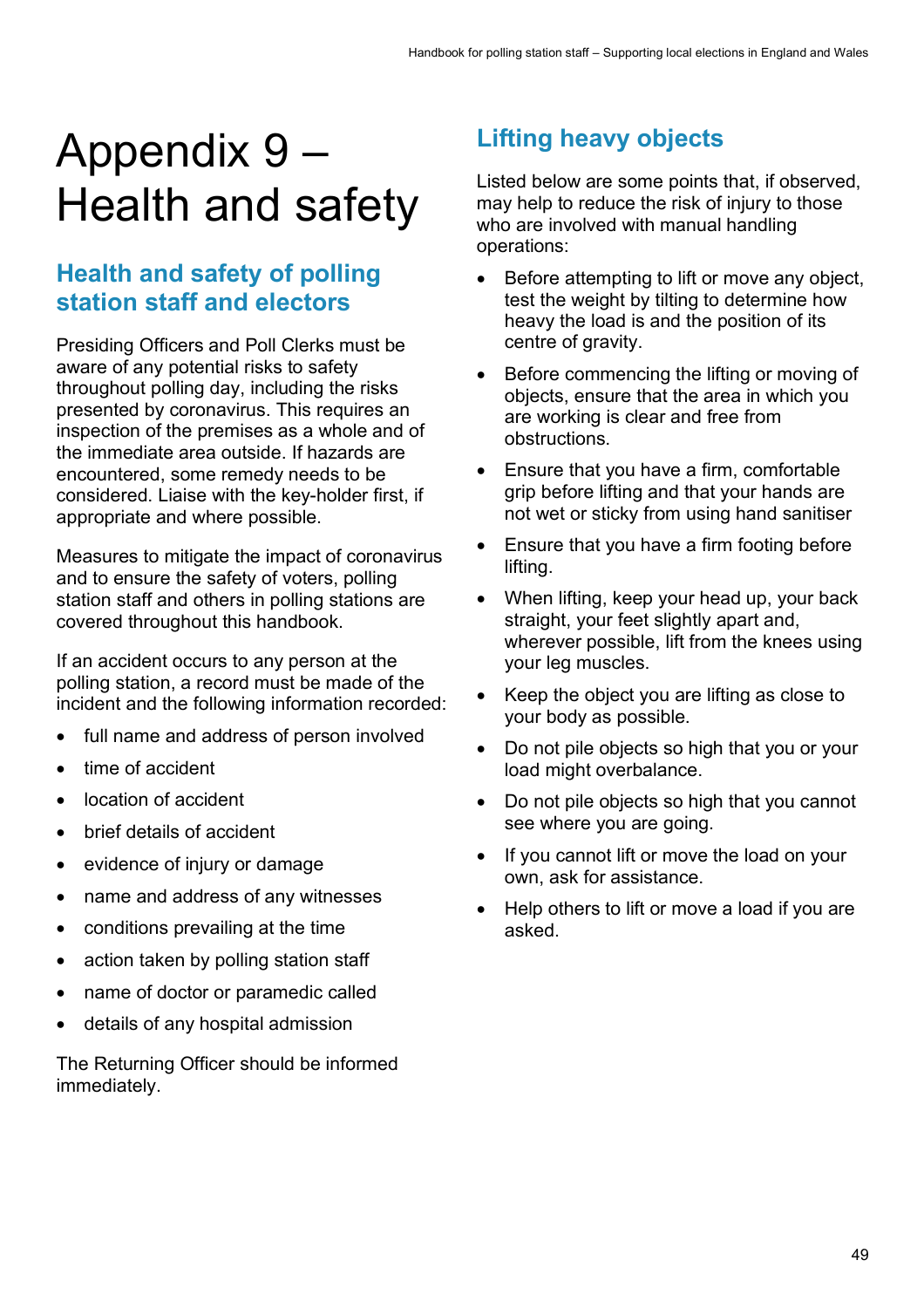## Appendix 10 – Frequently asked questions for polling station staff on polling day

#### **Q. Why do you need to write my elector number beside my ballot paper numbers? Does this mean my vote is not secret?**

A. The requirement that the elector number is recorded on this list against the number of the ballot papers issued to you is included in the election rules. This system is essentially an updated version of a system that dates from the Ballot Act 1872, which was introduced to avoid the possibility of counterfeit ballot papers being used and to assist with the detection of alleged fraud.

Clearly, if the ballot papers are numbered, it is far more difficult for an unscrupulous person to introduce copies of official ballot papers into the ballot box(es). If a fraudulent act has occurred, it would be possible to detect the offence by reference to the corresponding number list(s).

There is a safeguard to prevent the ballot paper numbers on the corresponding number list(s) being linked with the marked ballot papers. At the close of poll, the corresponding number list(s) are placed in a sealed envelope by the Presiding Officer at the polling station. The sealed envelope is then taken to the Returning Officer. After the count has taken place, the used ballot papers are also sealed. The only occasion when the sealed packets can be opened is on the order of a judge as a result of an election petition or in furtherance of an investigation into an alleged election offence. Even then, it is very rare for the documents to be examined except in cases where fraud or personation (i.e. someone

voting illegally on someone else's behalf) are being investigated.

Because of the above safeguards, it is virtually impossible for any person to be in a position to marry up the voter to a particular ballot paper.

For that reason, voters can be confident that the ballot remains secret. Voters have no grounds to fear that the way in which they voted could be detected, except under the very special circumstances outlined above.

#### **Q. I've forgotten to post my postal vote. Can I vote in person here at the polling station?**

A. We can't give you ordinary ballot papers here at the polling station. However, you don't need to post your postal vote in order to vote: you can deliver your postal vote by hand to your polling station (or any other polling station within the relevant electoral area) or you can get someone else to do this for you. Polling stations close at 10pm. Alternatively, you can take your postal vote to the elections office at the local council.

#### **Q. My postal vote hasn't arrived yet – what can I do?**

A. **Before 5pm:** A replacement can be issued if you can get to the elections office before 5pm today. You will need to bring along some form of identification. Staff in the elections office will be able to provide more information on this procedure and can tell you what sort of identification is acceptable.

A. **After 5pm:** You are entitled to receive tendered ballot papers. If you are on the register for this polling station and you answer the prescribed questions satisfactorily, we will be able to issue you with them.

#### **Q. My postal vote has arrived, but now I've lost my ballot paper(s). What can I do?**

A. **Before 5pm:** A replacement can be issued if you can get to the elections office before 5pm on polling day. You will need to bring along any pieces of your postal ballot pack that you still have and some form of identification. Staff in the elections office will be able to provide more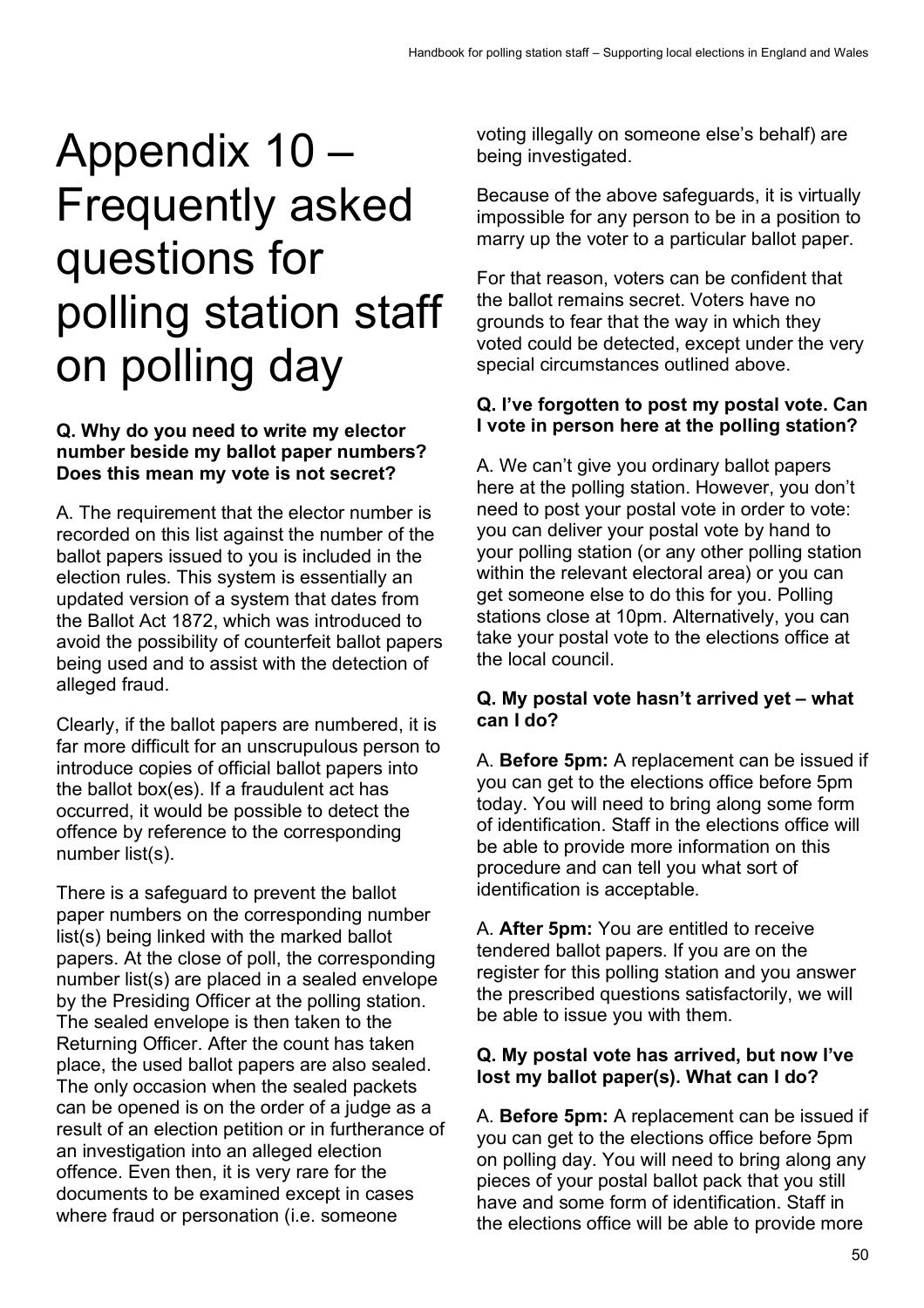information on this procedure and can tell you what sort of identification is acceptable.

A. **After 5pm:** You are entitled to receive tendered ballot papers. If you are on the register for this polling station and you answer the prescribed questions satisfactorily, we will be able to issue you with them.

#### **Q. I've received my postal vote but now I've changed my mind and want to vote in person at the polling station. Can I cancel my postal vote?**

A. No – once you have been issued with a postal vote, you have to use it if you want to vote at these elections; you cannot be issued with ballot papers at a polling station. However, you can deliver your completed postal vote, sealed and in the envelopes provided, by hand to your polling station or any polling station in the relevant electoral area on polling day. If you want to cancel your postal vote for future elections and referendums, please contact the Electoral Registration Officer.

#### **Q. What do you mean I'm not registered – I thought that everyone could vote?**

A. You need to be on the electoral register to vote. In order to be included on the register and to be able to vote at future elections and referendums, you will need to apply to the Electoral Registration Officer.

If you are sure you applied to register, please contact the electoral registration office.

#### **Q. Do I have to use a pencil to mark my ballot paper?**

A. You can vote using a pen or pencil. Pencils are traditionally what is provided inside polling stations, but you can choose to use a pen. There is no legal requirement for ballot papers to be marked with a pencil.

You can bring your own pen or pencil into the polling station to vote.

Pencils are used for practical reasons: with ink pens there is always a risk that they may dry out or spill; in may cause some transfer of the

mark the voter has made on the ballot paper when they fold it, potentially leading to their vote being rejected if, for example, it looks like they have voted for more candidates than they are entitled to.

Legislation has built specific safeguards into the process to prevent and detect tampering with ballot papers: there is a requirement for seals to be attached to ballot boxes and candidates and agents are entitled to be present at the close of poll and can attach their own seals if they wish; at the count candidates and agents can then check their seals before the ballot boxes are opened.

#### **Q. My husband has had an accident at work and has been rushed to hospital. He's desperate to vote – is there anything that can be done?**

A. He may be able to appoint a proxy to vote on his behalf. The deadline for this is 5pm today. Staff in the elections office will be able to give you more details on this procedure.

#### **Q. Can someone with COVID symptoms still vote at the polling station?**

A. People should not go to the polling station if they are unwell, symptomatic with COVID-19, or are a confirmed case or a confirmed contact of someone who is self-isolating. They can apply for an emergency proxy vote up until 5pm on polling day on the grounds of having, or being at risk of having, coronavirus. Staff in the elections office will be able to give you more details on this procedure.

#### **Q. Do I have to wear a face covering in order to vote at the polling station?**

A. Everyone entering the polling station should follow public health guidelines including wearing a face covering unless they are exempt. However, you will not be prevented from voting for not wearing a face covering in the polling station.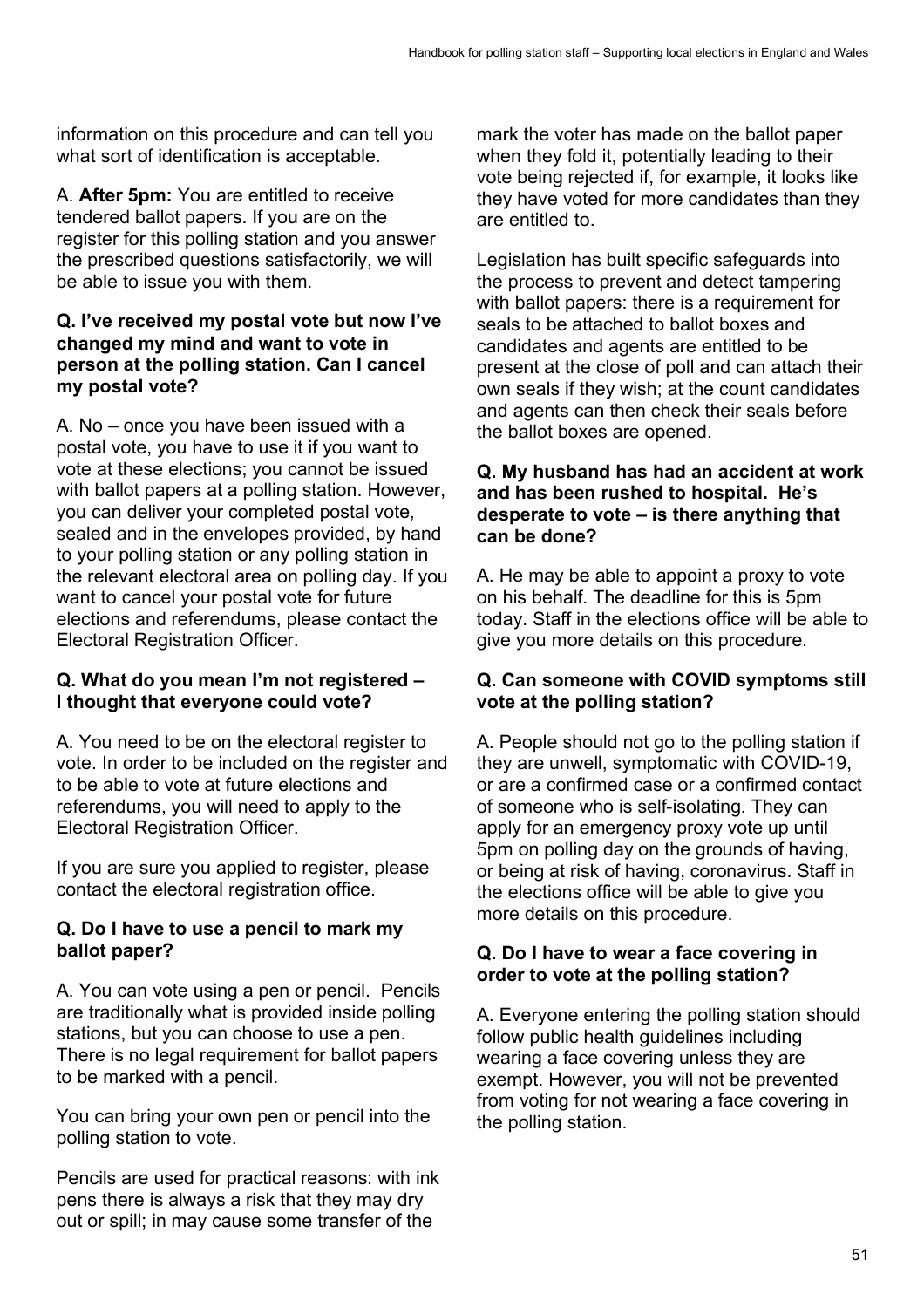#### **Q. How do I know the polling station is safe?**

A. A range of measures are in place to ensure polling stations are safe places to vote. These include:

- sufficient ventilation
- signs and notices providing public health advice to all those in the polling station
- one-way system in place where practicable
- social distancing measures in place
- hand sanitiser at the entrance and exit
- encouraging everyone to wear a face covering unless exempt
- regular cleaning of surfaces that are frequently used, including polling booths

#### **Q. Why aren't you recording details for Test and Trace?**

A. There is no legal requirement to collect the details of people entering a polling station for the purpose of voting.

#### **Q. Why is that person allowed in without a face covering/sanitising their hands?**

A. We are asking everyone entering the polling station to follow public health guidelines including wearing a face covering, unless they are exempt. The [list of exemptions](https://www.gov.uk/government/publications/face-coverings-when-to-wear-one-and-how-to-make-your-own/face-coverings-when-to-wear-one-and-how-to-make-your-own) includes hidden conditions such as anxiety or panic disorders, autism, breathing difficulties, dementia, reduced vision or if you are with someone who relies on lip reading to communicate. They may therefore have an exemption which means they are not required to wear a face covering and no one will be prevented from voting for not wearing a face covering in the polling station.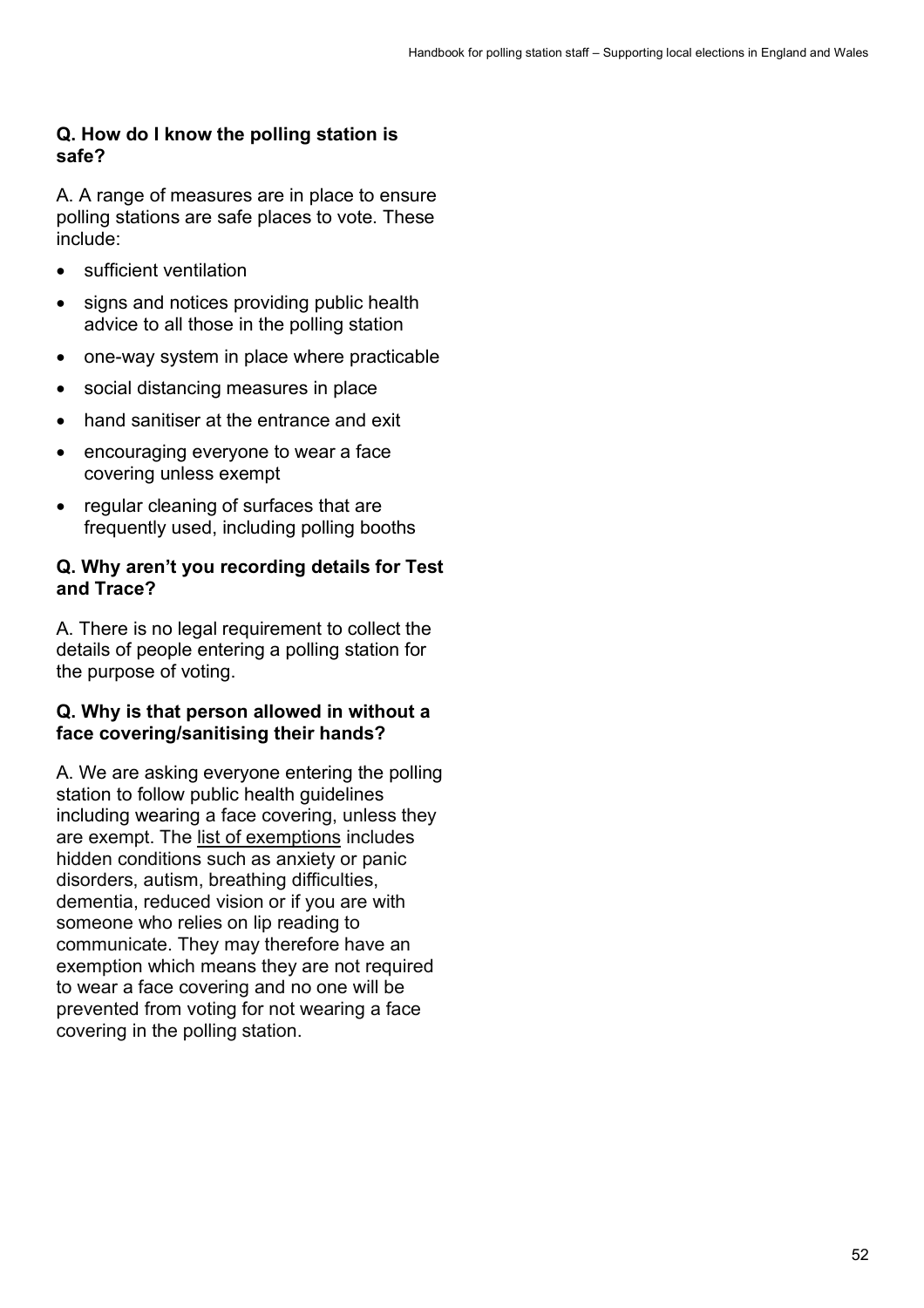## Appendix 11 – Polling station set-up checklist

This checklist should be used prior to the poll opening to ensure that the polling station is set up correctly.

| <b>Outside the polling station</b> | <b>Checked</b> |
|------------------------------------|----------------|
|                                    |                |

|  | <b>Checked</b> |
|--|----------------|
|  |                |

 $\Box$ 

П

 $\Box$ 

 $\Box$ 

 $\Box$ 

 $\Box$ 

П

 $\Box$ 

 $\Box$ 

#### **Entrance, exit and approaches**

| Is the approach signage clear and are electors able to easily identify where the polling |  |  |  |  |
|------------------------------------------------------------------------------------------|--|--|--|--|
| station is?                                                                              |  |  |  |  |

Are there parking spaces reserved for disabled people?

Check there are no hazards between the car parking spaces and the entrance to the polling station.

Are there social distancing markers in place outside the polling station to establish a safe distance between anyone waiting to enter?

#### **Signage**

| Have you ensured good signage for any alternative disabled access, and can it be read by |  |
|------------------------------------------------------------------------------------------|--|
| someone in a wheelchair?                                                                 |  |

| Is the 'How to vote at these elections' notice (including any supplied in alternative    |
|------------------------------------------------------------------------------------------|
| languages and formats) displayed outside the polling station and positioned so it can be |
| read by all voters?                                                                      |

| Is any signage providing public health information displayed inside and outside the polling |  |
|---------------------------------------------------------------------------------------------|--|
| station and accessible to everyone attending the polling station?                           |  |

#### **Level access**

| Is there a suitable ramp clear of obstructions at both the entrance and exit? |  |
|-------------------------------------------------------------------------------|--|
| Is the ramp stable? If not, contact the elections office immediately.         |  |
| Are doormats flush with the floor? If not, remove them.                       |  |

#### **Entrances**

Have double doors been checked to ensure good access for all?

Is the door for any separate disabled access properly signed?

Have you ensured that any signage and/or notices do not obstruct wheelchairs, those with mobility difficulties, or visually impaired voters?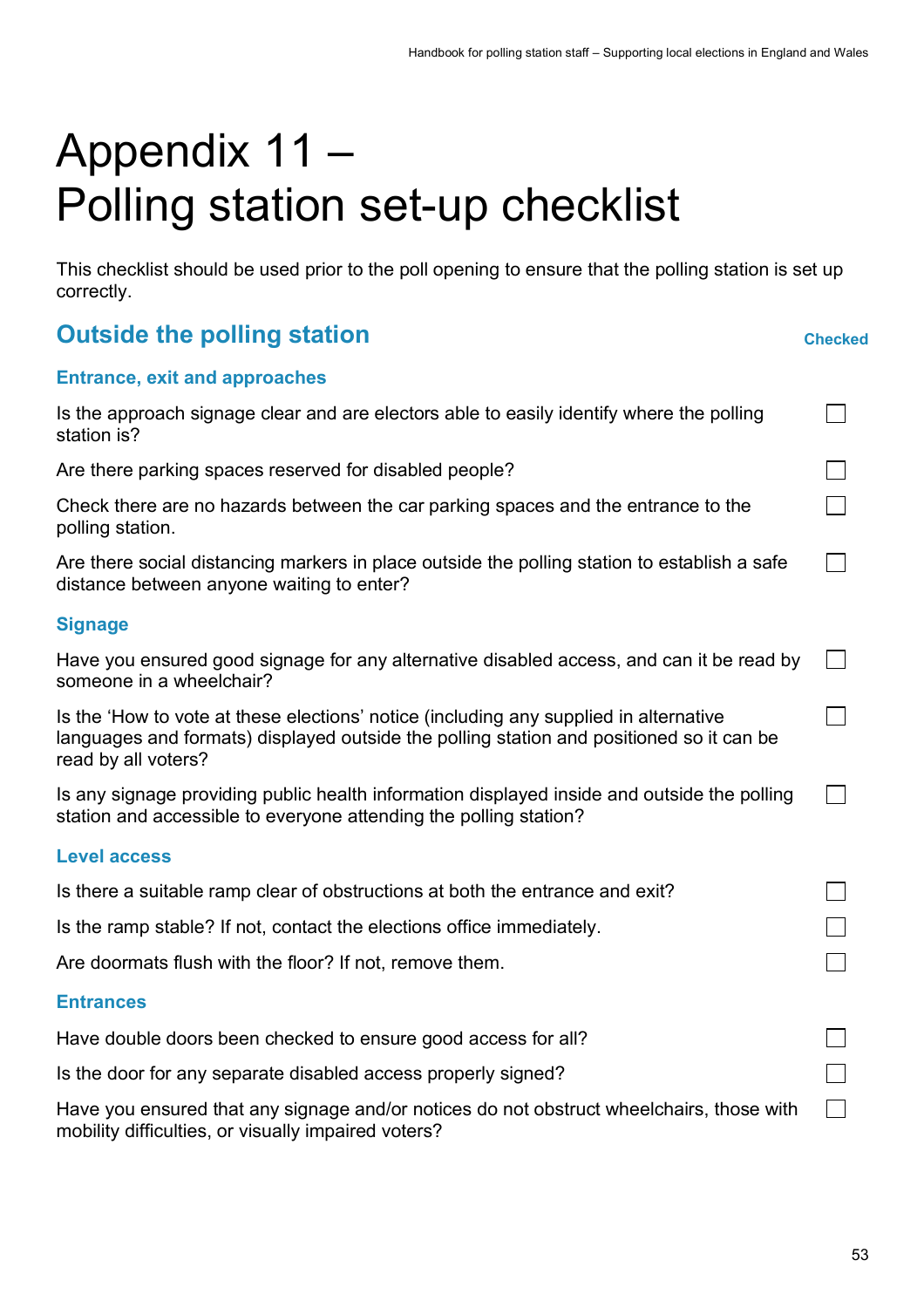## **Inside the polling station Checked**

| Is the polling station set up to make best use of space and enable social distancing to be<br>maintained?                                                                                                                          |  |
|------------------------------------------------------------------------------------------------------------------------------------------------------------------------------------------------------------------------------------|--|
| Is hand sanitiser available at the entrance to and exit from the polling station?                                                                                                                                                  |  |
| Are there social distancing markers in place throughout the polling station to establish a<br>safe distance between those inside?                                                                                                  |  |
| Does the layout allow a one-way flow of voters around the polling station?                                                                                                                                                         |  |
| Walk through the route the voter will be expected to follow, and check that the layout will<br>work for voters, taking into account how they will move through the voting process from<br>entering to exiting the polling station. |  |
| Would the layout work if there was a build-up of electors waiting to cast their ballots and<br>does it prevent voters from leaving the polling station without placing their ballot papers in<br>the ballot box?                   |  |
| If there is an induction loop available, is it switched on?                                                                                                                                                                        |  |
| Is best use being made of the artificial and natural light available?                                                                                                                                                              |  |
| Is the polling station as well-ventilated as possible, for example, have you opened all<br>available windows?                                                                                                                      |  |
| Is there a seat available if an elector needs to sit down?                                                                                                                                                                         |  |
| <b>Official notices</b>                                                                                                                                                                                                            |  |
| Is the 'How to vote at these elections' notice (including any supplied in alternative<br>languages and formats) displayed inside the polling station and positioned so it can be<br>read by all voters?                            |  |
| Is the notice that provides information on how to mark the ballot papers (including any<br>supplied in alternative languages and formats) posted inside all polling booths and<br>positioned so it can be read by all voters?      |  |
| As you walk through the route that the voter will be expected to follow, are the posters and<br>notices clearly visible, including for wheelchair users and those who may have a visual<br>impairment?                             |  |
| Have you ensured that the notices/posters are not displayed among other posters where<br>electors would find it difficult to see them?                                                                                             |  |
| <b>Public Health notices</b>                                                                                                                                                                                                       |  |
| As you walk through the route that the voter will be expected to follow, are the public<br>health notices clearly visible, including for wheelchair users and those who may have a<br>visual impairment?                           |  |
| Have you ensured that the notices/posters are not displayed among other posters where<br>electors would find it difficult to see them?                                                                                             |  |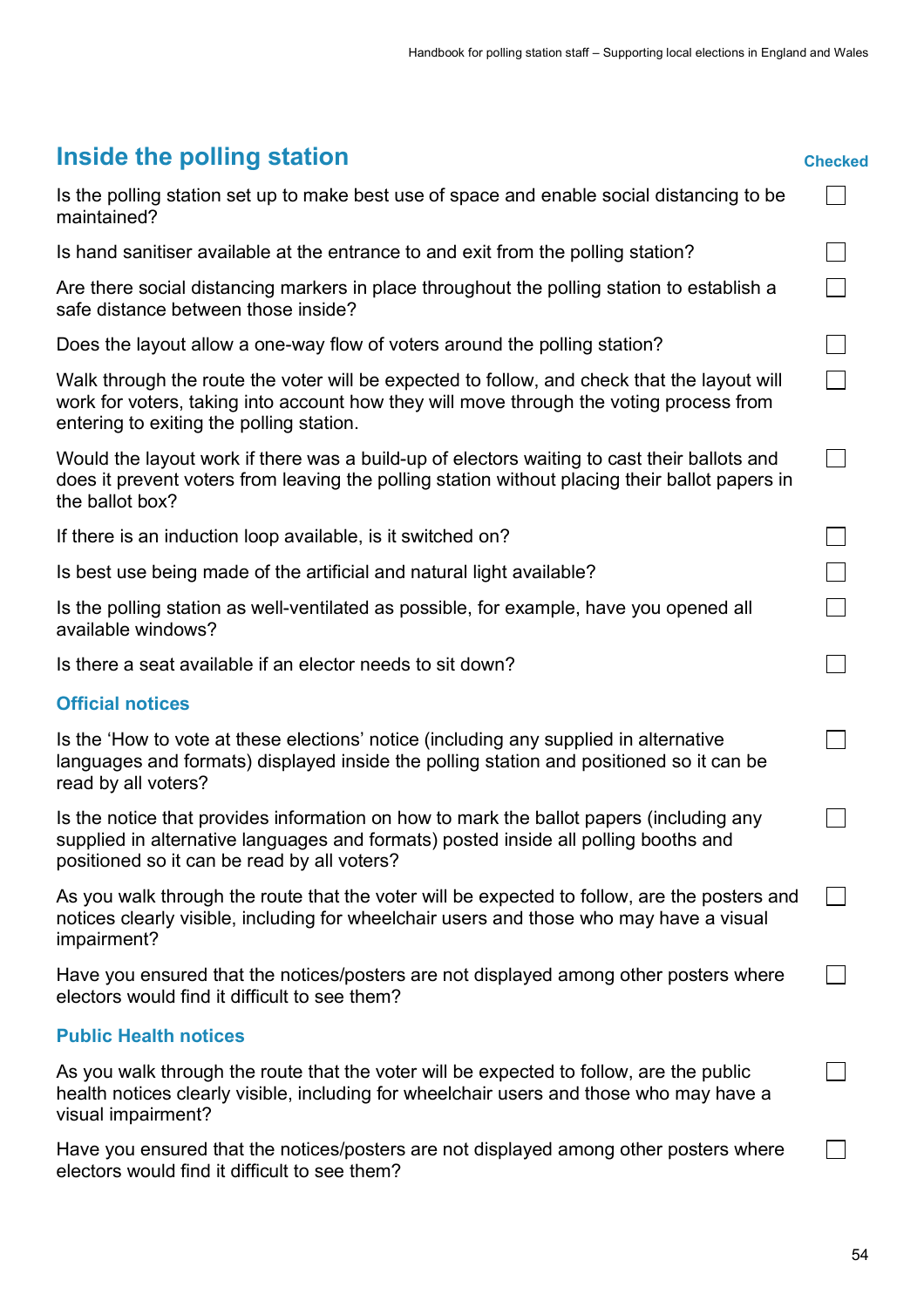| <b>Polling booths/ballot box</b>                                                                                                     | <b>Checked</b> |
|--------------------------------------------------------------------------------------------------------------------------------------|----------------|
| Are the ballot box(es) placed immediately adjacent to the Presiding Officer?                                                         |                |
| Are the ballot box(es) correctly sealed?                                                                                             |                |
| Can a wheelchair user gain easy access to the ballot box(es)?                                                                        |                |
| Can a wheelchair user gain easy access to the polling booth?                                                                         |                |
| Are polling booths correctly erected and in such a position so as to make best use of the<br>lights and natural light?               |                |
| Have you ensured that polling booths are positioned so that people outside cannot see<br>how voters are marking their ballot papers? |                |
| Have you ensured that the polling booths are socially distanced as far as is practicable?                                            |                |
| Can the Presiding Officer and Poll Clerk observe them clearly?                                                                       |                |
| Are pens/pencils available for use by any voters who haven't brought their own?                                                      |                |
| Are cleaning materials available to clean pens/pencils after they have been used<br>(unless you are providing single-use pencils?)   |                |
| Large-print display and hand-held sample ballot paper                                                                                |                |
| Are the large-print ballot papers clearly visible to all voters?                                                                     |                |
| Are hand-held samples available and visible to voters?                                                                               |                |
| <b>Tactile template</b>                                                                                                              |                |
| Is the tactile template available and in full view?                                                                                  |                |
| Do all staff know how to use it?                                                                                                     |                |
| Are there cleaning materials ready to clean the template after each use?                                                             |                |
| <b>Ballot papers</b>                                                                                                                 |                |
| Are the ballot papers the correct ones for the polling station and are they numbered<br>correctly and stacked in order?              |                |
| <b>Corresponding number list</b>                                                                                                     |                |
| Are the ballot paper numbers on the corresponding number list(s) printed in numerical<br>order?                                      |                |
| Do the ballot paper numbers printed on the corresponding number list(s) match those on<br>the ballot papers?                         |                |
| <b>Register</b>                                                                                                                      |                |
| Do you have the correct register for your polling station and does it include the expected<br>number of electors?                    |                |